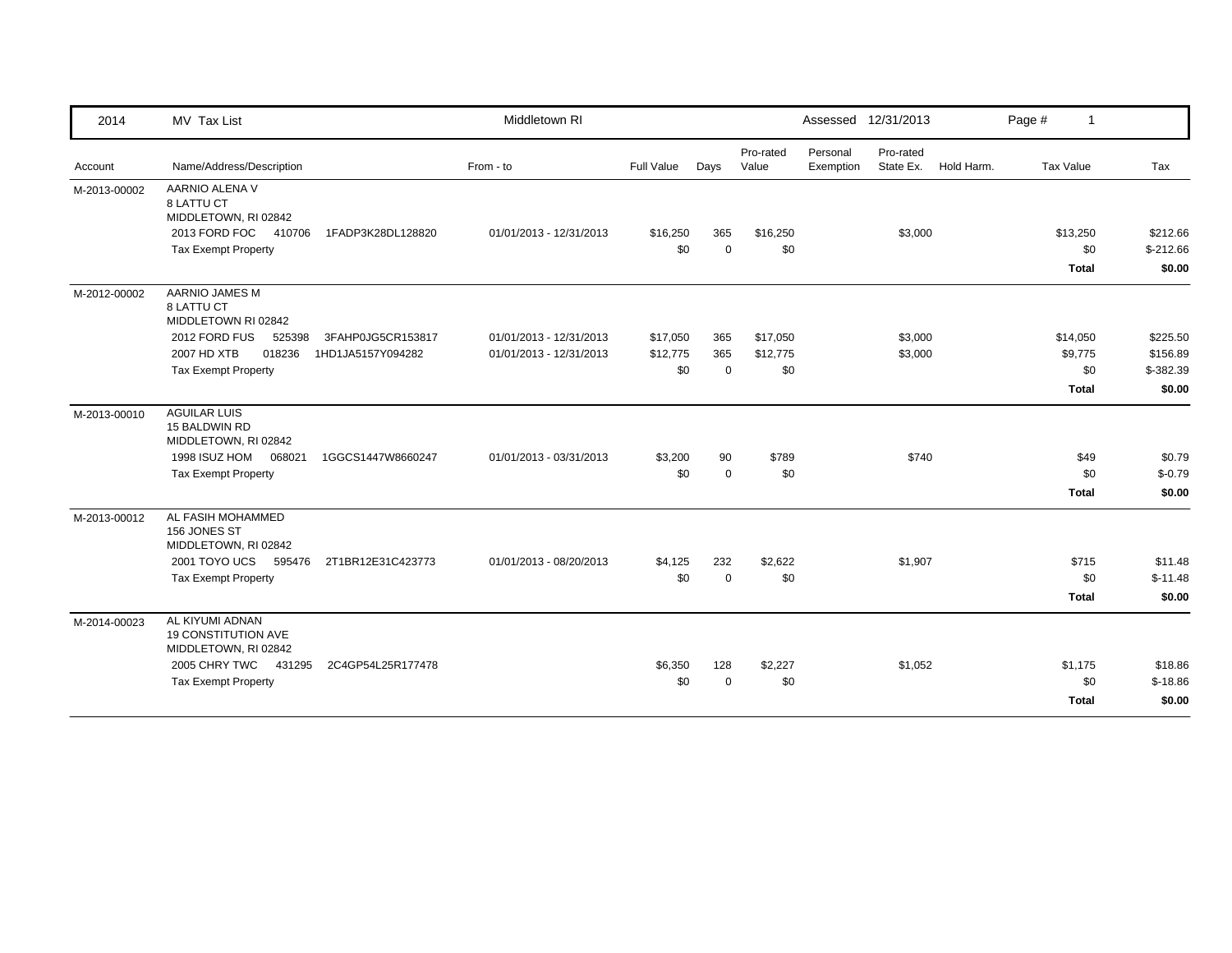| 2014         | MV Tax List                                                                             |                   | Middletown RI           |                   |                    |                    |                       | Assessed 12/31/2013    |            | Page #           | $\overline{2}$                 |                                |
|--------------|-----------------------------------------------------------------------------------------|-------------------|-------------------------|-------------------|--------------------|--------------------|-----------------------|------------------------|------------|------------------|--------------------------------|--------------------------------|
| Account      | Name/Address/Description                                                                |                   | From - to               | <b>Full Value</b> | Days               | Pro-rated<br>Value | Personal<br>Exemption | Pro-rated<br>State Ex. | Hold Harm. | <b>Tax Value</b> |                                | Tax                            |
| M-2013-00013 | AL KUWARI MOHAMMED D<br>28 CHASES LN<br>MIDDLETOWN, RI 02842<br>2009 PONT G/6<br>562227 | 1G2ZG57B494136813 | 01/01/2013 - 06/18/2013 | \$10,425          | 169                | \$4,827            |                       | \$1,389                |            |                  | \$3,438                        | \$55.18                        |
|              | <b>Tax Exempt Property</b>                                                              |                   |                         | \$0               | $\mathbf 0$        | \$0                |                       |                        |            |                  | \$0<br>Total                   | $$-55.18$<br>\$0.00            |
| M-2014-00024 | AL QAMSHOUAI RASHID<br><b>188 JONES STREET</b><br>MIDDLETOWN, RI 02842                  |                   |                         |                   |                    |                    |                       |                        |            |                  |                                |                                |
|              | 2004 NISS QST 478940<br><b>Tax Exempt Property</b>                                      | 5N1BV28U54N333960 | 08/27/2013 - 12/31/2013 | \$6,400<br>\$0    | 127<br>$\mathbf 0$ | \$2,227<br>\$0     |                       | \$1,044                |            |                  | \$1,183<br>\$0<br><b>Total</b> | \$18.99<br>$$-18.99$<br>\$0.00 |
| M-2013-00015 | ALAJMI HUSAIN F<br><b>32 CHASES LANE</b><br>MIDDLETOWN, RI 02842                        |                   |                         |                   |                    |                    |                       |                        |            |                  |                                |                                |
|              | 2003 HOND UDY<br>502833<br><b>Tax Exempt Property</b>                                   | 2HKRL18523H503072 | 01/01/2013 - 06/28/2013 | \$4,850<br>\$0    | 179<br>$\mathbf 0$ | \$2,378<br>\$0     |                       | \$1,471                |            |                  | \$907<br>\$0<br><b>Total</b>   | \$14.56<br>$$-14.56$<br>\$0.00 |
| M-2014-00029 | ALHUTHAILY IBRAHIM M<br>446 CUSHING RD<br>NEWPORT, RI 02841                             |                   |                         |                   |                    |                    |                       |                        |            |                  |                                |                                |
|              | 2004 KIA OLE<br>457806<br><b>Tax Exempt Property</b>                                    | KNAGD126X45363468 | 06/18/2013 - 12/06/2013 | \$4,025<br>\$0    | 171<br>$\mathbf 0$ | \$1,886<br>\$0     |                       | \$1,405                |            |                  | \$481<br>\$0<br><b>Total</b>   | \$7.72<br>$$-7.72$<br>\$0.00   |
| M-2014-00033 | ALMEHZI SALEM ALI SA<br><b>19 CONSTITUTION AVE</b><br>MIDDLETOWN, RI 02842              |                   |                         |                   |                    |                    |                       |                        |            |                  |                                |                                |
|              | 2009 CHRY TWC<br>468365<br><b>Tax Exempt Property</b>                                   | 2A8HR54149R635789 | 08/09/2013 - 12/31/2013 | \$14,625<br>\$0   | 145<br>$\pmb{0}$   | \$5,810<br>\$0     |                       | \$1,192                |            |                  | \$4,618<br>\$0<br><b>Total</b> | \$74.12<br>$$-74.12$<br>\$0.00 |
| M-2013-00029 | ALNAIRAT MUHAMMAD M<br>161 JONES ST<br>MIDDLETOWN, RI 02842                             |                   |                         |                   |                    |                    |                       |                        |            |                  |                                |                                |
|              | 2003 FORD WIN<br>561035<br><b>Tax Exempt Property</b>                                   | 2FMZA51453BA52077 | 01/01/2013 - 12/31/2013 | \$3,725<br>\$0    | 365<br>$\mathbf 0$ | \$3,725<br>\$0     |                       | \$3,000                |            |                  | \$725<br>\$0<br><b>Total</b>   | \$11.64<br>$$-11.64$<br>\$0.00 |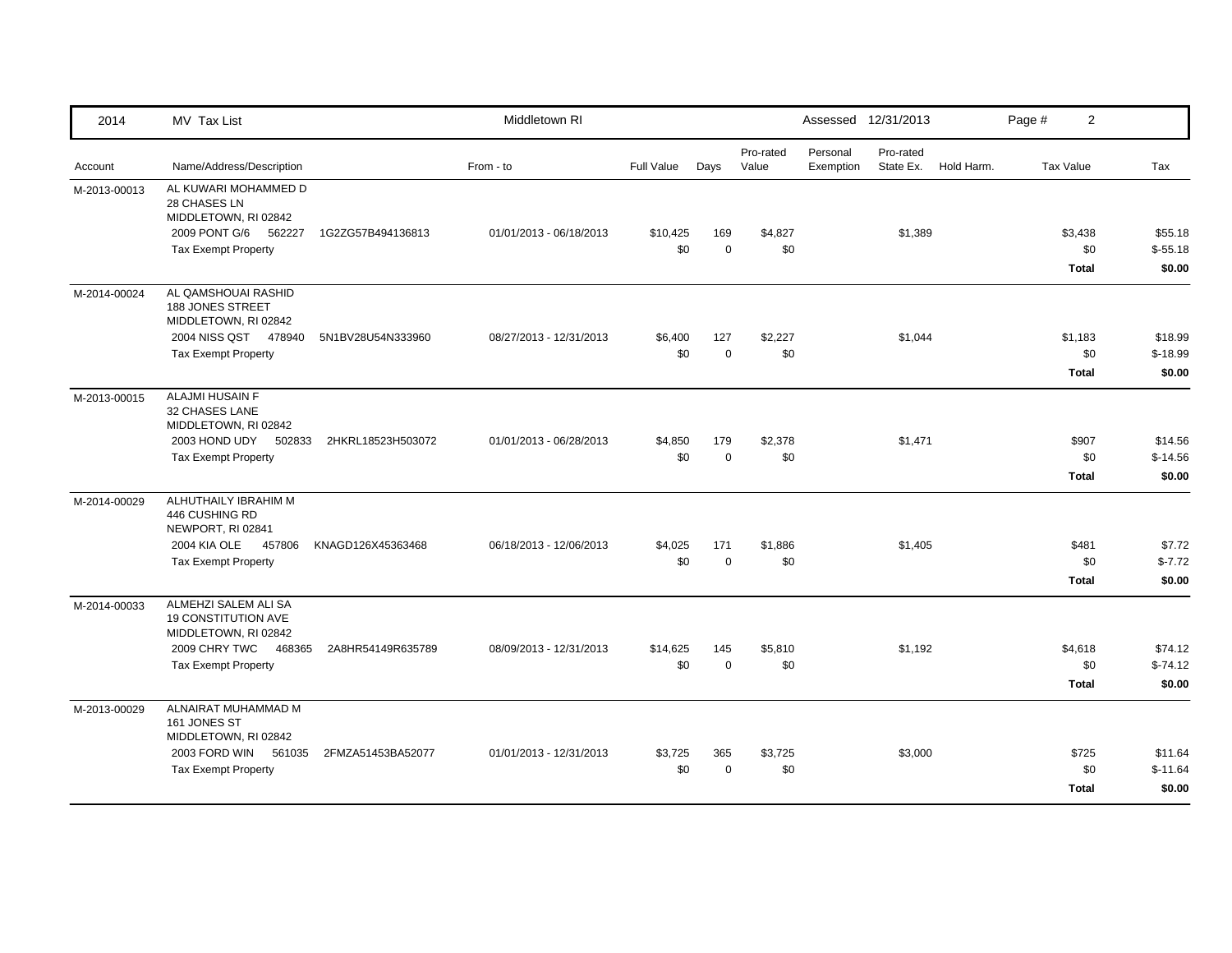| 2014         | MV Tax List                                                        |                   | Middletown RI           |            |             |                    |                       | Assessed 12/31/2013    |            | 3<br>Page #  |            |
|--------------|--------------------------------------------------------------------|-------------------|-------------------------|------------|-------------|--------------------|-----------------------|------------------------|------------|--------------|------------|
| Account      | Name/Address/Description                                           |                   | From - to               | Full Value | Days        | Pro-rated<br>Value | Personal<br>Exemption | Pro-rated<br>State Ex. | Hold Harm. | Tax Value    | Tax        |
| M-2013-00030 | ALRASHDI ABDULLAH<br>61 PURITAN DR<br>MIDDLETOWN, RI 02842         |                   |                         |            |             |                    |                       |                        |            |              |            |
|              | 2004 HOND UDY<br>690894                                            | 5FNRL18024B040337 | 01/01/2013 - 07/01/2013 | \$7,025    | 182         | \$3,503            |                       | \$1,496                |            | \$2,007      | \$32.21    |
|              | <b>Tax Exempt Property</b>                                         |                   |                         | \$0        | $\mathbf 0$ | \$0                |                       |                        |            | \$0          | $$-32.21$  |
|              |                                                                    |                   |                         |            |             |                    |                       |                        |            | <b>Total</b> | \$0.00     |
| M-2013-00031 | ALREMEITHI HUMAID M<br>188 JONES ST<br>MIDDLETOWN, RI 02842        |                   |                         |            |             |                    |                       |                        |            |              |            |
|              | <b>2011 GMC YUK</b><br>596262                                      | 1GKS2HE31BR122955 | 01/01/2013 - 07/02/2013 | \$32,925   | 183         | \$16,508           |                       | \$1,504                |            | \$15,004     | \$240.81   |
|              | <b>Tax Exempt Property</b>                                         |                   |                         | \$0        | $\Omega$    | \$0                |                       |                        |            | \$0          | $$-240.81$ |
|              |                                                                    |                   |                         |            |             |                    |                       |                        |            | <b>Total</b> | \$0.00     |
| M-2013-00032 | ALSARDEH TAWFIQ A<br>149 LEXINGTON ST<br>MIDDLETOWN, RI 02842      |                   |                         |            |             |                    |                       |                        |            |              |            |
|              | 1997 LEXU ES3 561040                                               | JT8BF22G3V0064312 | 01/01/2013 - 12/31/2013 | \$4,800    | 365         | \$4,800            |                       | \$3,000                | \$360      | \$1,440      | \$23.11    |
|              | <b>Tax Exempt Property</b>                                         |                   |                         | \$0        | $\mathbf 0$ | \$0                |                       |                        |            | \$0          | $$-23.11$  |
|              |                                                                    |                   |                         |            |             |                    |                       |                        |            | Total        | \$0.00     |
| M-2013-00033 | ALSHAMMARI NAIF A<br><b>30 CHASES LANE</b><br>MIDDLETOWN, RI 02842 |                   |                         |            |             |                    |                       |                        |            |              |            |
|              | 2003 CHRY PTC<br>528061                                            | 3C8FY78GX3T518961 |                         | \$4,450    | 173         | \$2,109            |                       | \$1,422                |            | \$687        | \$11.03    |
|              | 2004 FORD FRE<br>628305                                            | 2FMZA51644BA13306 | 01/01/2013 - 08/07/2013 | \$4,300    | 219         | \$2,580            |                       | \$1,800                |            | \$780        | \$12.52    |
|              | <b>Tax Exempt Property</b>                                         |                   |                         | \$0        | $\mathbf 0$ | \$0                |                       |                        |            | \$0          | $$-23.55$  |
|              |                                                                    |                   |                         |            |             |                    |                       |                        |            | <b>Total</b> | \$0.00     |
| M-2014-00037 | <b>ALSHEHHI SAEED</b><br>33 CHASES LN<br>MIDDLETOWN, RI 02842      |                   |                         |            |             |                    |                       |                        |            |              |            |
|              | 2012 TOYT SIE 476670                                               | 5TDKK3DC0CS263664 | 09/12/2013 - 12/31/2013 | \$22,900   | 111         | \$6,964            |                       | \$912                  |            | \$6,052      | \$97.13    |
|              | <b>Tax Exempt Property</b>                                         |                   |                         | \$0        | $\Omega$    | \$0                |                       |                        |            | \$0          | $$-97.13$  |
|              |                                                                    |                   |                         |            |             |                    |                       |                        |            | Total        | \$0.00     |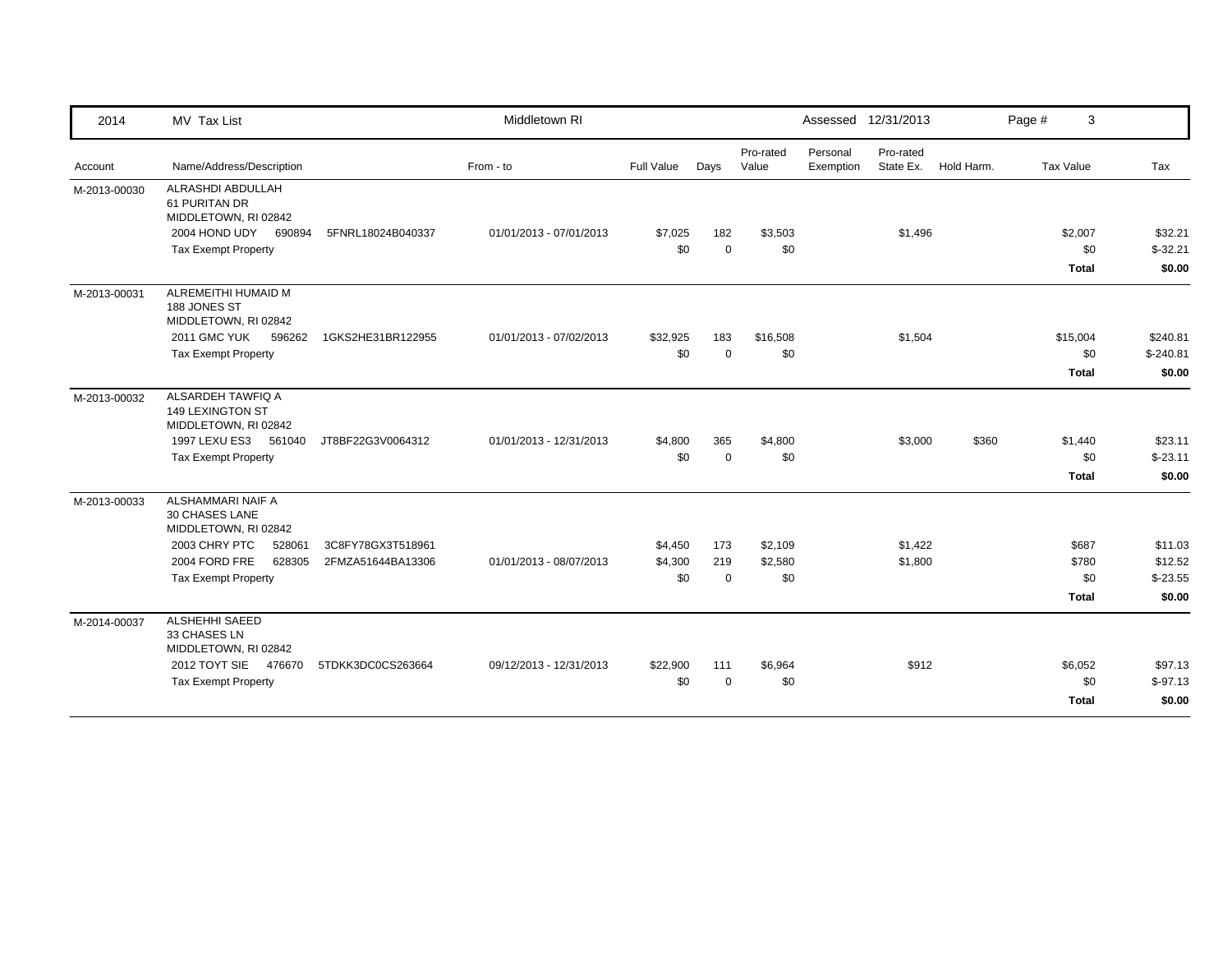| 2014         | MV Tax List                                                        |                   | Middletown RI           |            |             |                    |                       | Assessed 12/31/2013    |            | Page #    | 4            |            |
|--------------|--------------------------------------------------------------------|-------------------|-------------------------|------------|-------------|--------------------|-----------------------|------------------------|------------|-----------|--------------|------------|
| Account      | Name/Address/Description                                           |                   | From - to               | Full Value | Days        | Pro-rated<br>Value | Personal<br>Exemption | Pro-rated<br>State Ex. | Hold Harm. | Tax Value |              | Tax        |
| M-2013-00034 | ALSHEHRI KHEDER SARHAN<br>178 JONES STREET<br>MIDDLETOWN, RI 02842 |                   |                         |            |             |                    |                       |                        |            |           |              |            |
|              | 2007 TOYO CMB<br>581821                                            | 4T1BE46K07U541946 | 01/01/2013 - 06/04/2013 | \$11,175   | 155         | \$4,746            |                       | \$1,274                |            |           | \$3,472      | \$55.73    |
|              | <b>Tax Exempt Property</b>                                         |                   |                         | \$0        | $\mathbf 0$ | \$0                |                       |                        |            |           | \$0          | $$-55.73$  |
|              |                                                                    |                   |                         |            |             |                    |                       |                        |            |           | <b>Total</b> | \$0.00     |
| M-2014-00040 | ALVAREZ MANUEL E<br>127 JONES ST<br>MIDDLETOWN, RI 02842           |                   |                         |            |             |                    |                       |                        |            |           |              |            |
|              | 1994 TOYT CLE 438554                                               | 4T1GK12W1RU054716 |                         | \$4,925    | 176         | \$2,375            |                       | \$1,447                |            |           | \$928        | \$14.89    |
|              | <b>Tax Exempt Property</b>                                         |                   |                         | \$0        | $\mathbf 0$ | \$0                |                       |                        |            |           | \$0          | $$-14.89$  |
|              |                                                                    |                   |                         |            |             |                    |                       |                        |            |           | <b>Total</b> | \$0.00     |
| M-2014-00046 | AMJAD MUHAMMAD<br>135 JONES ST<br>MIDDLETOWN, RI 02842             |                   |                         |            |             |                    |                       |                        |            |           |              |            |
|              | 2000 NISS AGS<br>425684                                            | 1N4DL01A3YC237744 | 02/01/2013 - 06/25/2013 | \$3,650    | 144         | \$1,440            |                       | \$1,184                |            |           | \$256        | \$4.11     |
|              | <b>Tax Exempt Property</b>                                         |                   |                         | \$0        | $\mathbf 0$ | \$0                |                       |                        |            |           | \$0          | $$-4.11$   |
|              |                                                                    |                   |                         |            |             |                    |                       |                        |            |           | <b>Total</b> | \$0.00     |
| M-2013-00057 | <b>AREBALO ARTHUR</b><br>3 TAYLOR COURT<br>MIDDLETOWN, RI 02842    |                   |                         |            |             |                    |                       |                        |            |           |              |            |
|              | 2012 PJTR CAR<br>056687                                            | 3CVC52026C2500927 | 01/01/2013 - 12/31/2013 | \$3,325    | 365         | \$3,325            |                       | \$3,000                |            |           | \$325        | \$5.22     |
|              | 2013 BMW 335<br>429302                                             | WBA3A9G5XDNP36871 | 02/19/2013 - 12/31/2013 | \$43,125   | 316         | \$37,336           |                       | \$2,597                |            |           | \$34,739     | \$557.56   |
|              | Tax Exempt Property                                                |                   |                         | \$0        | $\mathbf 0$ | \$0                |                       |                        |            |           | \$0          | $$-562.78$ |
|              |                                                                    |                   |                         |            |             |                    |                       |                        |            |           | Total        | \$0.00     |
| M-2014-00060 | ARSLANOGLU ILKAY<br>NSC 686 CUSHING RD<br>NEWPORT, RI 02841        |                   |                         |            |             |                    |                       |                        |            |           |              |            |
|              | 2000 JEEP GCH<br>586495                                            | 1J4GW58N8YC305499 |                         | \$4,825    | 153         | \$2,023            |                       | \$1,258                | \$17       |           | \$748        | \$12.01    |
|              | <b>Tax Exempt Property</b>                                         |                   |                         | \$0        | $\mathbf 0$ | \$0                |                       |                        |            |           | \$0          | $$-12.01$  |
|              |                                                                    |                   |                         |            |             |                    |                       |                        |            |           | <b>Total</b> | \$0.00     |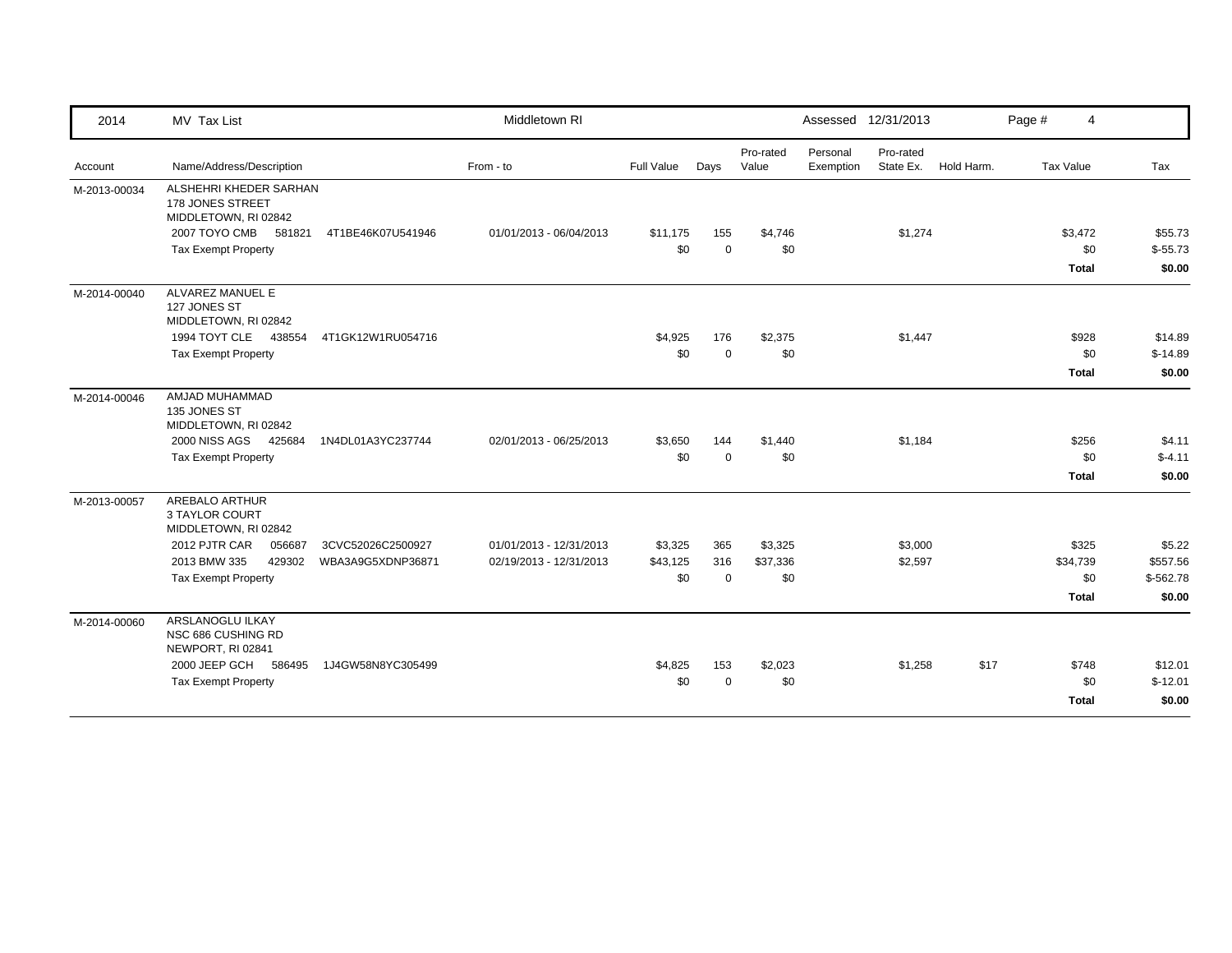| 2014         | MV Tax List                                                                    |                   | Middletown RI           |            |             |                    |                       | Assessed 12/31/2013    |            | Page #    | 5            |            |
|--------------|--------------------------------------------------------------------------------|-------------------|-------------------------|------------|-------------|--------------------|-----------------------|------------------------|------------|-----------|--------------|------------|
| Account      | Name/Address/Description                                                       |                   | From - to               | Full Value | Days        | Pro-rated<br>Value | Personal<br>Exemption | Pro-rated<br>State Ex. | Hold Harm. | Tax Value |              | Tax        |
| M-2014-00072 | <b>BAKER CHRISTINE M</b><br>21 GOSSETS TURN DR<br>MIDDLETOWN, RI 02842         |                   |                         |            |             |                    |                       |                        |            |           |              |            |
|              | 2008 SATU AXE<br>461806                                                        | 1G8ZS57N68F266691 | 07/05/2013 - 12/31/2013 | \$9,350    | 180         | \$4,611            |                       | \$1,479                |            |           | \$3,132      | \$50.27    |
|              | 2011 FORD 150<br>079890                                                        | 1FTFX1EF4BKD17733 | 03/06/2013 - 12/31/2013 | \$25,675   | 301         | \$21,173           |                       | \$2,474                |            | \$18,699  |              | \$300.12   |
|              | <b>Tax Exempt Property</b>                                                     |                   |                         | \$0        | $\Omega$    | \$0                |                       |                        |            |           | \$0          | $$-350.39$ |
|              |                                                                                |                   |                         |            |             |                    |                       |                        |            |           | <b>Total</b> | \$0.00     |
| M-2011-00105 | <b>BARCENAS ANTHONY M</b><br>23876 CADENZA DR<br>MURRIETA CA 92562             |                   |                         |            |             |                    |                       |                        |            |           |              |            |
|              | 1999 JEEP CHE<br>601878                                                        | 1J4FF68S3XL659582 | 01/01/2013 - 01/31/2013 | \$3,925    | 31          | \$333              |                       | \$255                  |            |           | \$78         | \$1.25     |
|              | <b>Tax Exempt Property</b>                                                     |                   |                         | \$0        | $\mathbf 0$ | \$0                |                       |                        |            |           | \$0          | $$-1.25$   |
|              |                                                                                |                   |                         |            |             |                    |                       |                        |            |           | Total        | \$0.00     |
| M-2013-00087 | <b>BARRERAS TIMOTHY S</b><br>30 HARBOR VILLAGE DR APT 1<br>MIDDLETOWN RI 02842 |                   |                         |            |             |                    |                       |                        |            |           |              |            |
|              | 2013 FORD MUS 570129                                                           | 1ZVBP8CU6D5207225 | 01/01/2013 - 10/24/2013 | \$39,100   | 297         | \$31,816           |                       | \$2,441                |            | \$29,375  |              | \$471.47   |
|              | <b>Tax Exempt Property</b>                                                     |                   |                         | \$0        | $\Omega$    | \$0                |                       |                        |            |           | \$0          | $$-471.47$ |
|              |                                                                                |                   |                         |            |             |                    |                       |                        |            |           | Total        | \$0.00     |
| M-2013-00094 | <b>BAYKAL MURAT</b><br>172 JONES ST<br>MIDDLETOWN, RI 02842                    |                   |                         |            |             |                    |                       |                        |            |           |              |            |
|              | 2000 JEEP GCH<br>586495                                                        | 1J4GW58N8YC305499 | 01/01/2013 - 07/31/2013 | \$4,825    | 212         | \$2,802            |                       | \$1,742                | \$23       |           | \$1,037      | \$16.64    |
|              | <b>Tax Exempt Property</b>                                                     |                   |                         | \$0        | $\Omega$    | \$0                |                       |                        |            |           | \$0          | $$-16.64$  |
|              |                                                                                |                   |                         |            |             |                    |                       |                        |            |           | <b>Total</b> | \$0.00     |
| M-2013-00095 | <b>BEACHY ROBERT D</b><br>10 PURITAN DR<br>MIDDLETOWN, RI 02842                |                   |                         |            |             |                    |                       |                        |            |           |              |            |
|              | 2004 HARL FWG<br>040498                                                        | 1HD1GEV104K305165 | 01/01/2013 - 06/30/2013 | \$8,440    | 181         | \$4,185            |                       | \$1,488                |            |           | \$2,697      | \$43.29    |
|              | 2011 DODG RAM<br>078076                                                        | 1D7RV1CT5BS685629 | 01/01/2013 - 12/31/2013 | \$26,550   | 365         | \$26,550           |                       | \$3,000                |            | \$23,550  |              | \$377.98   |
|              | <b>Tax Exempt Property</b>                                                     |                   |                         | \$0        | $\Omega$    | \$0                |                       |                        |            |           | \$0          | $$-421.27$ |
|              |                                                                                |                   |                         |            |             |                    |                       |                        |            |           | <b>Total</b> | \$0.00     |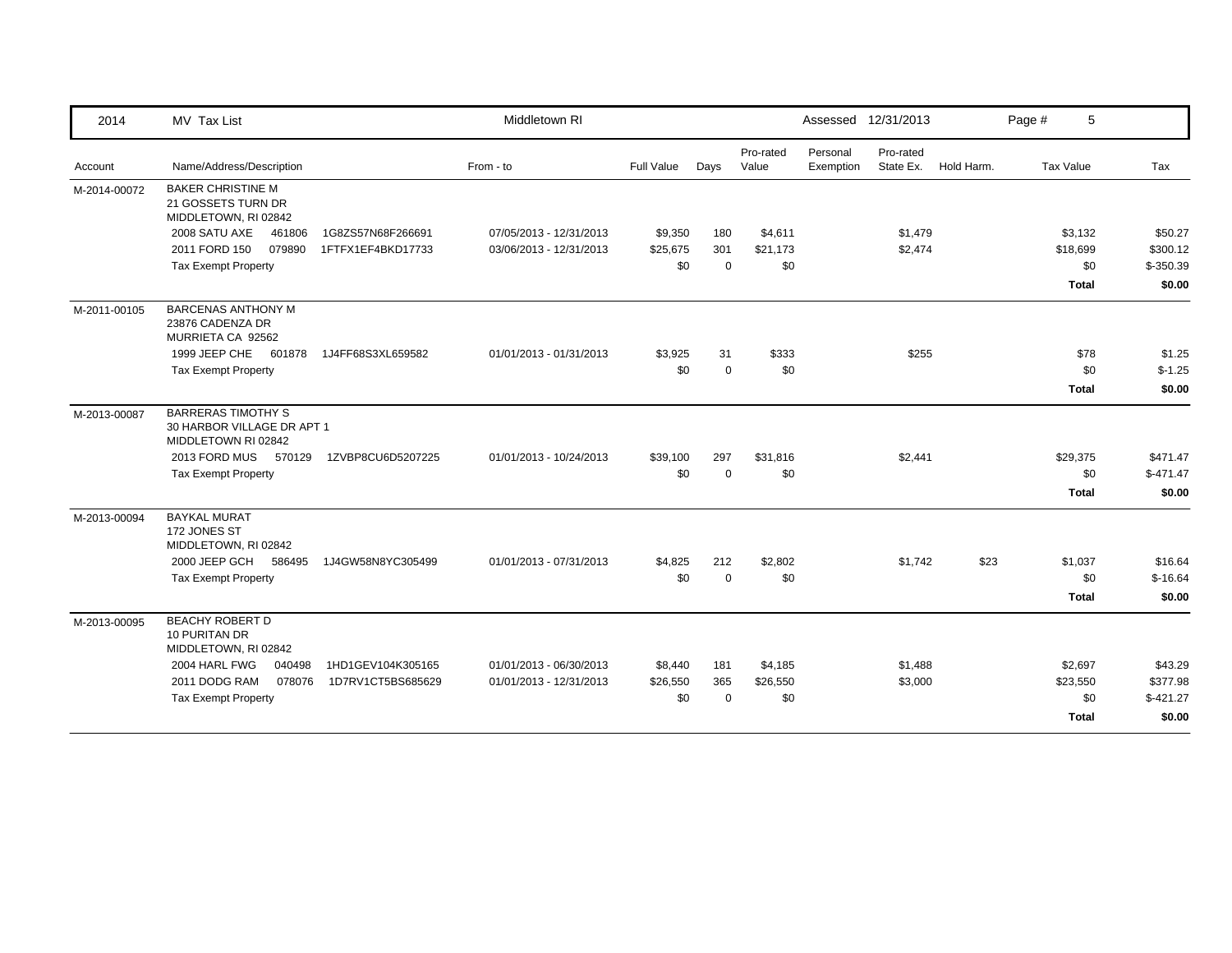| 2014         | MV Tax List                                                                                                                                   | Middletown RI                                      |                     |                    |                    | Assessed 12/31/2013   |                        |            | Page #    | 6               |                       |
|--------------|-----------------------------------------------------------------------------------------------------------------------------------------------|----------------------------------------------------|---------------------|--------------------|--------------------|-----------------------|------------------------|------------|-----------|-----------------|-----------------------|
| Account      | Name/Address/Description                                                                                                                      | From - to                                          | <b>Full Value</b>   | Days               | Pro-rated<br>Value | Personal<br>Exemption | Pro-rated<br>State Ex. | Hold Harm. | Tax Value |                 | Tax                   |
| M-2014-00097 | <b>BECHARA AHMED M</b><br>196 JONES STREET<br>MIDDLETOWN, RI 02842<br>2007 HOND CRV 425659<br>JHLRE487X7C033049<br><b>Tax Exempt Property</b> | 02/01/2013 - 07/17/2013                            | \$14,900<br>\$0     | 166<br>$\mathbf 0$ | \$6,776<br>\$0     |                       | \$1,364                |            |           | \$5,412<br>\$0  | \$86.86<br>$$ -86.86$ |
|              |                                                                                                                                               |                                                    |                     |                    |                    |                       |                        |            |           | <b>Total</b>    | \$0.00                |
| M-2013-00098 | <b>BECKETT JOHN</b><br><b>615 TURNER STREET</b><br>MIDDLETOWN, RI 02842                                                                       |                                                    |                     |                    |                    |                       |                        |            |           |                 |                       |
|              | 2013 KIA SOR<br>5XYKTDA65DG334535<br>576409<br>078236<br>2011 CHEV COL<br>1GCHTCFE1B8123051                                                   | 01/01/2013 - 12/31/2013                            | \$22,550            | 365<br>238         | \$22,550           |                       | \$3,000                |            |           | \$19,550        | \$313.78              |
|              | 1993 FORD BRO<br>431542<br>1FMEU15H4PLB27899                                                                                                  | 01/01/2013 - 08/26/2013<br>03/05/2013 - 04/23/2013 | \$20,125<br>\$2,500 | 49                 | \$13,123<br>\$336  |                       | \$1,956<br>\$403       |            |           | \$11,167<br>\$0 | \$179.23<br>\$0.00    |
|              | <b>Tax Exempt Property</b>                                                                                                                    |                                                    | \$0                 | $\Omega$           | \$0                |                       |                        |            |           | \$0             | $$-493.01$            |
|              |                                                                                                                                               |                                                    |                     |                    |                    |                       |                        |            |           | <b>Total</b>    | \$0.00                |
| M-2011-00142 | <b>BELL ROBERT R</b><br>121 D LEXINGTON ST<br>MIDDLETOWN, RI 02842                                                                            |                                                    |                     |                    |                    |                       |                        |            |           |                 |                       |
|              | 2008 NISS SL2<br>537245<br>3N1AB61E28L761593                                                                                                  | 01/01/2013 - 07/02/2013                            | \$9,300             | 183                | \$4,663            |                       | \$1,504                |            |           | \$3,159         | \$50.70               |
|              | 2012 DODG AVE<br>039686<br>1C3CDZEG1CN233215                                                                                                  | 01/01/2013 - 12/31/2013                            | \$15,875            | 365                | \$15,875           |                       | \$3,000                |            |           | \$12,875        | \$206.64              |
|              | 2013 HYUN TUC<br>537245<br>KM8JT3AB2DU705311                                                                                                  |                                                    | \$18,100            | 182                | \$9,025            |                       | \$1,496                |            |           | \$7,529         | \$120.84              |
|              | <b>Tax Exempt Property</b>                                                                                                                    |                                                    | \$0                 | $\mathbf 0$        | \$0                |                       |                        |            |           | \$0             | $$-378.18$            |
|              |                                                                                                                                               |                                                    |                     |                    |                    |                       |                        |            |           | <b>Total</b>    | \$0.00                |
| M-2012-00081 | <b>BERGER DANIEL</b><br><b>83 PURITAN DR</b><br>MIDDLETOWN RI 02842                                                                           |                                                    |                     |                    |                    |                       |                        |            |           |                 |                       |
|              | 2009 SUBA TRB<br>518107<br>4S4WX98D994404515                                                                                                  | 01/01/2013 - 12/31/2013                            | \$19,000            | 365                | \$19,000           |                       | \$3,000                |            |           | \$16,000        | \$256.80              |
|              | 2005 CHEV CVT<br>691289<br>1G1YY24U755124984                                                                                                  | 01/01/2013 - 12/20/2013                            | \$21,775            | 354                | \$21,119           |                       | \$2,910                | \$4,060    |           | \$14,149        | \$227.09              |
|              | <b>Tax Exempt Property</b>                                                                                                                    |                                                    | \$0                 | $\mathbf 0$        | \$0                |                       |                        |            |           | \$0             | \$-483.89             |
|              |                                                                                                                                               |                                                    |                     |                    |                    |                       |                        |            |           | <b>Total</b>    | \$0.00                |
| M-2013-00108 | BERGSTROM OEYVIND<br>325 W MAIN ROAD<br>MIDDLETOWN, RI 02842                                                                                  |                                                    |                     |                    |                    |                       |                        |            |           |                 |                       |
|              | 2007 JEEP COM<br>588532<br>1J8HG48K37C562908                                                                                                  | 01/01/2013 - 06/21/2013                            | \$12,000            | 172                | \$5,655            |                       | \$1,414                |            |           | \$4,241         | \$68.07               |
|              | <b>Tax Exempt Property</b>                                                                                                                    |                                                    | \$0                 | $\Omega$           | \$0                |                       |                        |            |           | \$0             | $$-68.07$             |
|              |                                                                                                                                               |                                                    |                     |                    |                    |                       |                        |            |           | <b>Total</b>    | \$0.00                |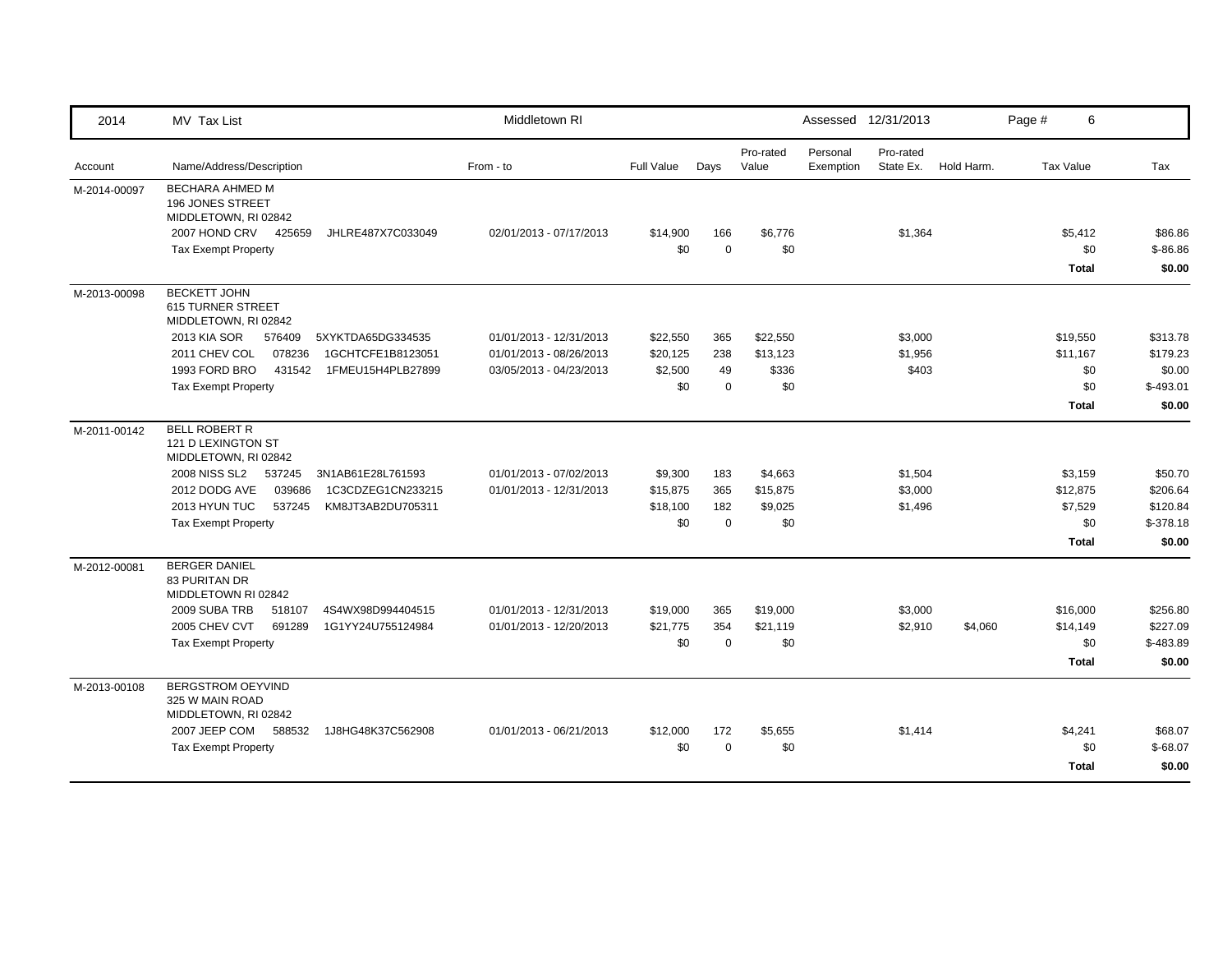| 2014         | MV Tax List                                                                     | Middletown RI           |            |             |                    | Assessed 12/31/2013   |                        |            | Page #<br>$\overline{7}$ |            |
|--------------|---------------------------------------------------------------------------------|-------------------------|------------|-------------|--------------------|-----------------------|------------------------|------------|--------------------------|------------|
| Account      | Name/Address/Description                                                        | From - to               | Full Value | Days        | Pro-rated<br>Value | Personal<br>Exemption | Pro-rated<br>State Ex. | Hold Harm. | Tax Value                | Tax        |
| M-2012-00083 | <b>BERTUCCI NICHOLAS R</b><br>128 C NIAGRA ST<br>MIDDLETOWN RI 02842            |                         |            |             |                    |                       |                        |            |                          |            |
|              | 1999 TOYT UVL<br>568584<br>2T1BR12E3XC194472                                    | 01/01/2013 - 12/31/2013 | \$3,625    | 365         | \$3,625            |                       | \$3,000                |            | \$625                    | \$10.03    |
|              | 2008 YAMA WRX<br>018994<br>JYADG22E08A000700                                    | 01/01/2013 - 12/31/2013 | \$3,245    | 365         | \$3,245            |                       | \$3,000                |            | \$245                    | \$3.93     |
|              | 2009 TOYT<br>067973<br>5TEUX42N39Z638513                                        | 01/01/2013 - 12/31/2013 | \$19,000   | 365         | \$19,000           |                       | \$3,000                |            | \$16,000                 | \$256.80   |
|              | <b>Tax Exempt Property</b>                                                      |                         | \$0        | $\mathbf 0$ | \$0                |                       |                        |            | \$0                      | $$-270.76$ |
|              |                                                                                 |                         |            |             |                    |                       |                        |            | <b>Total</b>             | \$0.00     |
| M-2013-00117 | BEULIGMANN CHRISTOPHER M<br>207 TROUT DR<br>MIDDLETOWN, RI 02842                |                         |            |             |                    |                       |                        |            |                          |            |
|              | 1999 HOND ULX<br>580346<br>JHMCG5642XC045089                                    | 01/01/2013 - 12/31/2013 | \$4,150    | 365         | \$4,150            |                       | \$3,000                | \$154      | \$996                    | \$15.99    |
|              | <b>Tax Exempt Property</b>                                                      |                         | \$0        | $\mathbf 0$ | \$0                |                       |                        |            | \$0                      | $$-15.99$  |
|              |                                                                                 |                         |            |             |                    |                       |                        |            | Total                    | \$0.00     |
| M-2012-00090 | <b>BLACK ANDREW</b><br>31 VIGILANT ST<br>MIDDLETOWN RI 02842                    |                         |            |             |                    |                       |                        |            |                          |            |
|              | 2011 CHEV HHR 512879<br>3GNBABFW2BS605041                                       | 01/01/2013 - 09/05/2013 | \$12,425   | 248         | \$8,442            |                       | \$2,038                |            | \$6,404                  | \$102.78   |
|              | <b>Tax Exempt Property</b>                                                      |                         | \$0        | $\Omega$    | \$0                |                       |                        |            | \$0                      | $$-102.78$ |
|              |                                                                                 |                         |            |             |                    |                       |                        |            | <b>Total</b>             | \$0.00     |
| M-2011-00170 | <b>BLACKMON ROOSEVELT III</b><br>17 HARBOR VILLAGE DR 4<br>MIDDLETOWN, RI 02842 |                         |            |             |                    |                       |                        |            |                          |            |
|              | 2005 CADI ESC 990722<br>1GYEK63N95R121844                                       | 01/01/2013 - 01/31/2013 | \$14,975   | 31          | \$1,272            |                       | \$255                  | \$165      | \$852                    | \$13.67    |
|              | <b>Tax Exempt Property</b>                                                      |                         | \$0        | $\Omega$    | \$0                |                       |                        |            | \$0                      | $$-13.67$  |
|              |                                                                                 |                         |            |             |                    |                       |                        |            | <b>Total</b>             | \$0.00     |
| M-2014-00132 | <b>BLAS DAVID</b><br>169 JONES ST<br>MIDDLETOWN, RI 02842                       |                         |            |             |                    |                       |                        |            |                          |            |
|              | 2004 MITS OUT<br>450367<br>JA4LZ41F44U054245                                    | 05/02/2013 - 12/31/2013 | \$6,525    | 244         | \$4,362            |                       | \$2,005                |            | \$2,357                  | \$37.83    |
|              | <b>Tax Exempt Property</b>                                                      |                         | \$0        | $\Omega$    | \$0                |                       |                        |            | \$0                      | $$-37.83$  |
|              |                                                                                 |                         |            |             |                    |                       |                        |            | <b>Total</b>             | \$0.00     |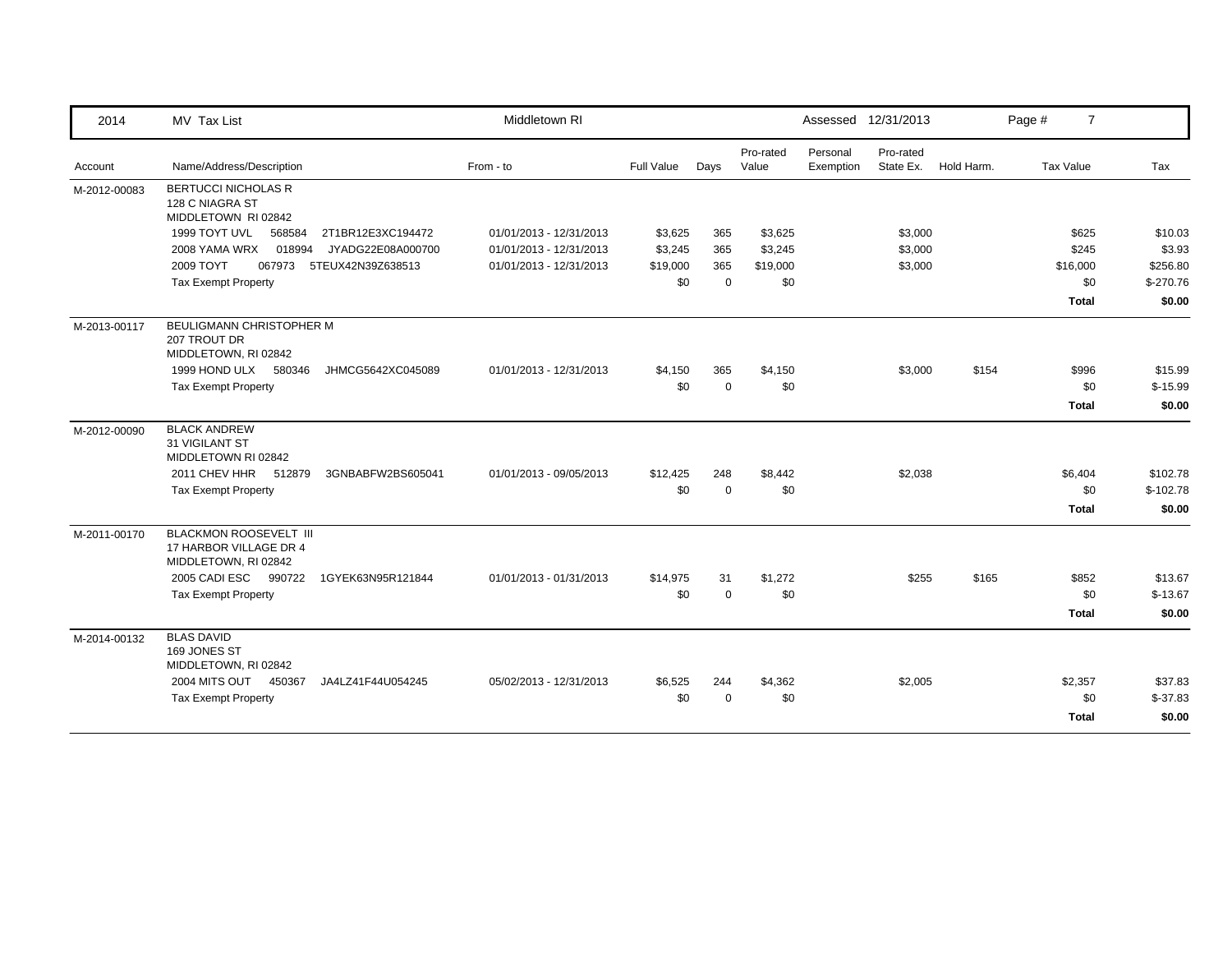| 2014         | MV Tax List                                                             |                   | Middletown RI           |            |             |                    |                       | Assessed 12/31/2013    |            | Page #<br>8  |            |
|--------------|-------------------------------------------------------------------------|-------------------|-------------------------|------------|-------------|--------------------|-----------------------|------------------------|------------|--------------|------------|
| Account      | Name/Address/Description                                                |                   | From - to               | Full Value | Days        | Pro-rated<br>Value | Personal<br>Exemption | Pro-rated<br>State Ex. | Hold Harm. | Tax Value    | Tax        |
| M-2013-00125 | <b>BLASY CHRISTIAN W</b><br>4714 PLEASANT AVE<br>NORFOLK, VA 23518-1913 |                   |                         |            |             |                    |                       |                        |            |              |            |
|              | 2011 HOND CRV 534242                                                    | 5J6RE3H37BL023635 | 01/01/2013 - 01/31/2013 | \$16,600   | 31          | \$1,410            |                       | \$255                  |            | \$1,155      | \$18.54    |
|              | <b>Tax Exempt Property</b>                                              |                   |                         | \$0        | $\Omega$    | \$0                |                       |                        |            | \$0          | $$-18.54$  |
|              |                                                                         |                   |                         |            |             |                    |                       |                        |            | <b>Total</b> | \$0.00     |
| M-2013-00128 | <b>BODNOVICH THOMAS G JR</b><br>PSC 901 #14<br>FPO AE 09805-0001        |                   |                         |            |             |                    |                       |                        |            |              |            |
|              | 2008 HOND UAX<br>416716                                                 | 2HGFG12818H504029 | 01/01/2013 - 12/31/2013 | \$11,100   | 365         | \$11,100           |                       | \$3,000                |            | \$8,100      | \$130.01   |
|              | 1997 TOYO RUN<br>526179                                                 | JT3HN86R5V0097023 | 01/01/2013 - 12/31/2013 | \$5,250    | 365         | \$5,250            |                       | \$3,000                | \$675      | \$1,575      | \$25.28    |
|              | <b>Tax Exempt Property</b>                                              |                   |                         | \$0        | $\mathbf 0$ | \$0                |                       |                        |            | \$0          | $$-155.29$ |
|              |                                                                         |                   |                         |            |             |                    |                       |                        |            | <b>Total</b> | \$0.00     |
| M-0009-90700 | <b>BORGES OCTAVIO</b><br><b>12 COLUMBIA CT</b><br>MIDDLETOWN RI 02842   |                   |                         |            |             |                    |                       |                        |            |              |            |
|              | 2001 MAZD MWG<br>OC 268                                                 | JM3LW28Y910170688 | 01/01/2013 - 12/31/2013 | \$3,475    | 365         | \$3,475            |                       | \$3,000                |            | \$475        | \$7.62     |
|              | 2010 HOND ODY<br>617875                                                 | 5FNRL3H70AB093297 | 01/01/2013 - 12/31/2013 | \$21,850   | 365         | \$21,850           |                       | \$3,000                |            | \$18,850     | \$302.54   |
|              | <b>Tax Exempt Property</b>                                              |                   |                         | \$0        | $\mathbf 0$ | \$0                |                       |                        |            | \$0          | $$-310.16$ |
|              |                                                                         |                   |                         |            |             |                    |                       |                        |            | <b>Total</b> | \$0.00     |
| M-2012-00107 | <b>BORLAND JOHNNIE</b><br>27 COLOMBIA COURT<br>MIDDLETOWN, RI 02842     |                   |                         |            |             |                    |                       |                        |            |              |            |
|              | 1998 DODG CAR<br>505675                                                 | 1B4GP44R6WB747476 | 01/01/2013 - 12/31/2013 | \$3,050    | 365         | \$3,050            |                       | \$3,000                |            | \$50         | \$0.80     |
|              | <b>Tax Exempt Property</b>                                              |                   |                         | \$0        | $\mathbf 0$ | \$0                |                       |                        |            | \$0          | $$-0.80$   |
|              |                                                                         |                   |                         |            |             |                    |                       |                        |            | <b>Total</b> | \$0.00     |
| M-2013-00135 | <b>BOSHKOVIC IVAN</b><br>347 EASTON ST<br>NEWPORT, RI 02840             |                   |                         |            |             |                    |                       |                        |            |              |            |
|              | 2012 HOND CIV<br>660987                                                 | 2HGFB2E59CH507842 | 01/01/2013 - 12/31/2013 | \$15,075   | 365         | \$15,075           |                       | \$3,000                |            | \$12,075     | \$193.80   |
|              | <b>Tax Exempt Property</b>                                              |                   |                         | \$0        | $\Omega$    | \$0                |                       |                        |            | \$0          | $$-193.80$ |
|              |                                                                         |                   |                         |            |             |                    |                       |                        |            | <b>Total</b> | \$0.00     |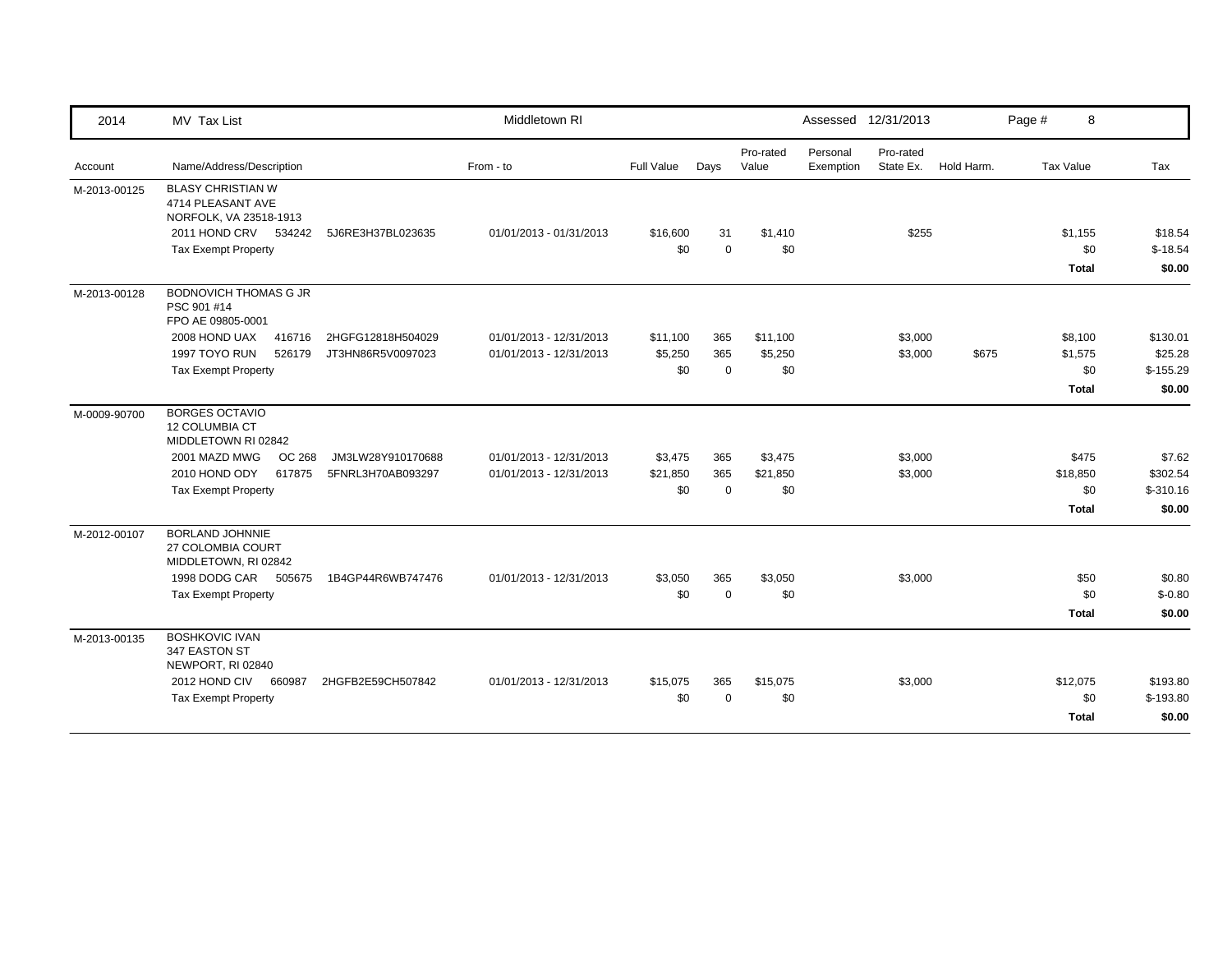| 2014         | MV Tax List                                                                |                   | Middletown RI           |                 |          |                    |                       | Assessed 12/31/2013    |            | Page # | 9                              |                                  |
|--------------|----------------------------------------------------------------------------|-------------------|-------------------------|-----------------|----------|--------------------|-----------------------|------------------------|------------|--------|--------------------------------|----------------------------------|
| Account      | Name/Address/Description                                                   |                   | From - to               | Full Value      | Days     | Pro-rated<br>Value | Personal<br>Exemption | Pro-rated<br>State Ex. | Hold Harm. |        | <b>Tax Value</b>               | Tax                              |
| M-2011-00205 | <b>BOWEN DREW W</b><br>170 JONES STREET<br>MIDDLETOWN, RI 02842            |                   |                         |                 |          |                    |                       |                        |            |        |                                |                                  |
|              | 2010 FORD FOC<br>995417<br><b>Tax Exempt Property</b>                      | 1FAHP3GN3AW230914 | 01/01/2013 - 12/31/2013 | \$11,875<br>\$0 | 365<br>0 | \$11,875<br>\$0    |                       | \$3,000                |            |        | \$8,875<br>\$0<br><b>Total</b> | \$142.44<br>$$-142.44$<br>\$0.00 |
| M-2011-00214 | <b>BRAGANZA ERNANI V</b><br>105 LAKE ERIE ST APT C<br>MIDDLETOWN, RI 02842 |                   |                         |                 |          |                    |                       |                        |            |        |                                |                                  |
|              | 2007 TOYT SIE<br>643649                                                    | 5TDZK23C87S027277 | 01/01/2013 - 09/05/2013 | \$10,850        | 248      | \$7,372            |                       | \$2,038                |            |        | \$5,334                        | \$85.61                          |
|              | 2002 VOLV S60<br>667393                                                    | YV1RS61R422147960 | 01/01/2013 - 09/05/2013 | \$4,800         | 248      | \$3,261            |                       | \$2,038                |            |        | \$1,223                        | \$19.63                          |
|              | <b>Tax Exempt Property</b>                                                 |                   |                         | \$0             | $\Omega$ | \$0                |                       |                        |            |        | \$0                            | $$-105.24$                       |
|              |                                                                            |                   |                         |                 |          |                    |                       |                        |            |        | <b>Total</b>                   | \$0.00                           |
| M-2013-00159 | <b>BURCH WILLIAM L</b><br>14 HARBOR VILLAGE DR #3<br>MIDDLETOWN, RI 02842  |                   |                         |                 |          |                    |                       |                        |            |        |                                |                                  |
|              | 2013 HOND FIT<br>581856                                                    | JHMGE8H38DC000876 | 01/01/2013 - 12/04/2013 | \$15,600        | 338      | \$14,446           |                       | \$2,778                |            |        | \$11,668                       | \$187.27                         |
|              | <b>Tax Exempt Property</b>                                                 |                   |                         | \$0             | 0        | \$0                |                       |                        |            |        | \$0                            | $$-187.27$                       |
|              |                                                                            |                   |                         |                 |          |                    |                       |                        |            |        | <b>Total</b>                   | \$0.00                           |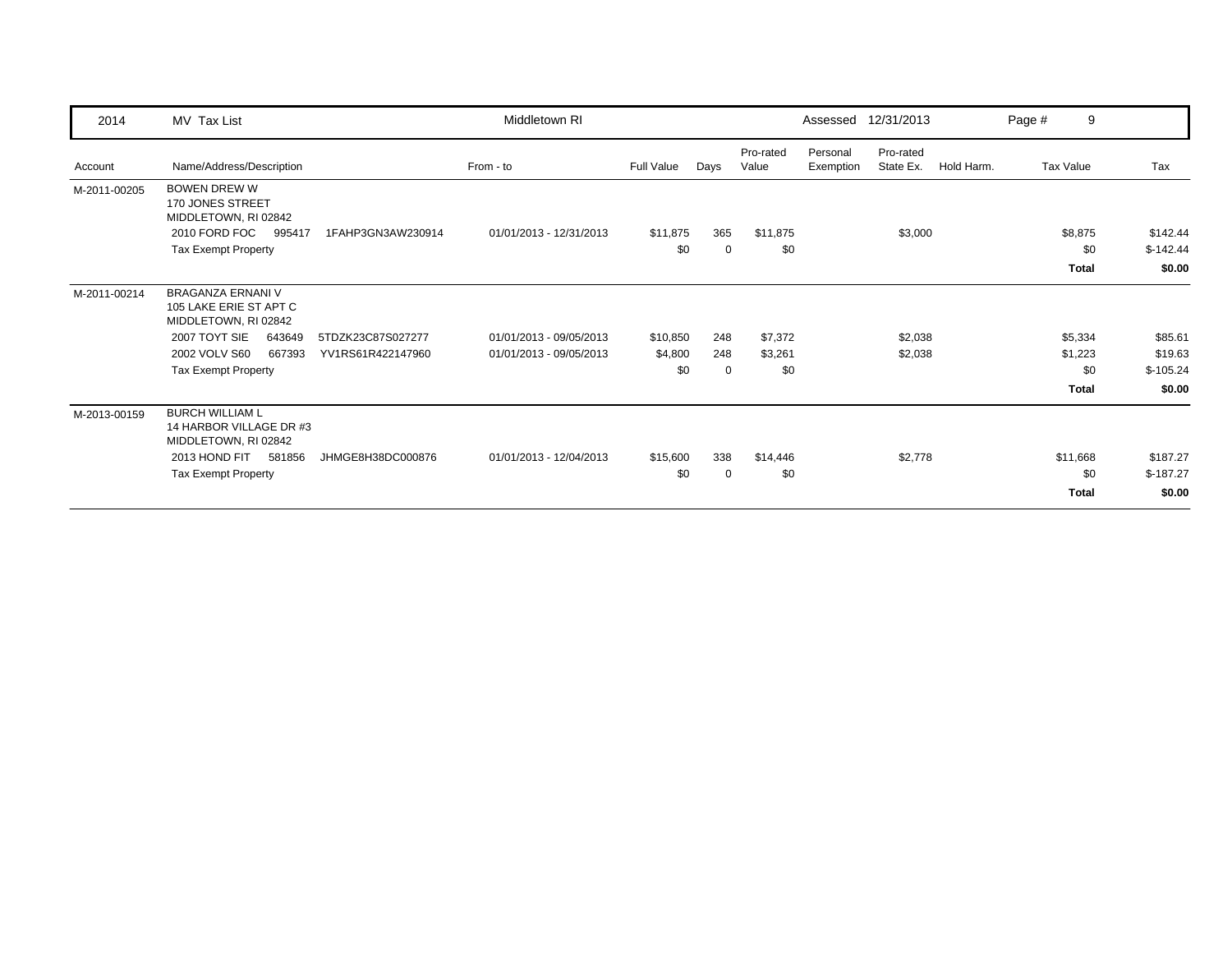| 2014         | MV Tax List                                                          |                   | Middletown RI           |            |             |                    |                       | Assessed 12/31/2013    |            | Page # | 10           |            |
|--------------|----------------------------------------------------------------------|-------------------|-------------------------|------------|-------------|--------------------|-----------------------|------------------------|------------|--------|--------------|------------|
| Account      | Name/Address/Description                                             |                   | From - to               | Full Value | Days        | Pro-rated<br>Value | Personal<br>Exemption | Pro-rated<br>State Ex. | Hold Harm. |        | Tax Value    | Tax        |
| M-2014-00157 | CAMPBELL DAVID M<br>119 LAKE ERIE ST APT A<br>MIDDLETOWN, RI 02842   |                   |                         |            |             |                    |                       |                        |            |        |              |            |
|              | 2006 DODG RT8<br>477023                                              | 2B3LA73W26H335205 | 09/27/2013 - 12/31/2013 | \$17,200   | 96          | \$4,524            |                       | \$789                  | \$297      |        | \$3,438      | \$55.18    |
|              | 2009 CHEV SIL<br>081258                                              | 1GCEC14C09Z185831 | 09/27/2013 - 12/31/2013 | \$13,575   | 96          | \$3,570            |                       | \$789                  |            |        | \$2,781      | \$44.64    |
|              | <b>Tax Exempt Property</b>                                           |                   |                         | \$0        | $\mathbf 0$ | \$0                |                       |                        |            |        | \$0          | $$-99.82$  |
|              |                                                                      |                   |                         |            |             |                    |                       |                        |            |        | <b>Total</b> | \$0.00     |
| M-2011-00286 | <b>CARBONE MICHAEL A</b><br>8 WIINTHROP DR<br>MIDDLETOWN, RI 02842   |                   |                         |            |             |                    |                       |                        |            |        |              |            |
|              | 2007 CHRY PTC<br>661054                                              | 3A4FY48BX7T620748 | 01/01/2013 - 12/31/2013 | \$5,650    | 365         | \$5,650            |                       | \$3,000                |            |        | \$2,650      | \$42.53    |
|              | 2005 CHEV KTA<br>997151                                              | 1GNEK13T85R148841 | 01/01/2013 - 02/28/2013 | \$11,850   | 59          | \$1,915            |                       | \$485                  | \$147      |        | \$1,283      | \$20.59    |
|              | <b>Tax Exempt Property</b>                                           |                   |                         | \$0        | $\mathbf 0$ | \$0                |                       |                        |            |        | \$0          | $$-63.12$  |
|              |                                                                      |                   |                         |            |             |                    |                       |                        |            |        | <b>Total</b> | \$0.00     |
| M-2013-00191 | <b>CASTRO GERMAN D</b><br>163 JONES ST<br>MIDDLETOWN, RI 02842       |                   |                         |            |             |                    |                       |                        |            |        |              |            |
|              | 2007 CHRY PTC<br>561053                                              | 3A4FY58BX7T611361 | 01/01/2013 - 07/23/2013 | \$5,850    | 204         | \$3,270            |                       | \$1,677                |            |        | \$1,593      | \$25.57    |
|              | <b>Tax Exempt Property</b>                                           |                   |                         | \$0        | $\Omega$    | \$0                |                       |                        |            |        | \$0          | $$-25.57$  |
|              |                                                                      |                   |                         |            |             |                    |                       |                        |            |        | <b>Total</b> | \$0.00     |
| M-2013-00204 | <b>CHARLESTON DEMARCUS J</b><br>7 GRAVELY DR<br>MIDDLETOWN, RI 02842 |                   |                         |            |             |                    |                       |                        |            |        |              |            |
|              | 2012 CHRY 300 578794                                                 | 2C3CCABG3CH273944 | 01/01/2013 - 12/31/2013 | \$25,350   | 365         | \$25,350           |                       | \$3,000                |            |        | \$22,350     | \$358.72   |
|              | <b>Tax Exempt Property</b>                                           |                   |                         | \$0        | $\Omega$    | \$0                |                       |                        |            |        | \$0          | $$-358.72$ |
|              |                                                                      |                   |                         |            |             |                    |                       |                        |            |        | <b>Total</b> | \$0.00     |
| M-2013-00205 | CHARLESTON KEEYA O<br>7 GRAVELY DR<br>MIDDLETOWN, RI 02842           |                   |                         |            |             |                    |                       |                        |            |        |              |            |
|              | <b>2004 GMC ENV</b><br>406867                                        | 1GKDS13S542341097 | 01/01/2013 - 12/31/2013 | \$6,775    | 365         | \$6,775            |                       | \$3,000                |            |        | \$3,775      | \$60.59    |
|              | <b>Tax Exempt Property</b>                                           |                   |                         | \$0        | $\Omega$    | \$0                |                       |                        |            |        | \$0          | $$-60.59$  |
|              |                                                                      |                   |                         |            |             |                    |                       |                        |            |        | <b>Total</b> | \$0.00     |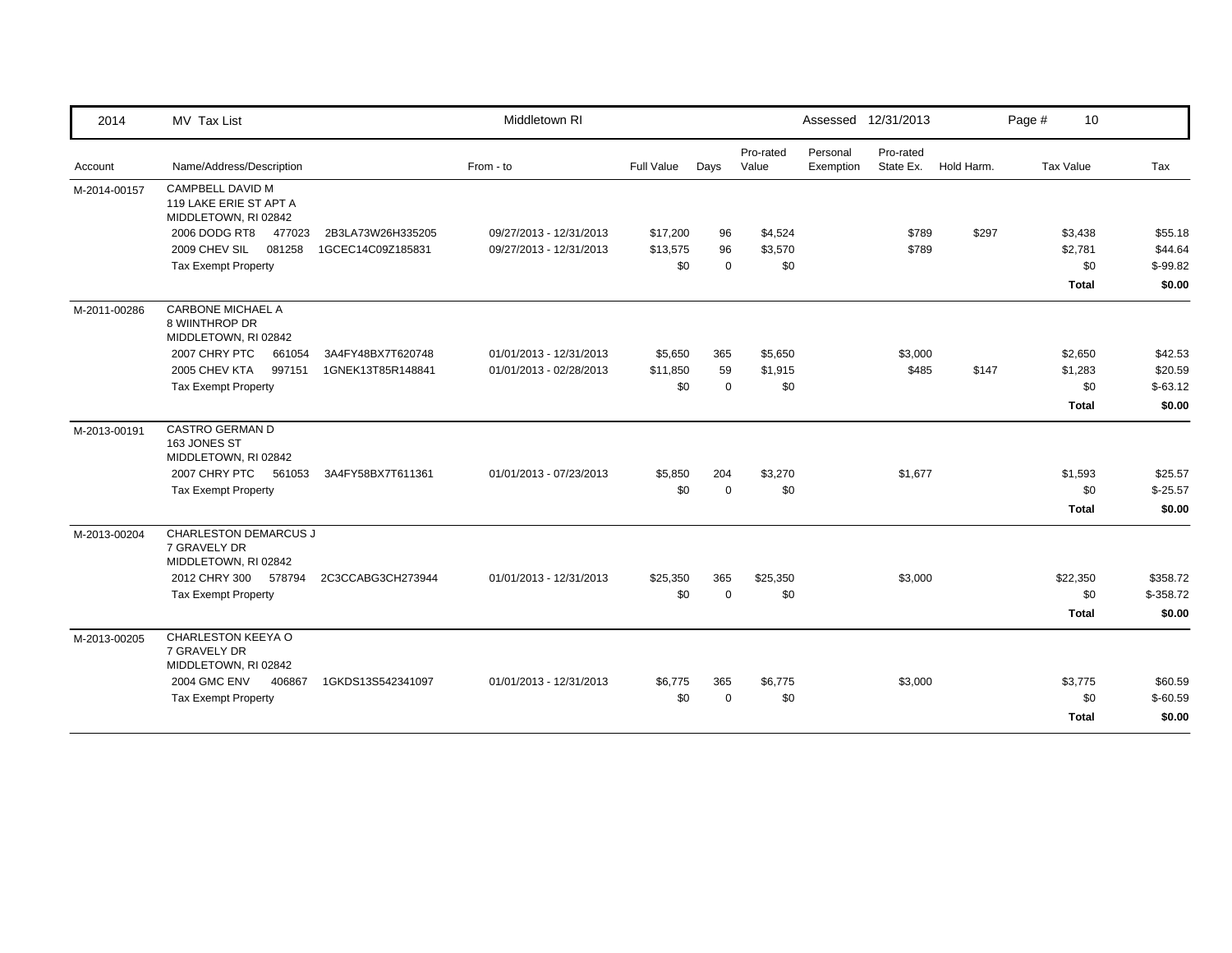| 2014         | MV Tax List                                                                   | Middletown RI           |            |             |                    |                       | Assessed 12/31/2013    |            | Page #    | 11           |              |
|--------------|-------------------------------------------------------------------------------|-------------------------|------------|-------------|--------------------|-----------------------|------------------------|------------|-----------|--------------|--------------|
| Account      | Name/Address/Description                                                      | From - to               | Full Value | Days        | Pro-rated<br>Value | Personal<br>Exemption | Pro-rated<br>State Ex. | Hold Harm. | Tax Value |              | Tax          |
| M-2014-00189 | <b>CHASE MAGDELYNE R</b><br>61 MAYFLOWER DRIVE<br>MIDDLETOWN, RI 02842        |                         |            |             |                    |                       |                        |            |           |              |              |
|              | 2006 TOYT UTS<br>451118<br>4T1BK36B76U161472                                  | 04/16/2013 - 12/31/2013 | \$12,825   | 260         | \$9,136            |                       | \$2,137                | \$56       |           | \$6,943      | \$111.44     |
|              | <b>Tax Exempt Property</b>                                                    |                         | \$0        | $\mathbf 0$ | \$0                |                       |                        |            |           | \$0          | $$-111.44$   |
|              |                                                                               |                         |            |             |                    |                       |                        |            |           | <b>Total</b> | \$0.00       |
| M-2010-01964 | CHILD AND FAMILY SERVS OF NEWPORT<br>31 JOHN CLARKE RD<br>MIDDLETOWN RI 02842 |                         |            |             |                    |                       |                        |            |           |              |              |
|              | 2004 CHRY TWC<br>1C4GP45R54B501565<br><b>BT 579</b>                           | 01/01/2013 - 01/07/2013 | \$4,400    | -7          | \$84               |                       | \$58                   |            |           | \$26         | \$0.42       |
|              | 2005 DODG CAR<br>CX 652<br>1D4GP45R95B369771                                  | 01/01/2013 - 12/31/2013 | \$4,975    | 365         | \$4,975            |                       | \$3,000                |            |           | \$1,975      | \$31.70      |
|              | 2001 DODG CAR<br>DJ 688<br>1B4GP25331B236914                                  | 01/01/2013 - 12/31/2013 | \$3,275    | 365         | \$3,275            |                       | \$3,000                |            |           | \$275        | \$4.41       |
|              | 2005 DODG CAR<br>1D4GP45R15B369005<br>DJ 989                                  | 01/01/2013 - 12/31/2013 | \$4,975    | 365         | \$4,975            |                       | \$3,000                |            |           | \$1,975      | \$31.70      |
|              | 2010 DODG GCV<br>KR 438<br>2D4RN5D11AR388942                                  | 01/01/2013 - 12/31/2013 | \$14,750   | 365         | \$14,750           |                       | \$3,000                |            |           | \$11,750     | \$188.59     |
|              | 2009 TOYT SIE<br>5TDZK23C29S285555<br>LJ 958                                  | 01/01/2013 - 12/31/2013 | \$14,400   | 365         | \$14,400           |                       | \$3,000                |            |           | \$11,400     | \$182.97     |
|              | 2011 BMW 550<br>WBAFR9C56BC757995<br>PD 164                                   | 01/01/2013 - 12/05/2013 | \$39,600   | 339         | \$36,779           |                       | \$2,786                |            |           | \$33,993     | \$545.59     |
|              | 2004 CHRY TCL<br><b>RH 535</b><br>1C4GP45R44B504781                           | 01/01/2013 - 12/31/2013 | \$4,400    | 365         | \$4,400            |                       | \$3,000                |            |           | \$1,400      | \$22.47      |
|              | 2010 DODG GCV<br><b>VE 792</b><br>2D4RN5D12AR369414                           | 01/01/2013 - 12/31/2013 | \$14,750   | 365         | \$14,750           |                       | \$3,000                |            |           | \$11,750     | \$188.59     |
|              | 2002 DODG CAR<br><b>VL 482</b><br>1B4GP25302B705233                           | 01/01/2013 - 12/31/2013 | \$3,400    | 365         | \$3,400            |                       | \$3,000                |            |           | \$400        | \$6.42       |
|              | 2005 TOYT TAC<br>055575<br>5TEUU42N95Z142196                                  | 01/01/2013 - 12/31/2013 | \$15,325   | 365         | \$15,325           |                       | \$3,000                |            |           | \$12,325     | \$197.82     |
|              | 2013 DODG CAR<br>BT 579<br>2C4RDGBG3DR508120                                  |                         | \$19,300   | 358         | \$18,930           |                       | \$2,942                |            |           | \$15,988     | \$256.61     |
|              | 2014 BMW 550<br>PD 164<br>WBAKN9C58ED680622                                   |                         | \$63,900   | 26          | \$4,552            |                       | \$214                  |            |           | \$4,338      | \$69.62      |
|              | 2013 CHEV EXP<br>1GAZGYFG5D1118740<br>463166                                  | 09/04/2013 - 12/31/2013 | \$23,375   | 119         | \$7,621            |                       | \$978                  |            |           | \$6,643      | \$106.62     |
|              | <b>Tax Exempt Property</b>                                                    |                         | \$0        | $\mathbf 0$ | \$0                |                       |                        |            |           | \$0          | $$-1,833.53$ |
|              |                                                                               |                         |            |             |                    |                       |                        |            |           | Total        | \$0.00       |
| M-2012-00201 | <b>COLEMAN ADAM L</b><br><b>47 VIGILANT STREET</b><br>MIDDLETOWN, RI 02842    |                         |            |             |                    |                       |                        |            |           |              |              |
|              | 2002 MAZD TRI<br>501032<br>4F2CU08122KM48181                                  | 01/01/2013 - 12/31/2013 | \$5,075    | 365         | \$5,075            |                       | \$3,000                |            |           | \$2,075      | \$33.30      |
|              | 2008 TOYT YAR<br>684904<br>JTDJT923585187547                                  | 01/01/2013 - 12/31/2013 | \$8,200    | 365         | \$8,200            |                       | \$3,000                |            |           | \$5,200      | \$83.46      |
|              | <b>Tax Exempt Property</b>                                                    |                         | \$0        | $\Omega$    | \$0                |                       |                        |            |           | \$0          | $$-116.76$   |
|              |                                                                               |                         |            |             |                    |                       |                        |            |           | <b>Total</b> | \$0.00       |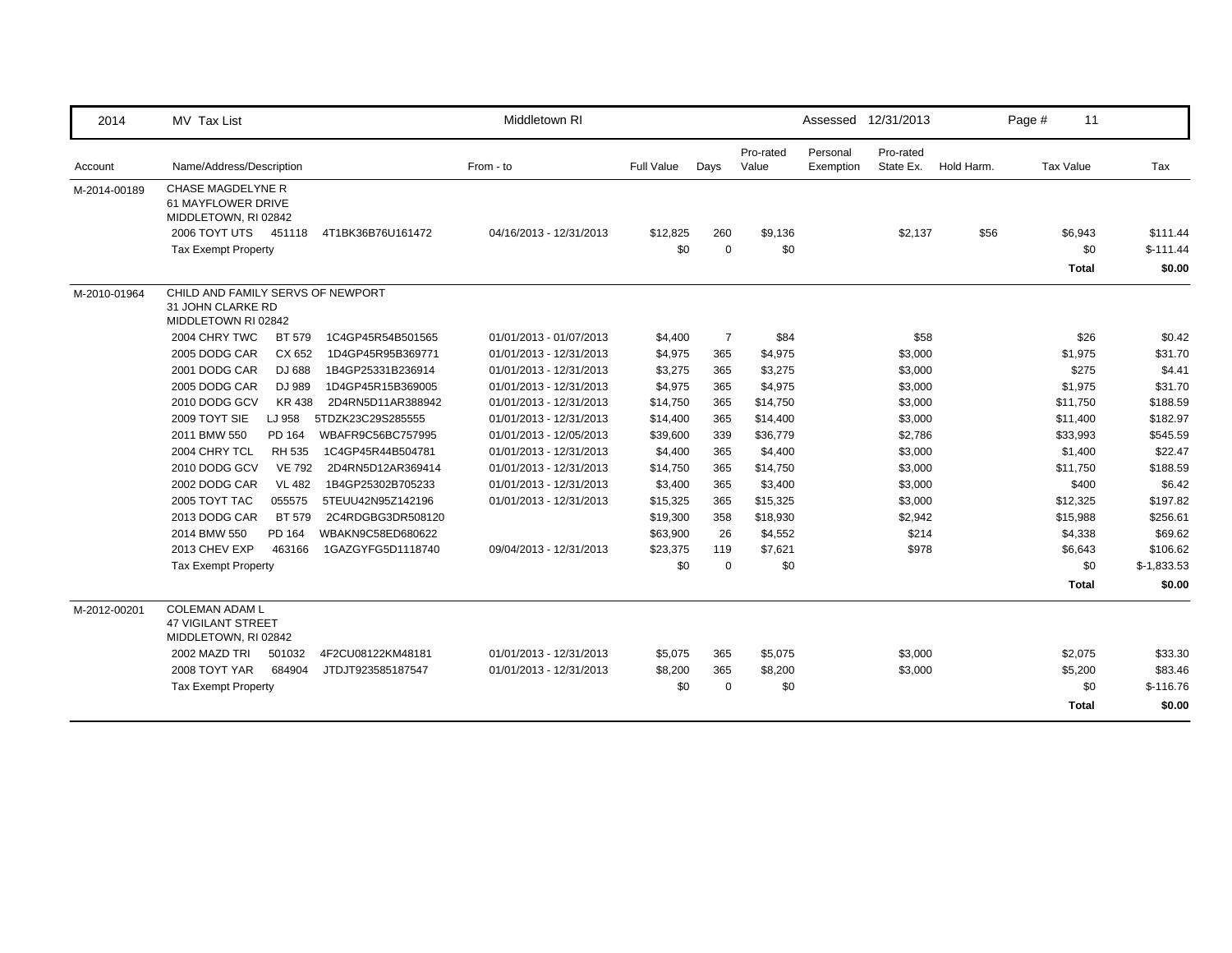| 2014         | MV Tax List                                                               | Middletown RI           |            |             |                    | Assessed 12/31/2013   |                        |            | Page # | 12           |            |
|--------------|---------------------------------------------------------------------------|-------------------------|------------|-------------|--------------------|-----------------------|------------------------|------------|--------|--------------|------------|
| Account      | Name/Address/Description                                                  | From - to               | Full Value | Days        | Pro-rated<br>Value | Personal<br>Exemption | Pro-rated<br>State Ex. | Hold Harm. |        | Tax Value    | Tax        |
| M-2012-00208 | <b>CONLIN JOHN A</b><br>594 INDIAN AVE<br>MIDDLETOWN, RI 02842            |                         |            |             |                    |                       |                        |            |        |              |            |
|              | 1994 JEEP WRA<br>506004<br>1J4FY49S0RP442970                              | 01/01/2013 - 12/05/2013 | \$4,513    | 339         | \$4,192            |                       | \$2,786                |            |        | \$1,406      | \$22.57    |
|              | 2003 FORD EPR<br>696305<br>1FMZU73KX3ZB31739                              | 01/01/2013 - 12/31/2013 | \$5,500    | 365         | \$5,500            |                       | \$3,000                |            |        | \$2,500      | \$40.13    |
|              | 2000 CHEV LUM<br>506004<br>2G1WL52J9Y1145468                              |                         | \$2,800    | 26          | \$199              |                       | \$214                  |            |        | \$0          | \$0.00     |
|              | <b>Tax Exempt Property</b>                                                |                         | \$0        | $\mathbf 0$ | \$0                |                       |                        |            |        | \$0          | $$-62.70$  |
|              |                                                                           |                         |            |             |                    |                       |                        |            |        | <b>Total</b> | \$0.00     |
| M-2012-00214 | <b>COOLEY KEVIN T</b><br>60 PURITAN DR<br>MIDDLETOWN, RI 02842            |                         |            |             |                    |                       |                        |            |        |              |            |
|              | 2010 PON G6<br>660605<br>1G2ZA5E0XA4151601                                | 01/01/2013 - 12/31/2013 | \$11,950   | 365         | \$11,950           |                       | \$3,000                |            |        | \$8,950      | \$143.65   |
|              | <b>Tax Exempt Property</b>                                                |                         | \$0        | $\mathbf 0$ | \$0                |                       |                        |            |        | \$0          | $$-143.65$ |
|              |                                                                           |                         |            |             |                    |                       |                        |            |        | <b>Total</b> | \$0.00     |
| M-2013-00252 | <b>CRAWFORD GERALD L</b><br>54 MAYFLOWER DR<br>MIDDLETOWN, RI 02842       |                         |            |             |                    |                       |                        |            |        |              |            |
|              | 2004 DODG RAM<br>073680<br>1D7HU18D64S515704                              | 01/01/2013 - 12/31/2013 | \$10,800   | 365         | \$10,800           |                       | \$3,000                |            |        | \$7,800      | \$125.19   |
|              | <b>Tax Exempt Property</b>                                                |                         | \$0        | $\mathbf 0$ | \$0                |                       |                        |            |        | \$0          | $$-125.19$ |
|              |                                                                           |                         |            |             |                    |                       |                        |            |        | <b>Total</b> | \$0.00     |
| M-2012-00229 | <b>CRAWFORD STEVE</b><br><b>8 TAYLOR COURT</b><br>MIDDLETOWN, RI 02842    |                         |            |             |                    |                       |                        |            |        |              |            |
|              | 2010 FORD FUS<br>536927<br>3FAHP0GA5AR250581                              | 01/01/2013 - 12/31/2013 | \$12,150   | 365         | \$12,150           |                       | \$3,000                |            |        | \$9,150      | \$146.86   |
|              | 2002 HYUN SGX<br>582415<br>KMHWF35H22A575640                              |                         | \$3,925    | 328         | \$3,527            |                       | \$2,696                |            |        | \$831        | \$13.34    |
|              | <b>Tax Exempt Property</b>                                                |                         | \$0        | $\mathbf 0$ | \$0                |                       |                        |            |        | \$0          | $$-160.20$ |
|              |                                                                           |                         |            |             |                    |                       |                        |            |        | <b>Total</b> | \$0.00     |
| M-2013-00254 | <b>CRISFIELD JAMES R JR</b><br>135 JOHN KESSON LN<br>MIDDLETOWN, RI 02842 |                         |            |             |                    |                       |                        |            |        |              |            |
|              | 2007 SUBA 30R<br>596261<br>4S4BP86C274302036                              | 01/01/2013 - 12/31/2013 | \$14,375   | 365         | \$14,375           |                       | \$3,000                |            |        | \$11,375     | \$182.57   |
|              | 2011 TOYT SIE<br>440554<br>5TDDK3DC9BS019695                              | 03/28/2013 - 12/31/2013 | \$28,800   | 279         | \$22,014           |                       | \$2,293                |            |        | \$19,721     | \$316.52   |
|              | <b>Tax Exempt Property</b>                                                |                         | \$0        | $\mathbf 0$ | \$0                |                       |                        |            |        | \$0          | $$-499.09$ |
|              |                                                                           |                         |            |             |                    |                       |                        |            |        | <b>Total</b> | \$0.00     |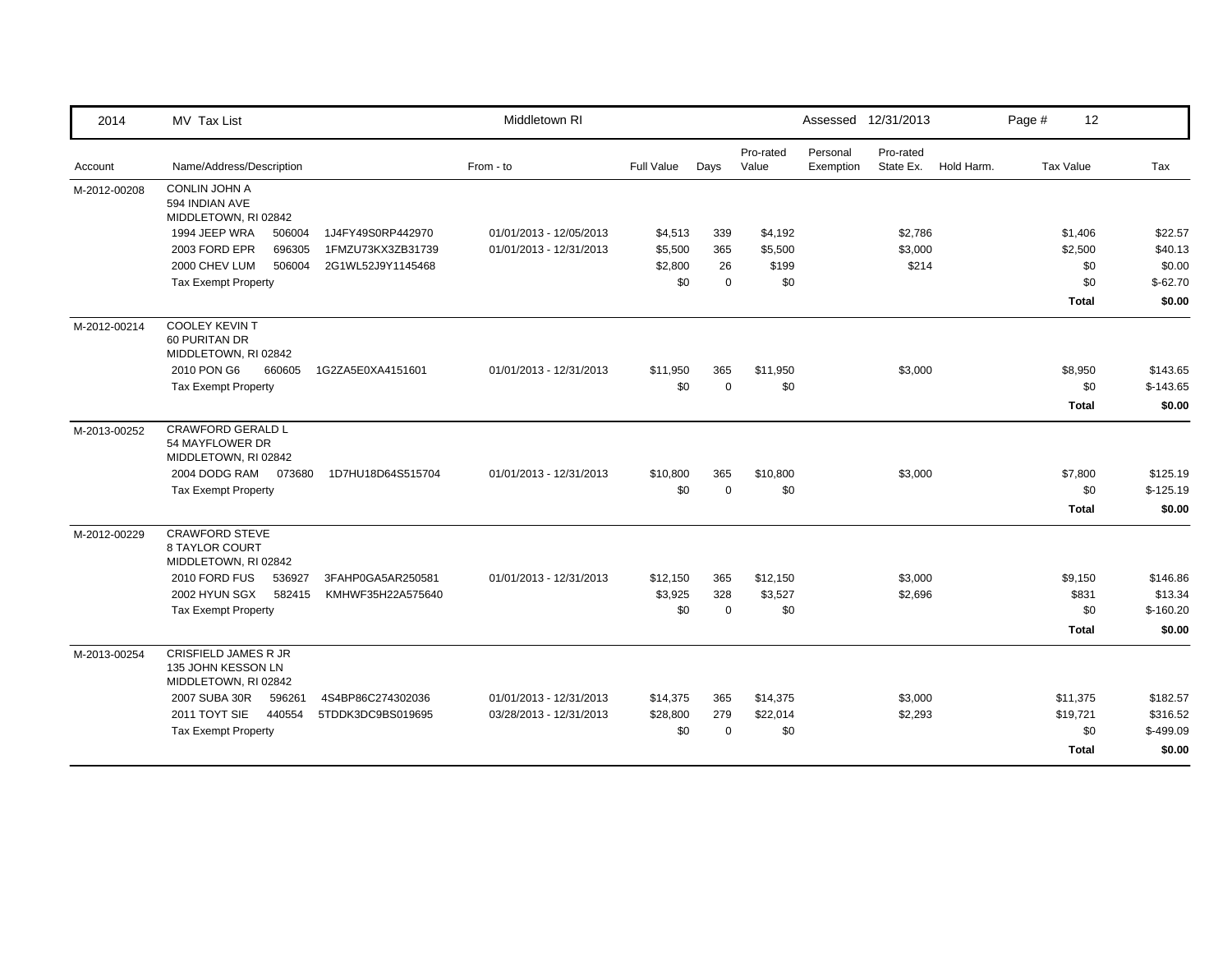| 2014         | MV Tax List                                                                  | Middletown RI           |            |      |                    | Assessed              | 12/31/2013             |            | Page #    | 13           |            |
|--------------|------------------------------------------------------------------------------|-------------------------|------------|------|--------------------|-----------------------|------------------------|------------|-----------|--------------|------------|
| Account      | Name/Address/Description                                                     | From - to               | Full Value | Days | Pro-rated<br>Value | Personal<br>Exemption | Pro-rated<br>State Ex. | Hold Harm. | Tax Value |              | Tax        |
| M-2013-00258 | <b>CUMMINGS DENNIS C</b><br><b>26 CONTINENTAL DR</b><br>MIDDLETOWN, RI 02842 |                         |            |      |                    |                       |                        |            |           |              |            |
|              | 2009 VOLK JES<br>591935<br>3VWJZ71K89M083767                                 | 01/01/2013 - 10/31/2013 | \$10,325   | 304  | \$8,599            |                       | \$2,499                |            |           | \$6,100      | \$97.91    |
|              | 2011 MERZ 350<br>WDCGG8HB5BF622182<br>455402                                 | 06/25/2013 - 10/31/2013 | \$30,100   | 128  | \$10,556           |                       | \$1,052                |            |           | \$9,504      | \$152.54   |
|              | 2013 HM UTL<br>065916<br>CUMMINGS65916                                       | 05/31/2013 - 12/31/2013 | \$2,500    | 215  | \$1,473            |                       | \$1,767                |            |           | \$0          | \$0.00     |
|              | <b>Tax Exempt Property</b>                                                   |                         | \$0        | 0    | \$0                |                       |                        |            |           | \$0          | $$-250.45$ |
|              |                                                                              |                         |            |      |                    |                       |                        |            |           | <b>Total</b> | \$0.00     |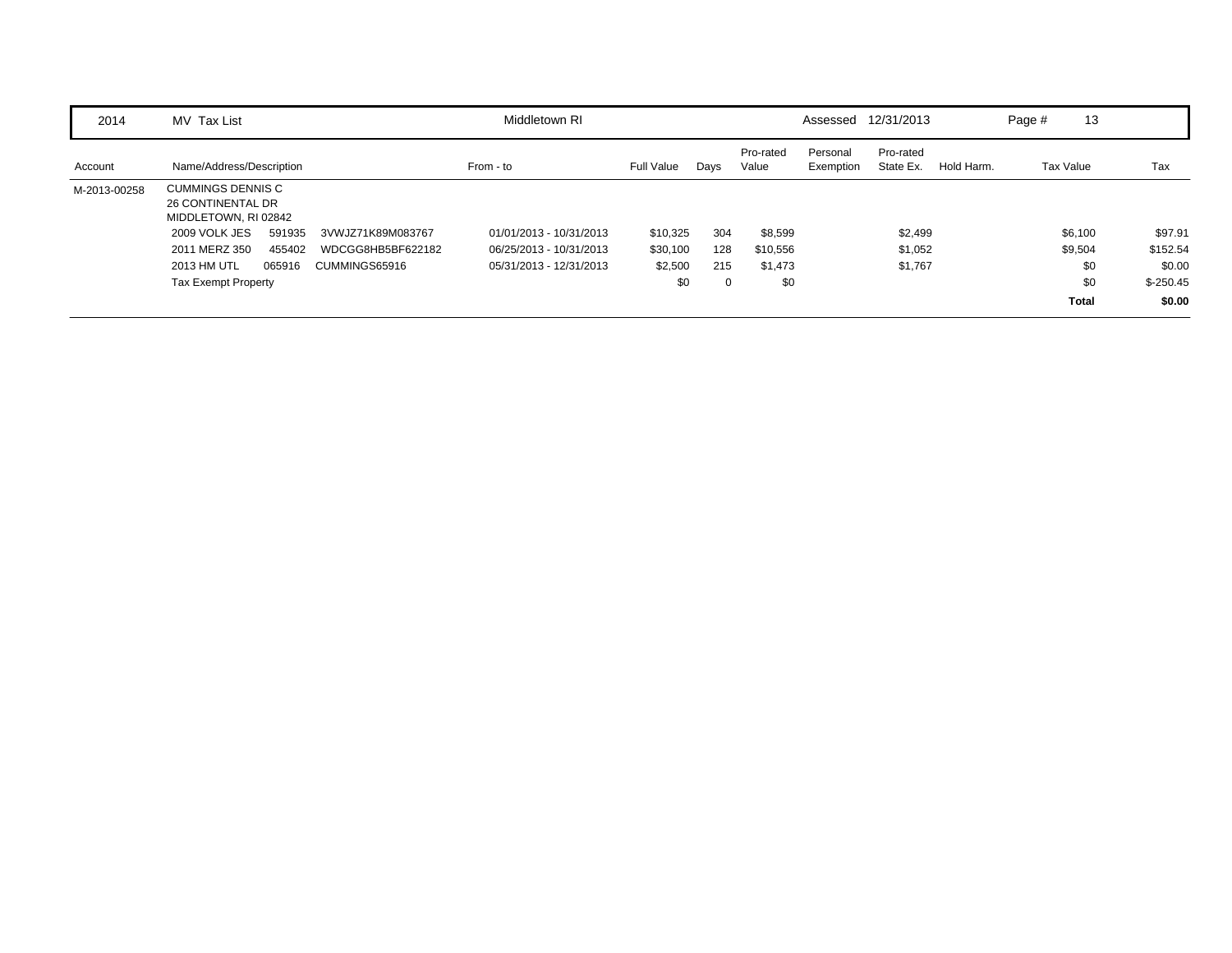| 2014         | MV Tax List                                                    |                   | Middletown RI           |            |             |                    |                       | Assessed 12/31/2013    |            | Page # | 14           |            |
|--------------|----------------------------------------------------------------|-------------------|-------------------------|------------|-------------|--------------------|-----------------------|------------------------|------------|--------|--------------|------------|
| Account      | Name/Address/Description                                       |                   | From - to               | Full Value | Days        | Pro-rated<br>Value | Personal<br>Exemption | Pro-rated<br>State Ex. | Hold Harm. |        | Tax Value    | Tax        |
| M-2013-00264 | DAHER HOSNIK<br><b>34 CHASES LANE</b><br>MIDDLETOWN, RI 02842  |                   |                         |            |             |                    |                       |                        |            |        |              |            |
|              | 2007 HOND PIL<br>400860                                        | 2HKYF18547H537927 | 01/01/2013 - 06/24/2013 | \$15,375   | 175         | \$7,372            |                       | \$1,438                |            |        | \$5,934      | \$95.24    |
|              | <b>Tax Exempt Property</b>                                     |                   |                         | \$0        | $\mathbf 0$ | \$0                |                       |                        |            |        | \$0          | $$-95.24$  |
|              |                                                                |                   |                         |            |             |                    |                       |                        |            |        | <b>Total</b> | \$0.00     |
| M-2012-00241 | DAVIS GAREY L<br>186 JONES ST<br>MIDDLETOWN, RI 02842          |                   |                         |            |             |                    |                       |                        |            |        |              |            |
|              | 2006 FORD FSL<br>608039                                        | 1FMDK02156GA50051 | 01/01/2013 - 12/31/2013 | \$6,900    | 365         | \$6,900            |                       | \$3,000                |            |        | \$3,900      | \$62.60    |
|              | <b>Tax Exempt Property</b>                                     |                   |                         | \$0        | $\mathbf 0$ | \$0                |                       |                        |            |        | \$0          | $$-62.60$  |
|              |                                                                |                   |                         |            |             |                    |                       |                        |            |        | <b>Total</b> | \$0.00     |
| M-2013-00272 | DE SILVA YAGAMA<br>144 LEXINGTON ST<br>MIDDLETOWN, RI 02842    |                   |                         |            |             |                    |                       |                        |            |        |              |            |
|              | 1999 BUIC CCU 501064                                           | 2G4WS52MXX1523652 | 01/01/2013 - 07/25/2013 | \$3,150    | 206         | \$1,778            |                       | \$1,693                |            |        | \$85         | \$1.36     |
|              | <b>Tax Exempt Property</b>                                     |                   |                         | \$0        | $\Omega$    | \$0                |                       |                        |            |        | \$0          | $$-1.36$   |
|              |                                                                |                   |                         |            |             |                    |                       |                        |            |        | <b>Total</b> | \$0.00     |
| M-2013-00276 | DEGOLLADO FRANCISCO J<br>411 SEMMES ST<br>MIDDLETOWN, RI 02842 |                   |                         |            |             |                    |                       |                        |            |        |              |            |
|              | 2008 MAZD MCX<br>583384                                        | JM3ER293680214840 | 01/01/2013 - 04/30/2013 | \$11,100   | 120         | \$3,649            |                       | \$986                  |            |        | \$2,663      | \$42.74    |
|              | <b>Tax Exempt Property</b>                                     |                   |                         | \$0        | $\mathbf 0$ | \$0                |                       |                        |            |        | \$0          | $$-42.74$  |
|              |                                                                |                   |                         |            |             |                    |                       |                        |            |        | <b>Total</b> | \$0.00     |
| M-2009-01358 | <b>DEGROOT SARA R</b><br>5 AQUIDNECK DR<br>MIDDLETOWN RI 02842 |                   |                         |            |             |                    |                       |                        |            |        |              |            |
|              | 2009 HOND CIV<br>878672                                        | 2HGFA16629H300514 | 01/01/2013 - 12/31/2013 | \$11,250   | 365         | \$11,250           |                       | \$3,000                |            |        | \$8,250      | \$132.41   |
|              | 2013 SUBA OUT<br>452350                                        | 4S4BRBGC5D3319971 | 06/06/2013 - 12/31/2013 | \$25,050   | 209         | \$14,344           |                       | \$1,718                |            |        | \$12,626     | \$202.65   |
|              | <b>Tax Exempt Property</b>                                     |                   |                         | \$0        | $\mathbf 0$ | \$0                |                       |                        |            |        | \$0          | $$-335.06$ |
|              |                                                                |                   |                         |            |             |                    |                       |                        |            |        | <b>Total</b> | \$0.00     |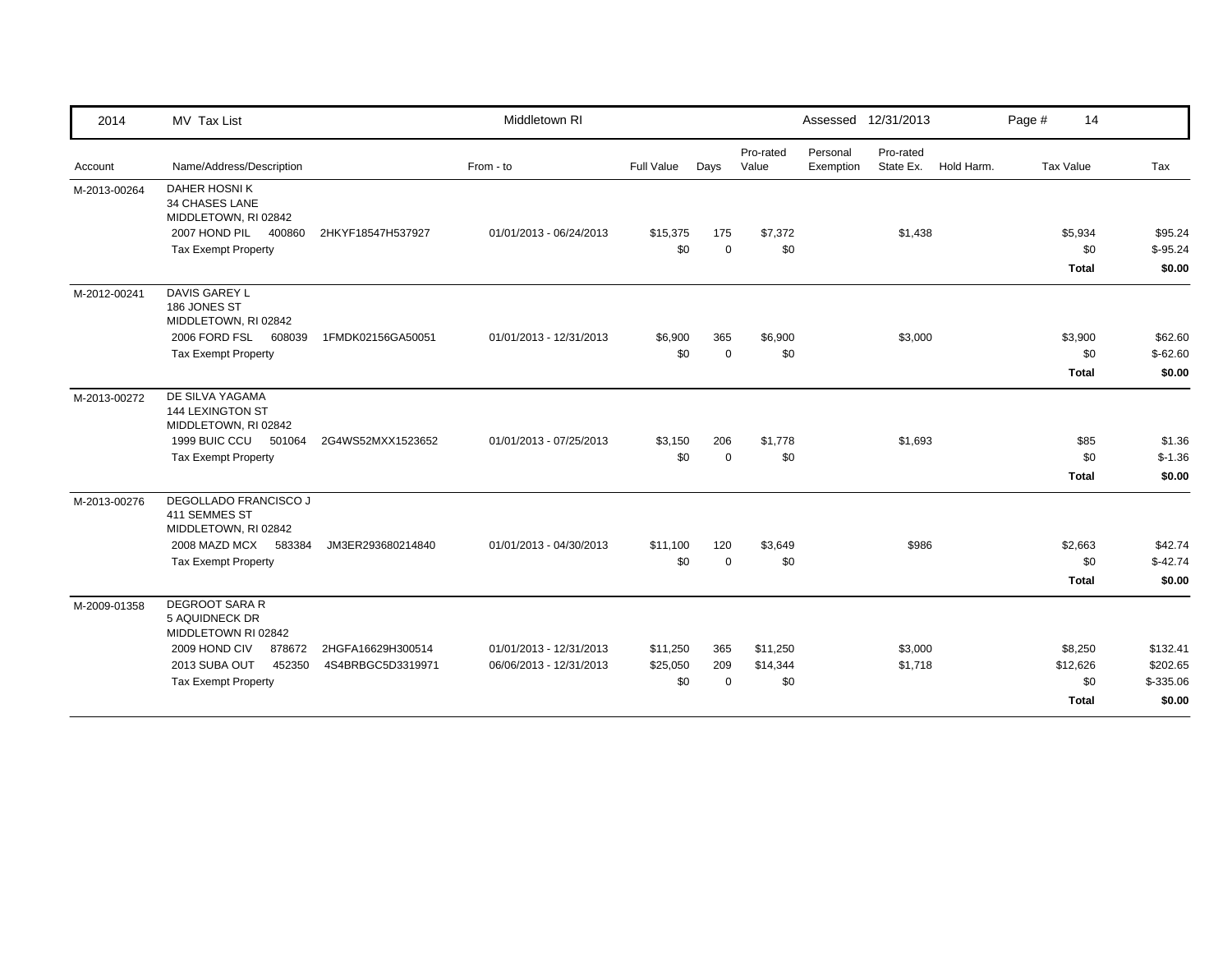| 2014         | MV Tax List                                                                                                            |                   | Middletown RI           |                 |                    |                    |                       | Assessed 12/31/2013    |            | Page # | 15                  |                        |
|--------------|------------------------------------------------------------------------------------------------------------------------|-------------------|-------------------------|-----------------|--------------------|--------------------|-----------------------|------------------------|------------|--------|---------------------|------------------------|
| Account      | Name/Address/Description                                                                                               |                   | From - to               | Full Value      | Days               | Pro-rated<br>Value | Personal<br>Exemption | Pro-rated<br>State Ex. | Hold Harm. |        | Tax Value           | Tax                    |
| M-2013-00277 | DEITRICK JOSHUA B<br>24 GRAVELY DRIVE<br>MIDDLETOWN, RI 02842<br>2010 CHEV TAH<br>543279<br><b>Tax Exempt Property</b> | 1GNUKAE08AR169732 | 01/01/2013 - 12/31/2013 | \$26,825<br>\$0 | 365<br>$\mathbf 0$ | \$26,825<br>\$0    |                       | \$3,000                |            |        | \$23,825<br>\$0     | \$382.39<br>\$-382.39  |
|              |                                                                                                                        |                   |                         |                 |                    |                    |                       |                        |            |        | <b>Total</b>        | \$0.00                 |
| M-2013-00299 | <b>DIAS DHAMMIKA S</b><br>144 JONES ST<br>MIDDLETOWN, RI 02842<br>1998 NISS EXE<br>587219                              | 1N4AB41D7WC714745 | 01/01/2013 - 12/31/2013 | \$2,800         | 365                | \$2,800            |                       | \$3,000                |            |        | \$0                 | \$0.00                 |
|              |                                                                                                                        |                   |                         |                 |                    |                    |                       |                        |            |        | <b>Total</b>        | \$0.00                 |
| M-2014-00279 | <b>DIRGA ROBERT J</b><br>94 KANE AVE<br>MIDDLETOWN, RI 02842                                                           |                   |                         |                 |                    |                    |                       |                        |            |        |                     |                        |
|              | 2012 BUIC LAC<br>467888<br><b>Tax Exempt Property</b>                                                                  | 1G4GJ5G35CF155598 | 08/09/2013 - 12/31/2013 | \$27,025<br>\$0 | 145<br>$\Omega$    | \$10,736<br>\$0    |                       | \$1,192                |            |        | \$9,544<br>\$0      | \$153.18<br>$$-153.18$ |
|              |                                                                                                                        |                   |                         |                 |                    |                    |                       |                        |            |        | Total               | \$0.00                 |
| M-2011-00490 | DORSEY WILLIAM T<br>2 TAYLOR CT<br>MIDDLETOWN, RI 02842                                                                |                   |                         |                 |                    |                    |                       |                        |            |        |                     |                        |
|              | 2004 GMC<br>590678                                                                                                     | 1GKET16S746184226 | 01/01/2013 - 12/02/2013 | \$7,325         | 336                | \$6,743            |                       | \$2,762                | \$2        |        | \$3,979             | \$63.86                |
|              | 2008 CARR UTI 033439                                                                                                   | 4YMUL08118V193714 | 01/01/2013 - 12/02/2013 | \$570           | 336                | \$525              |                       | \$2,762                |            |        | \$0                 | \$0.00                 |
|              | <b>Tax Exempt Property</b>                                                                                             |                   |                         | \$0             | $\mathbf 0$        | \$0                |                       |                        |            |        | \$0                 | $$-63.86$              |
|              |                                                                                                                        |                   |                         |                 |                    |                    |                       |                        |            |        | <b>Total</b>        | \$0.00                 |
| M-2013-00316 | DREHER STEVEN D<br>969 W MAIN ROAD APT 2603<br>MIDDLETOWN, RI 02842                                                    |                   |                         |                 |                    |                    |                       |                        |            |        |                     |                        |
|              | 2010 FORD FUS 537284                                                                                                   | 3FAHP08167R265811 | 01/01/2013 - 12/31/2013 | \$9,200         | 365                | \$9,200            |                       | \$3,000                |            |        | \$6,200             | \$99.51                |
|              | <b>Tax Exempt Property</b>                                                                                             |                   |                         | \$0             | $\mathbf 0$        | \$0                |                       |                        |            |        | \$0<br><b>Total</b> | $$-99.51$<br>\$0.00    |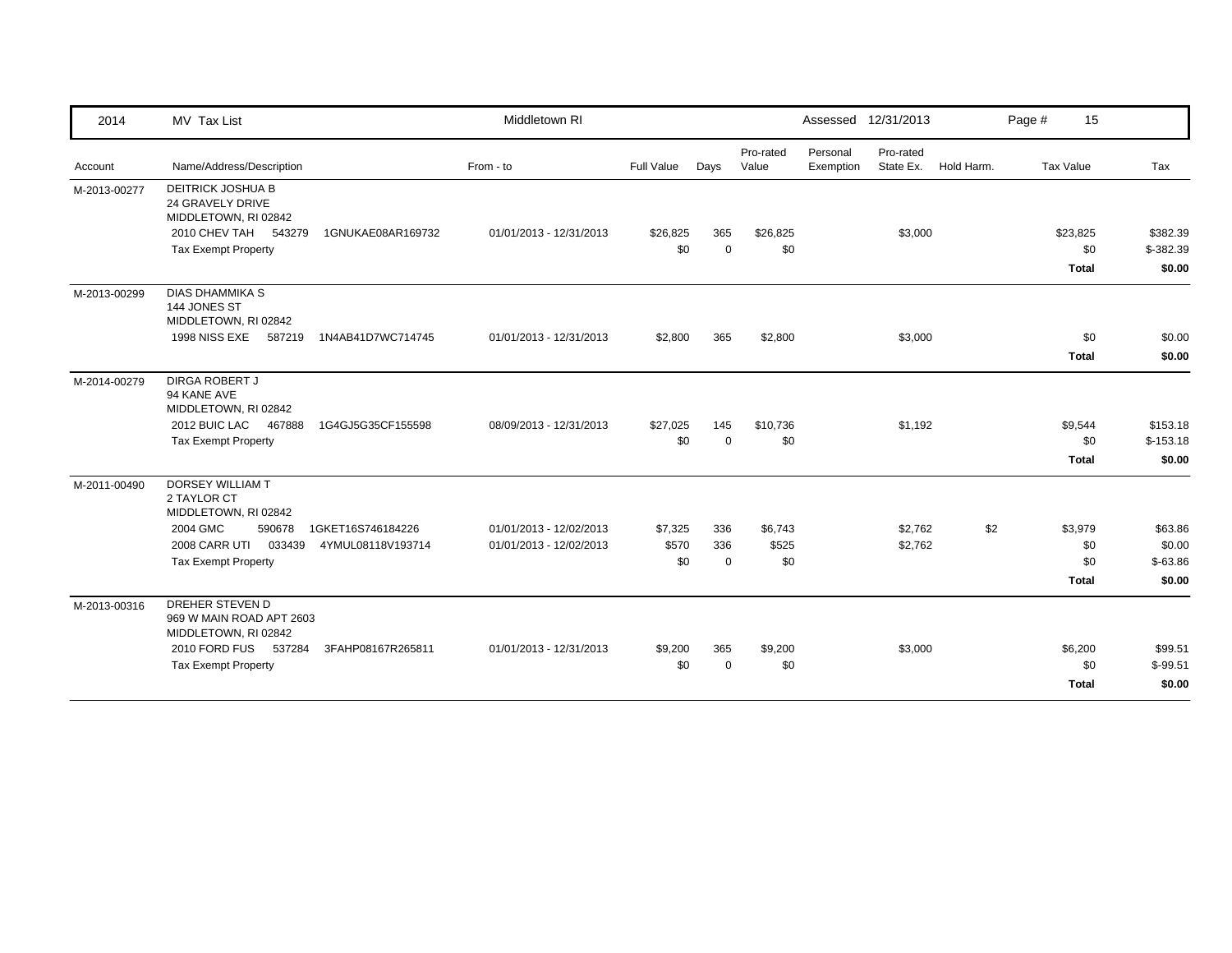| 2014         | MV Tax List                                                                                                      |                   | Middletown RI           |                   |                         |                    |                       | Assessed 12/31/2013    |            | Page #           | 16                             |                                  |
|--------------|------------------------------------------------------------------------------------------------------------------|-------------------|-------------------------|-------------------|-------------------------|--------------------|-----------------------|------------------------|------------|------------------|--------------------------------|----------------------------------|
| Account      | Name/Address/Description                                                                                         |                   | From - to               | <b>Full Value</b> | Days                    | Pro-rated<br>Value | Personal<br>Exemption | Pro-rated<br>State Ex. | Hold Harm. | <b>Tax Value</b> |                                | Tax                              |
| M-2013-00332 | <b>EDDY DAVID L</b><br>11 LATTU CT<br>MIDDLETOWN, RI 02842<br>2011 DODG CVN 565129<br><b>Tax Exempt Property</b> | 2D4RN3DG0BR755789 | 01/01/2013 - 12/31/2013 | \$16,525<br>\$0   | 365<br>$\mathbf 0$      | \$16,525<br>\$0    |                       | \$3,000                |            | \$13,525         | \$0                            | \$217.08<br>$$-217.08$           |
| M-2013-00336 | <b>EIDE KARISSA</b><br>107 RENFREW AVE<br>MIDDLETOWN, RI 02842                                                   |                   |                         |                   |                         |                    |                       |                        |            |                  | Total                          | \$0.00                           |
|              | 2011 TOYT HGH 676000<br><b>Tax Exempt Property</b>                                                               | 5TDBK3EH6BS043373 | 01/01/2013 - 01/29/2013 | \$25,100<br>\$0   | 29<br>$\mathbf 0$       | \$1,994<br>\$0     |                       | \$238                  |            |                  | \$1,756<br>\$0<br><b>Total</b> | \$28.18<br>$$-28.18$<br>\$0.00   |
| M-2014-00302 | ELAREIBI ABDELHAFI M<br>146 ADMIRAL LUCE<br>MIDDLETOWN, RI 02842<br>2011 HOND PIL<br>589496                      | 5FNYF4H4XBB045175 | 02/27/2013 - 06/28/2013 | \$23,850          | 121                     | \$7,906            |                       | \$995                  |            |                  | \$6,911                        | \$110.92                         |
|              | <b>Tax Exempt Property</b>                                                                                       |                   |                         | \$0               | $\mathbf 0$             | \$0                |                       |                        |            |                  | \$0<br><b>Total</b>            | $$-110.92$<br>\$0.00             |
| M-2013-00337 | ELIZALDE VALENCIA RICARDO<br>4934 TOMAHAWK ST<br>HONOLULU, HI 96818                                              |                   |                         |                   |                         |                    |                       |                        |            |                  |                                |                                  |
|              | 2005 HUMM H2<br>568605<br><b>Tax Exempt Property</b>                                                             | 5GRGN23U05H128840 | 01/01/2013 - 05/31/2013 | \$22,300<br>\$0   | 151<br>$\mathbf 0$      | \$9,225<br>\$0     |                       | \$1,241                | \$1,803    |                  | \$6,181<br>\$0<br><b>Total</b> | \$99.21<br>$$-99.21$<br>\$0.00   |
| M-2012-00276 | <b>ELLIOTT DANIEL</b><br>38 HARBOR VILLAGE DR<br>MIDDLETOWN, RI 02842                                            |                   |                         |                   |                         |                    |                       |                        |            |                  |                                |                                  |
|              | 2011 FORD ESC<br>507145<br><b>Tax Exempt Property</b>                                                            | 1FMCU0DGXBKC01254 | 01/01/2013 - 12/31/2013 | \$16,675<br>\$0   | 365<br>$\boldsymbol{0}$ | \$16,675<br>\$0    |                       | \$3,000                |            | \$13,675         | \$0<br><b>Total</b>            | \$219.48<br>$$-219.48$<br>\$0.00 |
| M-2013-00340 | ELSARRAF AHMED M<br>521 READ ST<br>MIDDLETOWN, RI 02842                                                          |                   |                         |                   |                         |                    |                       |                        |            |                  |                                |                                  |
|              | 2003 STRN L20<br>579777<br><b>Tax Exempt Property</b>                                                            | 1G8JU54F83Y516773 | 01/01/2013 - 06/10/2013 | \$4,100<br>\$0    | 161<br>$\Omega$         | \$1,808<br>\$0     |                       | \$1,323                |            |                  | \$485<br>\$0<br><b>Total</b>   | \$7.78<br>$$-7.78$<br>\$0.00     |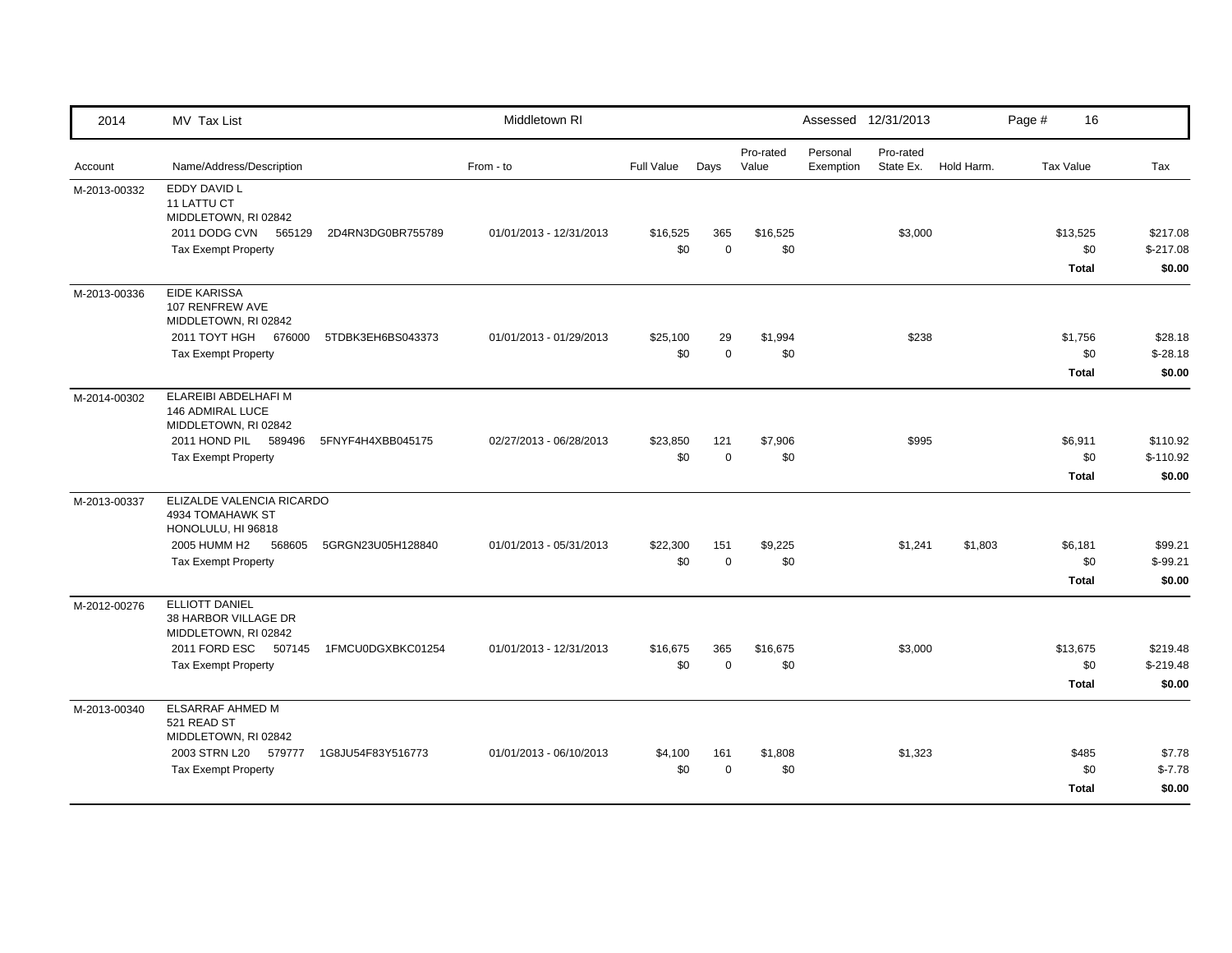| 2014         | MV Tax List                                                   |        |                   | Middletown RI           |            |      |                    | Assessed              | 12/31/2013             |            | Page #    | 17           |            |
|--------------|---------------------------------------------------------------|--------|-------------------|-------------------------|------------|------|--------------------|-----------------------|------------------------|------------|-----------|--------------|------------|
| Account      | Name/Address/Description                                      |        |                   | From - to               | Full Value | Days | Pro-rated<br>Value | Personal<br>Exemption | Pro-rated<br>State Ex. | Hold Harm. | Tax Value |              | Tax        |
| M-2013-00343 | <b>ERICKSON JACOB D</b><br>9 LATTU CT<br>MIDDLETOWN, RI 02842 |        |                   |                         |            |      |                    |                       |                        |            |           |              |            |
|              | 2012 SUBA OUT                                                 | 595222 | 4S4BRDLC8C2258038 | 01/01/2013 - 12/31/2013 | \$27,875   | 365  | \$27,875           |                       | \$3,000                |            |           | \$24,875     | \$399.24   |
|              | 2014 FORD EXP                                                 | 304419 | 1FM5K8D80EGB21863 | 12/24/2013 - 12/31/2013 | \$34,600   | 8    | \$758              |                       | \$66                   |            |           | \$692        | \$11.11    |
|              | 1987 MERZ 3DT                                                 | 468267 | WDBEB33D0HA514287 | 08/05/2013 - 12/31/2013 | \$500      | 149  | \$204              |                       | \$1,225                |            |           | \$0          | \$0.00     |
|              | <b>Tax Exempt Property</b>                                    |        |                   |                         | \$0        | 0    | \$0                |                       |                        |            |           | \$0          | $$-410.35$ |
|              |                                                               |        |                   |                         |            |      |                    |                       |                        |            |           | <b>Total</b> | \$0.00     |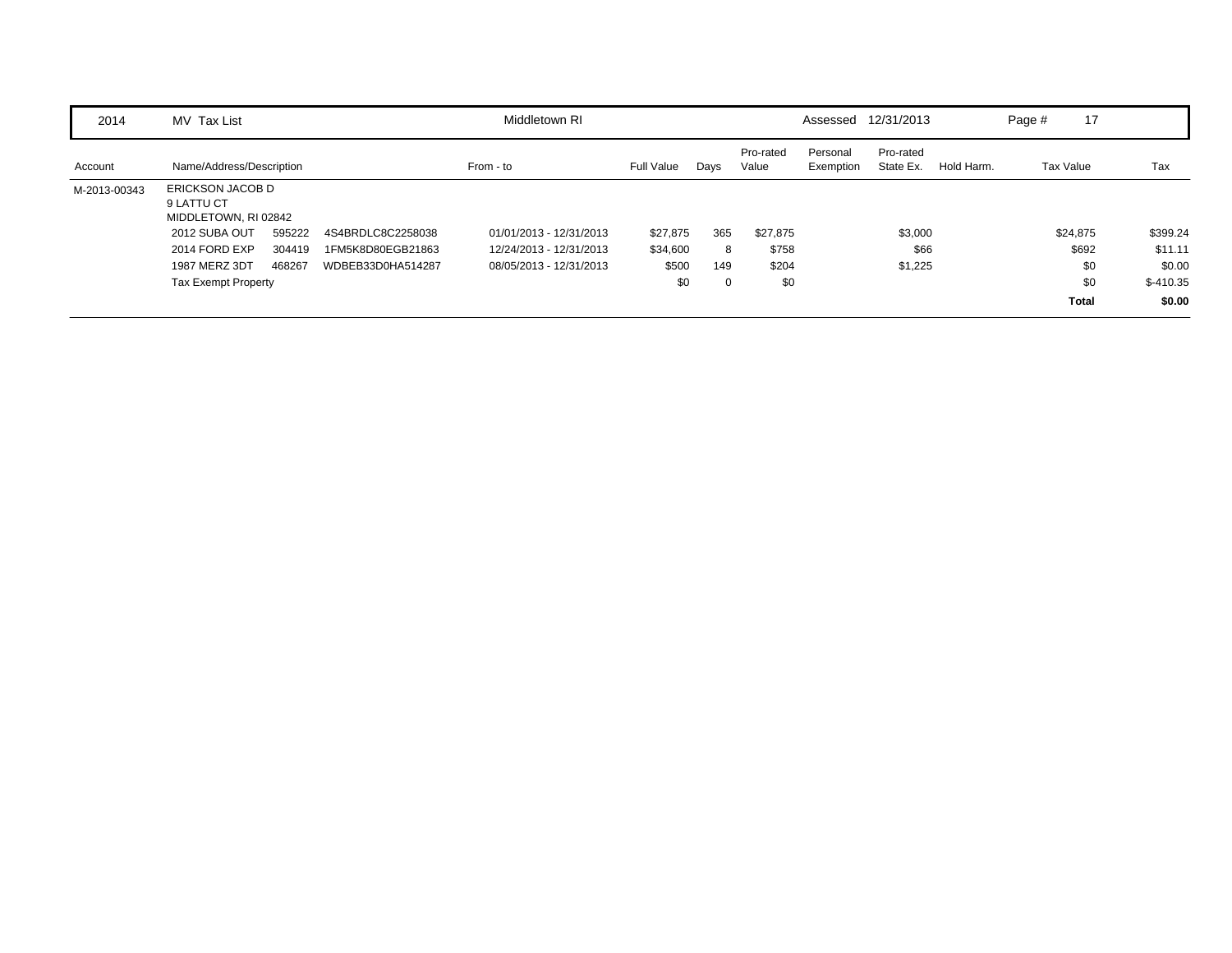| 2014         | MV Tax List                                                             |                   | Middletown RI           |            |             |                    |                       | Assessed 12/31/2013    |            | Page # | 18           |             |
|--------------|-------------------------------------------------------------------------|-------------------|-------------------------|------------|-------------|--------------------|-----------------------|------------------------|------------|--------|--------------|-------------|
| Account      | Name/Address/Description                                                |                   | From - to               | Full Value | Days        | Pro-rated<br>Value | Personal<br>Exemption | Pro-rated<br>State Ex. | Hold Harm. |        | Tax Value    | Tax         |
| M-2014-00309 | <b>FAJARDO MELANIE G</b><br>134 JONES ST<br>MIDDLETOWN, RI 02842        |                   |                         |            |             |                    |                       |                        |            |        |              |             |
|              | 2013 TOYT FRS<br>460937                                                 | JF1ZNAA18D1733117 | 11/19/2013 - 12/31/2013 | \$21,900   | 43          | \$2,580            |                       | \$353                  |            |        | \$2,227      | \$35.74     |
|              | <b>Tax Exempt Property</b>                                              |                   |                         | \$0        | $\Omega$    | \$0                |                       |                        |            |        | \$0          | $$-35.74$   |
|              |                                                                         |                   |                         |            |             |                    |                       |                        |            |        | <b>Total</b> | \$0.00      |
| M-2011-00550 | <b>FALCHER FATIMA C</b><br>4A HARBOR VILLAGE DR<br>MIDDLETOWN, RI 02842 |                   |                         |            |             |                    |                       |                        |            |        |              |             |
|              | 2008 CHEV HHR 633447                                                    | 3GNCA13D68S669657 | 01/01/2013 - 05/31/2013 | \$8,325    | 151         | \$3,444            |                       | \$1,241                |            |        | \$2,203      | \$35.36     |
|              | <b>Tax Exempt Property</b>                                              |                   |                         | \$0        | $\mathbf 0$ | \$0                |                       |                        |            |        | \$0          | $$-35.36$   |
|              |                                                                         |                   |                         |            |             |                    |                       |                        |            |        | <b>Total</b> | \$0.00      |
| M-2012-00290 | FAULKNER DEMPSY E<br>39 MAYFLOWER DR<br>MIDDLETOWN, RI 02842            |                   |                         |            |             |                    |                       |                        |            |        |              |             |
|              | 2007 VOLK JWE<br>506542                                                 | 3VWEG71K57M057082 | 01/01/2013 - 04/04/2013 | \$9,425    | 94          | \$2,427            |                       | \$773                  |            |        | \$1,654      | \$26.55     |
|              | 2013 CHRY TWN<br>506542                                                 | 2C4RC1BG6DR573737 |                         | \$24,050   | 271         | \$17,856           |                       | \$2,227                |            |        | \$15,629     | \$250.85    |
|              | <b>Tax Exempt Property</b>                                              |                   |                         | \$0        | $\mathbf 0$ | \$0                |                       |                        |            |        | \$0          | $$-277.40$  |
|              |                                                                         |                   |                         |            |             |                    |                       |                        |            |        | <b>Total</b> | \$0.00      |
| M-2013-00369 | FLYNN MICHAEL A<br><b>153 PURITAN DRIVE</b><br>MIDDLETOWN, RI 02842     |                   |                         |            |             |                    |                       |                        |            |        |              |             |
|              | 2009 DODG NIT 537257                                                    | 1D8GU28K09W548600 | 01/01/2013 - 12/31/2013 | \$13,925   | 365         | \$13,925           |                       | \$3,000                |            |        | \$10,925     | \$175.35    |
|              | <b>Tax Exempt Property</b>                                              |                   |                         | \$0        | $\Omega$    | \$0                |                       |                        |            |        | \$0          | $$-175.35$  |
|              |                                                                         |                   |                         |            |             |                    |                       |                        |            |        | <b>Total</b> | \$0.00      |
| M-2011-00614 | FOLEY DAVID C<br>34 PARADISE BROOK FARM RD<br>MIDDLETOWN, RI 02842      |                   |                         |            |             |                    |                       |                        |            |        |              |             |
|              | 2004 LINC NAV<br>605491                                                 | 5LMFU28R84LJ24642 | 01/01/2013 - 12/31/2013 | \$9,050    | 365         | \$9,050            |                       | \$3,000                | \$710      |        | \$5,340      | \$85.71     |
|              | 657947<br>2007 BMW 550                                                  | WBANB53567CP04214 | 01/01/2013 - 12/31/2013 | \$16,875   | 365         | \$16,875           |                       | \$3,000                | \$206      |        | \$13,669     | \$219.39    |
|              | <b>1982 HOND F7C</b><br>023096                                          | JH2RC0716CM005737 | 04/24/2013 - 12/31/2013 | \$500      | 252         | \$345              |                       | \$2,071                |            |        | \$0          | \$0.00      |
|              | <b>Tax Exempt Property</b>                                              |                   |                         | \$0        | $\Omega$    | \$0                |                       |                        |            |        | \$0          | $$ -305.10$ |
|              |                                                                         |                   |                         |            |             |                    |                       |                        |            |        | <b>Total</b> | \$0.00      |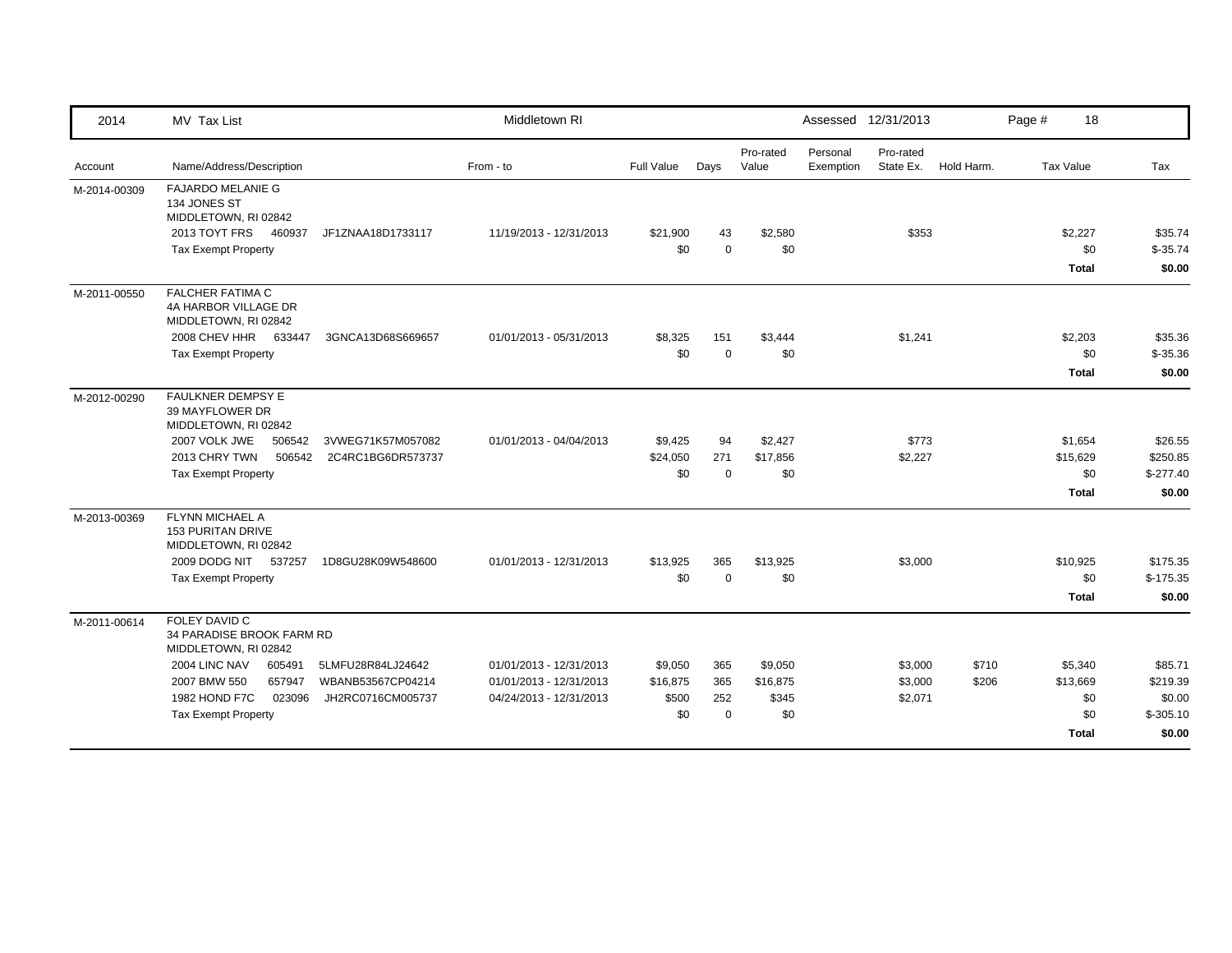| 2014         | MV Tax List                                                         | Middletown RI           |            |             |                    | Assessed 12/31/2013   |                        |            | Page #           | 19                |
|--------------|---------------------------------------------------------------------|-------------------------|------------|-------------|--------------------|-----------------------|------------------------|------------|------------------|-------------------|
| Account      | Name/Address/Description                                            | From - to               | Full Value | Days        | Pro-rated<br>Value | Personal<br>Exemption | Pro-rated<br>State Ex. | Hold Harm. | <b>Tax Value</b> | Tax               |
| M-2011-00623 | FORDE PAUL A<br>209 LONDON BERRY LN<br>JACKSONVILLE, NC 28540-4213  |                         |            |             |                    |                       |                        |            |                  |                   |
|              | 2010 DODG CHA<br>618176<br>2B3CJ7DW5AH104046                        | 01/01/2013 - 01/28/2013 | \$28,675   | 28          | \$2,200            |                       | \$230                  |            | \$1,970          | \$31.62           |
|              | 2009 TOYT SXC<br>629044<br>JTKDE167790299571                        | 01/01/2013 - 01/28/2013 | \$11,050   | 28          | \$848              |                       | \$230                  |            | \$618            | \$9.92            |
|              | 2002 GMC<br>629045<br>1GKEK63U42J160756                             | 01/01/2013 - 01/28/2013 | \$9,900    | 28          | \$759              |                       | \$230                  | \$172      | \$357            | \$5.73            |
|              | <b>Tax Exempt Property</b>                                          |                         | \$0        | $\Omega$    | \$0                |                       |                        |            |                  | \$0<br>$$-47.27$  |
|              |                                                                     |                         |            |             |                    |                       |                        |            | <b>Total</b>     | \$0.00            |
| M-2013-00372 | <b>FOUDIL TABTI</b><br>503 READ STREET<br>MIDDLETOWN, RI 02842      |                         |            |             |                    |                       |                        |            |                  |                   |
|              | 1997 DODG CAR<br>617839<br>1B4GP44RXVB406046                        | 01/01/2013 - 12/31/2013 | \$2,875    | 365         | \$2,875            |                       | \$3,000                |            |                  | \$0<br>\$0.00     |
|              |                                                                     |                         |            |             |                    |                       |                        |            | <b>Total</b>     | \$0.00            |
| M-2014-00341 | <b>FRAZIER LAWRENCE</b><br>107 MAYFLOWER DR<br>MIDDLETOWN, RI 02842 |                         |            |             |                    |                       |                        |            |                  |                   |
|              | 2005 CHEV KTA<br>489385<br>1GNEK13T05J141591                        | 10/01/2013 - 12/31/2013 | \$11,850   | 92          | \$2,987            |                       | \$756                  | \$230      | \$2,001          | \$32.12           |
|              | <b>Tax Exempt Property</b>                                          |                         | \$0        | $\mathbf 0$ | \$0                |                       |                        |            |                  | \$0<br>$$-32.12$  |
|              |                                                                     |                         |            |             |                    |                       |                        |            | <b>Total</b>     | \$0.00            |
| M-2013-00377 | FREISCHLAG NICOLAS J<br>7 COLUMBIA COURT<br>MIDDLETOWN, RI 02842    |                         |            |             |                    |                       |                        |            |                  |                   |
|              | 2006 TOYO RUN<br>582830<br>JTEBU17R160088603                        | 01/01/2013 - 12/31/2013 | \$16,300   | 365         | \$16,300           |                       | \$3,000                | \$912      | \$12,388         | \$198.83          |
|              | 2010 MB C30<br>977890<br>WDDGF5EBXAR093715                          | 01/01/2013 - 12/31/2013 | \$21,925   | 365         | \$21,925           |                       | \$3,000                |            | \$18,925         | \$303.75          |
|              | <b>Tax Exempt Property</b>                                          |                         | \$0        | $\Omega$    | \$0                |                       |                        |            |                  | \$0<br>$$-502.58$ |
|              |                                                                     |                         |            |             |                    |                       |                        |            | <b>Total</b>     | \$0.00            |
| M-2006-01200 | <b>FREITAS LAURINDO A</b><br>840 FOREST PARK<br>MIDDLETOWN RI 02842 |                         |            |             |                    |                       |                        |            |                  |                   |
|              | 2005 DODG SRX LF 47<br>4B3AG42G05E012726                            | 01/01/2013 - 03/28/2013 | \$4,875    | 87          | \$1,162            |                       | \$715                  |            | \$447            | \$7.17            |
|              | <b>Tax Exempt Property</b>                                          |                         | \$0        | $\Omega$    | \$0                |                       |                        |            |                  | \$0<br>$$-7.17$   |
|              |                                                                     |                         |            |             |                    |                       |                        |            | <b>Total</b>     | \$0.00            |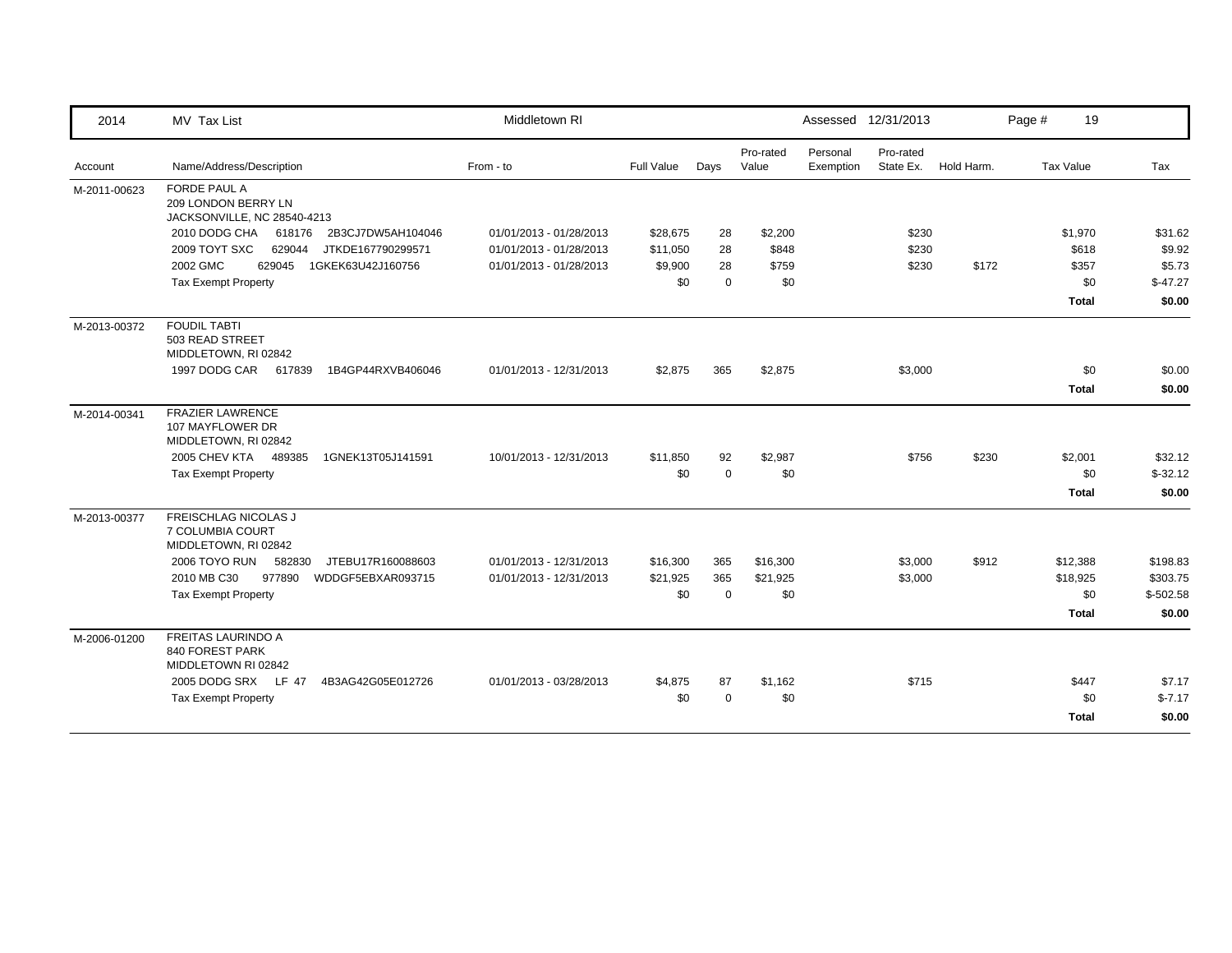| 2014         | MV Tax List                                                                                                                          |                   | Middletown RI           |                   |                    |                    |                       | Assessed 12/31/2013    |            | Page #           | 20                              |                                  |
|--------------|--------------------------------------------------------------------------------------------------------------------------------------|-------------------|-------------------------|-------------------|--------------------|--------------------|-----------------------|------------------------|------------|------------------|---------------------------------|----------------------------------|
| Account      | Name/Address/Description                                                                                                             |                   | From - to               | <b>Full Value</b> | Days               | Pro-rated<br>Value | Personal<br>Exemption | Pro-rated<br>State Ex. | Hold Harm. | <b>Tax Value</b> |                                 | Tax                              |
| M-2012-00338 | <b>GARZA STEPHANIE C</b><br>129 LAKE ERIE ST APT D<br>MIDDLETOWN, RI 02842<br>2008 MAZD M3H 661902<br><b>Tax Exempt Property</b>     | JM1BK344981136778 | 01/01/2013 - 12/31/2013 | \$11,000<br>\$0   | 365<br>$\mathbf 0$ | \$11,000<br>\$0    |                       | \$3,000                |            |                  | \$8,000<br>\$0<br><b>Total</b>  | \$128.40<br>$$-128.40$<br>\$0.00 |
| M-2013-00394 | <b>GIACCONE ANTHONY</b><br>207 WESCHLER RD<br>MIDDLETOWN, RI 02842<br>2012 MAZD 3<br>587882<br><b>Tax Exempt Property</b>            | JM1BL1V83C1634275 | 01/01/2013 - 10/21/2013 | \$15,000<br>\$0   | 294<br>$\mathbf 0$ | \$12,082<br>\$0    |                       | \$2,416                |            |                  | \$9,666<br>\$0<br><b>Total</b>  | \$155.14<br>$$-155.14$<br>\$0.00 |
| M-2013-00403 | <b>GINSBERG ELI</b><br>96 BRIARWOOD AVE<br>MIDDLETOWN, RI 02842<br>2003 FORD CTE 502892<br><b>Tax Exempt Property</b>                | 1FAHP59S63A188320 | 01/01/2013 - 08/26/2013 | \$5,439<br>\$0    | 238<br>$\mathbf 0$ | \$3,547<br>\$0     |                       | \$1,956                |            |                  | \$1,591<br>\$0<br>Total         | \$25.54<br>$$-25.54$<br>\$0.00   |
| M-2013-00404 | <b>GIRARD BRIAN G</b><br>7 LATTU CT<br>MIDDLETOWN, RI 02842<br>2007 BMW 28X<br>512914<br><b>Tax Exempt Property</b>                  | WBAVC93537KX59519 | 01/01/2013 - 12/31/2013 | \$14,100<br>\$0   | 365<br>$\mathbf 0$ | \$14,100<br>\$0    |                       | \$3,000                |            |                  | \$11,100<br>\$0<br><b>Total</b> | \$178.16<br>$$-178.16$<br>\$0.00 |
| M-2014-00378 | <b>GOLON CLIFFORD R</b><br><b>411 SEMMES STREET</b><br>MIDDLETOWN, RI 02842<br>2007 HOND FIS<br>495952<br><b>Tax Exempt Property</b> | JHMGD38627S036248 | 11/20/2013 - 12/31/2013 | \$9,125<br>\$0    | 42<br>$\mathbf 0$  | \$1,050<br>\$0     |                       | \$345                  |            |                  | \$705<br>\$0<br><b>Total</b>    | \$11.32<br>$$-11.32$<br>\$0.00   |
| M-2011-00779 | <b>GRAHAM MATTHEW</b><br>202 GOSSETS TURN DR<br>MIDDLETOWN, RI 02842<br>2011 BUIC ENC 611565<br><b>Tax Exempt Property</b>           | 5GAKVBED1BJ106683 | 01/01/2013 - 12/31/2013 | \$30,000<br>\$0   | 365<br>$\Omega$    | \$30,000<br>\$0    |                       | \$3,000                |            |                  | \$27,000<br>\$0<br><b>Total</b> | \$433.35<br>$$-433.35$<br>\$0.00 |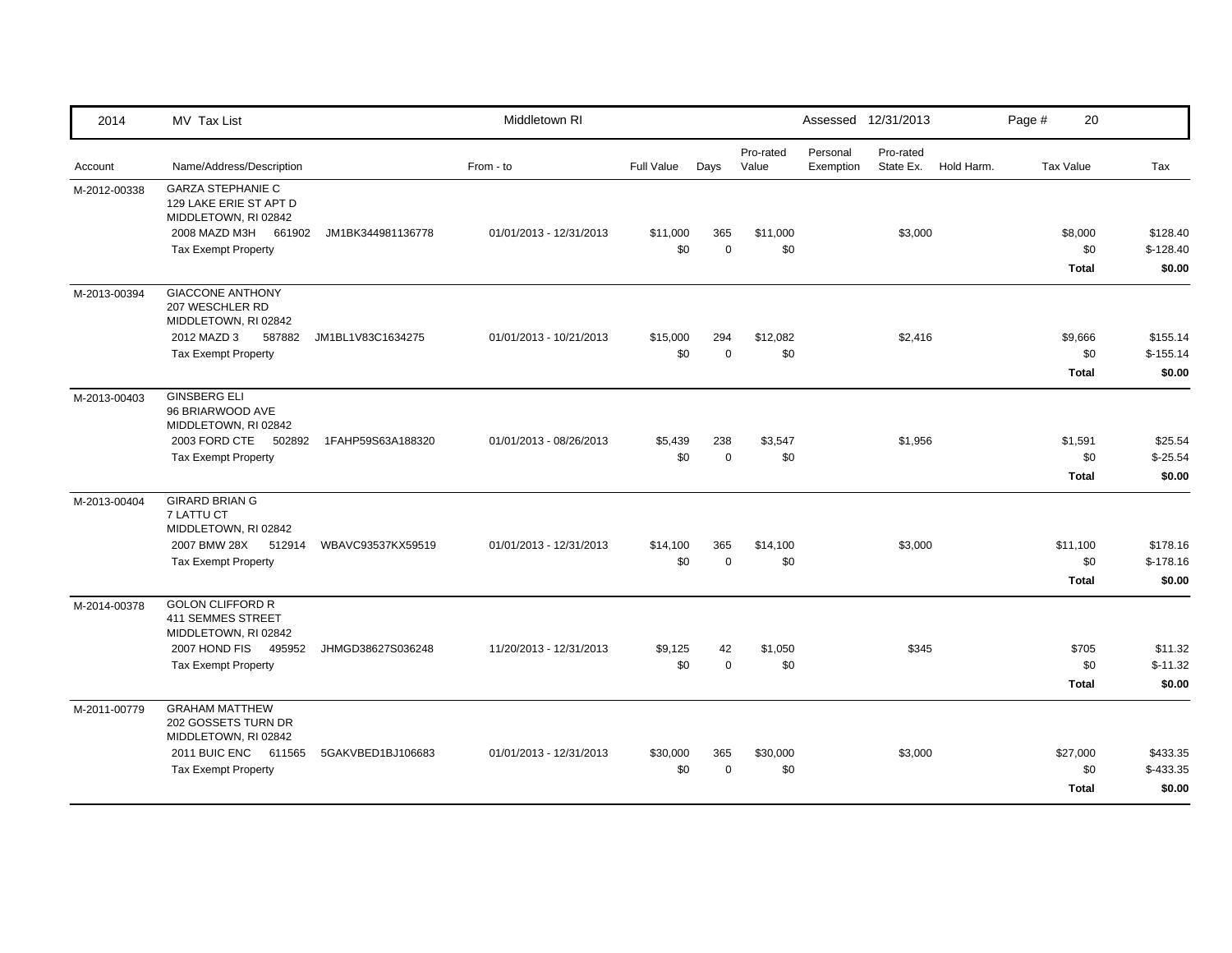| 2014         | MV Tax List                                                             | Middletown RI           |            |             |                    |                       | Assessed 12/31/2013    |            | Page #    | 21           |            |
|--------------|-------------------------------------------------------------------------|-------------------------|------------|-------------|--------------------|-----------------------|------------------------|------------|-----------|--------------|------------|
| Account      | Name/Address/Description                                                | From - to               | Full Value | Days        | Pro-rated<br>Value | Personal<br>Exemption | Pro-rated<br>State Ex. | Hold Harm. | Tax Value |              | Tax        |
| M-2013-00419 | <b>GRAY JAMES E III</b><br>130A LAWRENCE STREET<br>MIDDLETOWN, RI 02842 |                         |            |             |                    |                       |                        |            |           |              |            |
|              | 2000 INFI I30<br>543403<br>JNKCA31A8YT202936                            | 01/01/2013 - 12/31/2013 | \$4,325    | 365         | \$4,325            |                       | \$3,000                |            |           | \$1,325      | \$21.27    |
|              | 1985 PORS 944<br>543404<br>WP0AA0949FN474595                            | 01/01/2013 - 12/31/2013 | \$500      | 365         | \$500              |                       | \$3,000                |            |           | \$0          | \$0.00     |
|              | 2000 M B S50<br>543405<br>WDBNG75J2YA086542                             | 01/01/2013 - 12/31/2013 | \$7,725    | 365         | \$7,725            |                       | \$3,000                | \$1,867    |           | \$2,858      | \$45.87    |
|              | <b>2006 LNDR</b><br>450213<br>SALAD24496A344925                         | 04/18/2013 - 12/31/2013 | \$13,950   | 258         | \$9,861            |                       | \$2,121                | \$246      |           | \$7,494      | \$120.28   |
|              | <b>Tax Exempt Property</b>                                              |                         | \$0        | $\Omega$    | \$0                |                       |                        |            |           | \$0          | $$-187.42$ |
|              |                                                                         |                         |            |             |                    |                       |                        |            |           | Total        | \$0.00     |
| M-2014-00391 | <b>GRAY SHONTINA M</b><br>130 LAWRENCE ST APT A<br>MIDDLETOWN, RI 02842 |                         |            |             |                    |                       |                        |            |           |              |            |
|              | 2007 DODG DUR<br>1D8HD38N17F501738<br>426331                            | 01/03/2013 - 12/31/2013 | \$9,350    | 363         | \$9,299            |                       | \$2,984                |            |           | \$6,315      | \$101.36   |
|              | <b>Tax Exempt Property</b>                                              |                         | \$0        | $\mathbf 0$ | \$0                |                       |                        |            |           | \$0          | $$-101.36$ |
|              |                                                                         |                         |            |             |                    |                       |                        |            |           | <b>Total</b> | \$0.00     |
| M-2011-00801 | <b>GRUNWELL SEAN T</b><br>131 WYNDHAM HILL RD<br>MIDDLETOWN, RI 02842   |                         |            |             |                    |                       |                        |            |           |              |            |
|              | 2008 TOYT XSL<br>514288<br>4T1BE46K78U738162                            | 01/01/2013 - 12/31/2013 | \$11,950   | 365         | \$11,950           |                       | \$3,000                |            |           | \$8,950      | \$143.65   |
|              | 2009 TOYT HIG<br>621844<br>JTEEW41A092026792                            | 01/01/2013 - 05/31/2013 | \$20,750   | 151         | \$8,584            |                       | \$1,241                |            |           | \$7,343      | \$117.86   |
|              | 2005 TOYT HIG<br>056921<br>5TELU42N45Z122806                            | 01/01/2013 - 01/18/2013 | \$17,075   | 18          | \$842              |                       | \$148                  |            |           | \$694        | \$11.14    |
|              | <b>Tax Exempt Property</b>                                              |                         | \$0        | $\mathbf 0$ | \$0                |                       |                        |            |           | \$0          | $$-272.65$ |
|              |                                                                         |                         |            |             |                    |                       |                        |            |           | <b>Total</b> | \$0.00     |
| M-2012-00367 | <b>GUARDIA JULIO H</b><br>123 KANE AVE<br>MIDDLETOWN, RI 02842          |                         |            |             |                    |                       |                        |            |           |              |            |
|              | 2008 HYUN SAN<br>550912<br>5NMSG13D38H210211                            | 01/01/2013 - 05/31/2013 | \$11,875   | 151         | \$4,913            |                       | \$1,241                |            |           | \$3,672      | \$58.94    |
|              | <b>Tax Exempt Property</b>                                              |                         | \$0        | $\mathbf 0$ | \$0                |                       |                        |            |           | \$0          | $$-58.94$  |
|              |                                                                         |                         |            |             |                    |                       |                        |            |           | <b>Total</b> | \$0.00     |
| M-2014-00396 | <b>GUERRERO MIGUEL A</b><br>149 LEXINGTON ST<br>MIDDLETOWN, RI 02842    |                         |            |             |                    |                       |                        |            |           |              |            |
|              | 1999 TOYT RUN 472071<br>JT3GN87R7X0113574                               | 08/06/2013 - 12/31/2013 | \$6,550    | 148         | \$2,656            |                       | \$1,216                | \$803      |           | \$637        | \$10.22    |
|              | <b>Tax Exempt Property</b>                                              |                         | \$0        | $\Omega$    | \$0                |                       |                        |            |           | \$0          | $$-10.22$  |
|              |                                                                         |                         |            |             |                    |                       |                        |            |           | <b>Total</b> | \$0.00     |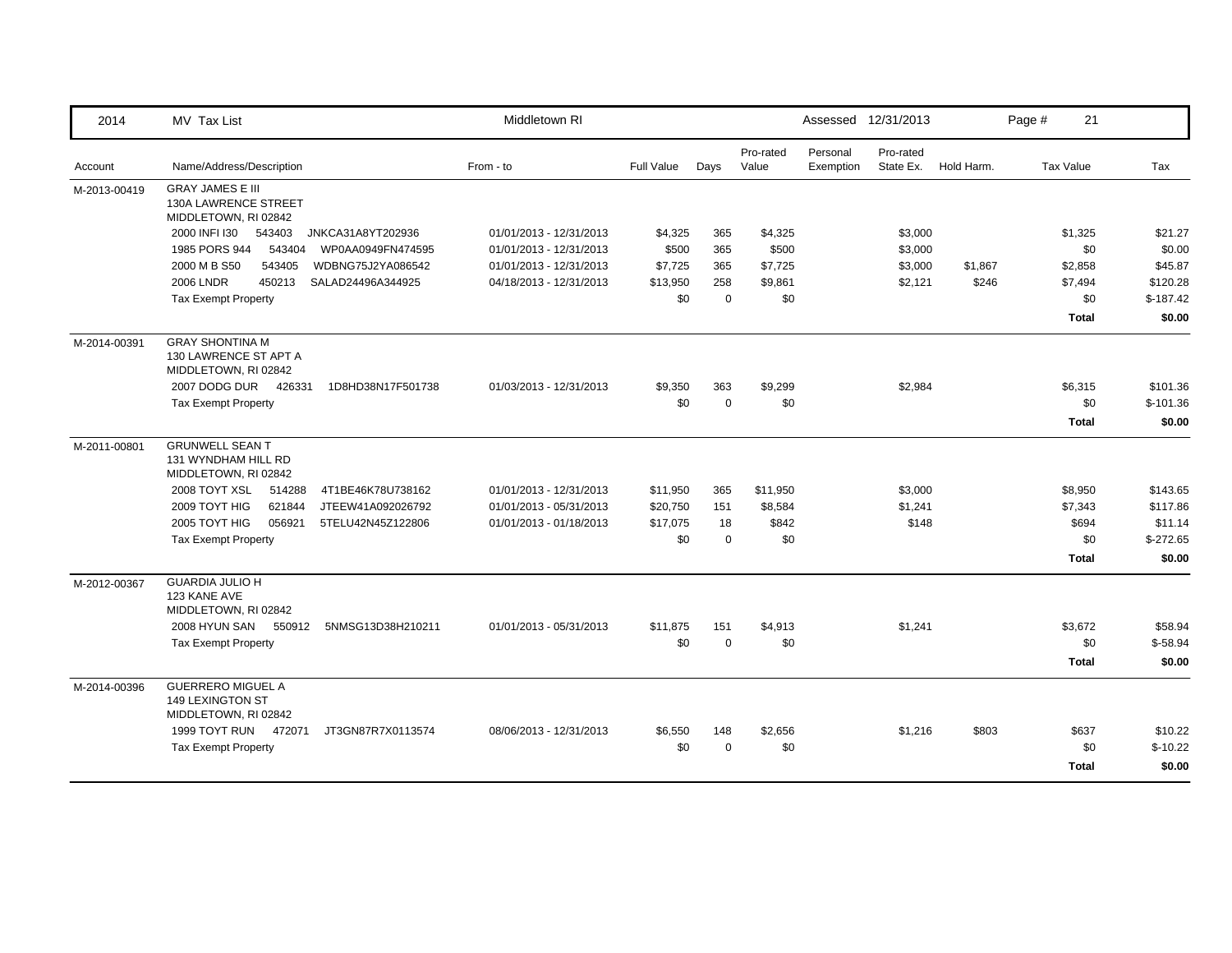| 2014         | MV Tax List                                                  | Middletown RI           |            |      |                    |                       | Assessed 12/31/2013    |            | Page #    | 22           |           |
|--------------|--------------------------------------------------------------|-------------------------|------------|------|--------------------|-----------------------|------------------------|------------|-----------|--------------|-----------|
| Account      | Name/Address/Description                                     | From - to               | Full Value | Days | Pro-rated<br>Value | Personal<br>Exemption | Pro-rated<br>State Ex. | Hold Harm. | Tax Value |              | Tax       |
| M-2013-00439 | <b>GUEVARA TREVOR</b><br>519 READ ST<br>MIDDLETOWN, RI 02842 |                         |            |      |                    |                       |                        |            |           |              |           |
|              | 503973<br>2004 VOLK GLS<br>9BWGL61J444040537                 | 01/01/2013 - 02/06/2013 | \$5,975    | 37   | \$606              |                       | \$304                  |            |           | \$302        | \$4.85    |
|              | 2009 TOYO SXB<br>JTLKE50E491072186<br>503973                 |                         | \$11,525   | 43   | \$1,358            |                       | \$353                  |            |           | \$1,005      | \$16.13   |
|              | 2008 MAZD M3I<br>503973<br>JM1BK12G781832055                 | 02/06/2013 - 11/18/2013 | \$9,150    | 285  | \$7,145            |                       | \$2,342                |            |           | \$4,803      | \$77.09   |
|              | <b>Tax Exempt Property</b>                                   |                         | \$0        | 0    | \$0                |                       |                        |            |           | \$0          | $$-98.07$ |
|              |                                                              |                         |            |      |                    |                       |                        |            |           | <b>Total</b> | \$0.00    |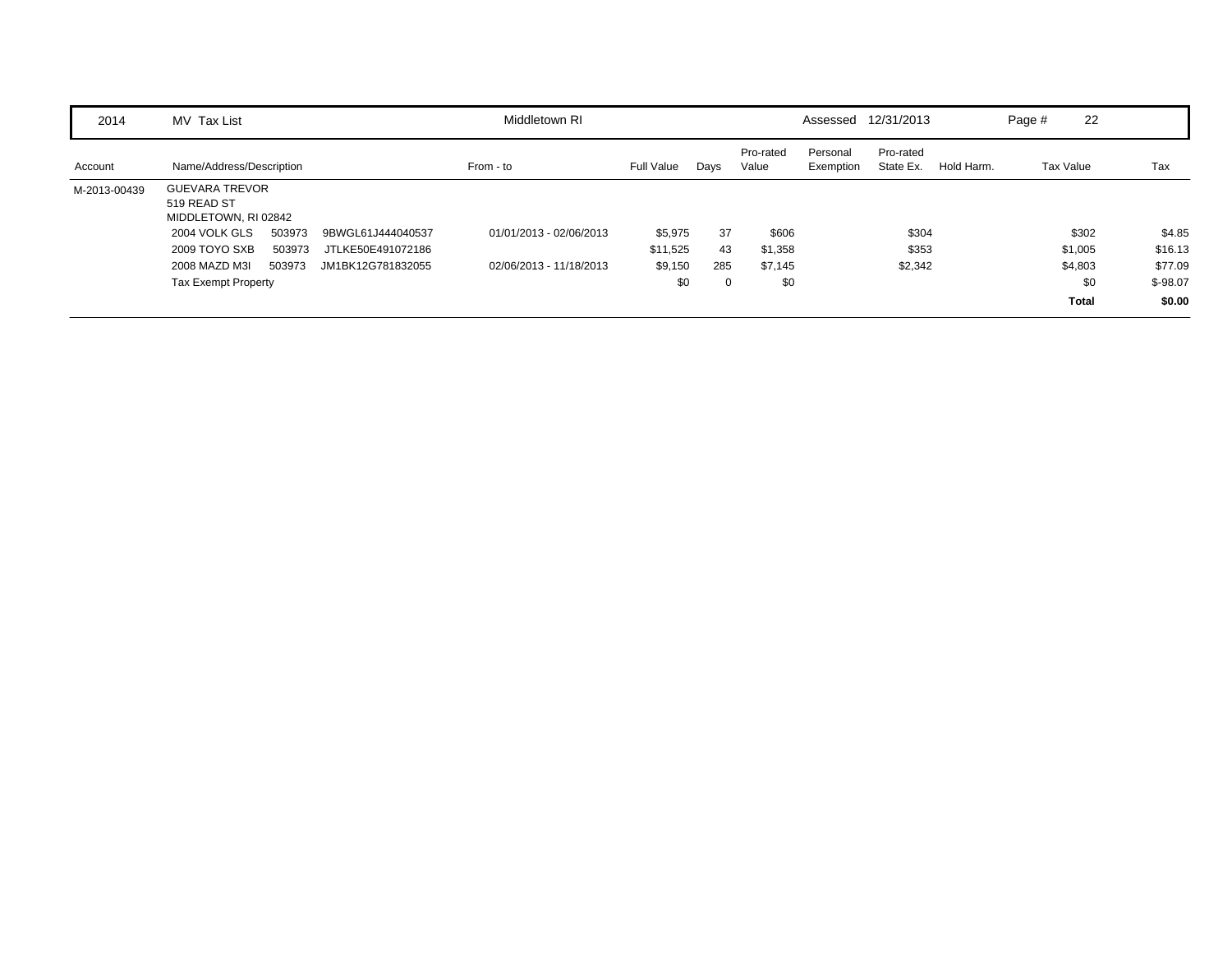| 2014         | MV Tax List                                                                  |                   | Middletown RI           |            |             |                    |                       | Assessed 12/31/2013    |            | Page # | 23               |            |
|--------------|------------------------------------------------------------------------------|-------------------|-------------------------|------------|-------------|--------------------|-----------------------|------------------------|------------|--------|------------------|------------|
| Account      | Name/Address/Description                                                     |                   | From - to               | Full Value | Days        | Pro-rated<br>Value | Personal<br>Exemption | Pro-rated<br>State Ex. | Hold Harm. |        | <b>Tax Value</b> | Tax        |
| M-2014-00403 | <b>HABUCHI HIROYUKI</b><br>30 CHASES LANE CODDINGTON<br>MIDDLETOWN, RI 02842 |                   |                         |            |             |                    |                       |                        |            |        |                  |            |
|              | 2006 HOND UDY<br>467801                                                      | 5FNRL38716B017725 | 12/11/2013 - 12/31/2013 | \$11,850   | 21          | \$682              |                       | \$173                  |            |        | \$509            | \$8.17     |
|              | 2005 BMW BX3<br>467801                                                       | WBXPA93465WD02112 | 07/29/2013 - 12/11/2013 | \$12,075   | 135         | \$4,466            |                       | \$1,110                | \$364      |        | \$2,992          | \$48.02    |
|              | 2001 STRN LW3<br>763155                                                      | 1G8JW82R81Y511255 |                         | \$3,925    | 174         | \$1,871            |                       | \$1,430                |            |        | \$441            | \$7.08     |
|              | <b>Tax Exempt Property</b>                                                   |                   |                         | \$0        | $\Omega$    | \$0                |                       |                        |            |        | \$0              | $$-63.27$  |
|              |                                                                              |                   |                         |            |             |                    |                       |                        |            |        | <b>Total</b>     | \$0.00     |
| M-2014-00411 | HARFEIZAL ABDUL H<br>238 MAFFITT ST<br>MIDDLETOWN, RI 02842                  |                   |                         |            |             |                    |                       |                        |            |        |                  |            |
|              | 1996 TOYO LXS<br>425633                                                      | 4T1BF12K7TU114436 | 02/04/2013 - 06/19/2013 | \$3,725    | 135         | \$1,378            |                       | \$1,110                |            |        | \$268            | \$4.30     |
|              | <b>Tax Exempt Property</b>                                                   |                   |                         | \$0        | $\mathbf 0$ | \$0                |                       |                        |            |        | \$0              | $$-4.30$   |
|              |                                                                              |                   |                         |            |             |                    |                       |                        |            |        | <b>Total</b>     | \$0.00     |
| M-2012-00400 | <b>HAYDEN ZACHARY</b><br>22 HARBOR VILLAGE DR APT 4<br>MIDDLETOWN, RI 02842  |                   |                         |            |             |                    |                       |                        |            |        |                  |            |
|              | 2009 FORD 150 060286                                                         | 1FTPX14V39FA32280 | 01/01/2013 - 12/31/2013 | \$21,475   | 365         | \$21,475           |                       | \$3,000                |            |        | \$18,475         | \$296.52   |
|              | <b>Tax Exempt Property</b>                                                   |                   |                         | \$0        | $\Omega$    | \$0                |                       |                        |            |        | \$0              | $$-296.52$ |
|              |                                                                              |                   |                         |            |             |                    |                       |                        |            |        | <b>Total</b>     | \$0.00     |
| M-2011-00856 | <b>HEILMAN RYAN J</b><br><b>415 SEMMES STREET</b><br>MIDDLETOWN, RI 02842    |                   |                         |            |             |                    |                       |                        |            |        |                  |            |
|              | 2010 VOLK JET<br>981715                                                      | 3VWRL7AJ4AM069199 | 01/01/2013 - 12/31/2013 | \$17,300   | 365         | \$17,300           |                       | \$3,000                |            |        | \$14,300         | \$229.52   |
|              | 2005 HYUN EST<br>429256                                                      | KMHDN46D45U088745 | 02/15/2013 - 09/09/2013 | \$4,850    | 206         | \$2,737            |                       | \$1,693                |            |        | \$1,044          | \$16.76    |
|              | <b>Tax Exempt Property</b>                                                   |                   |                         | \$0        | $\mathbf 0$ | \$0                |                       |                        |            |        | \$0              | $$-246.28$ |
|              |                                                                              |                   |                         |            |             |                    |                       |                        |            |        | <b>Total</b>     | \$0.00     |
| M-2013-00456 | <b>HELMKE JUAN A</b><br>12 GREEN END AVE<br>MIDDLETOWN, RI 02842             |                   |                         |            |             |                    |                       |                        |            |        |                  |            |
|              | 2001 CHEV CAV<br>580352                                                      | 1G1JC124917386100 | 01/01/2013 - 12/31/2013 | \$3,225    | 365         | \$3,225            |                       | \$3,000                |            |        | \$225            | \$3.61     |
|              | <b>Tax Exempt Property</b>                                                   |                   |                         | \$0        | $\Omega$    | \$0                |                       |                        |            |        | \$0              | $$-3.61$   |
|              |                                                                              |                   |                         |            |             |                    |                       |                        |            |        | <b>Total</b>     | \$0.00     |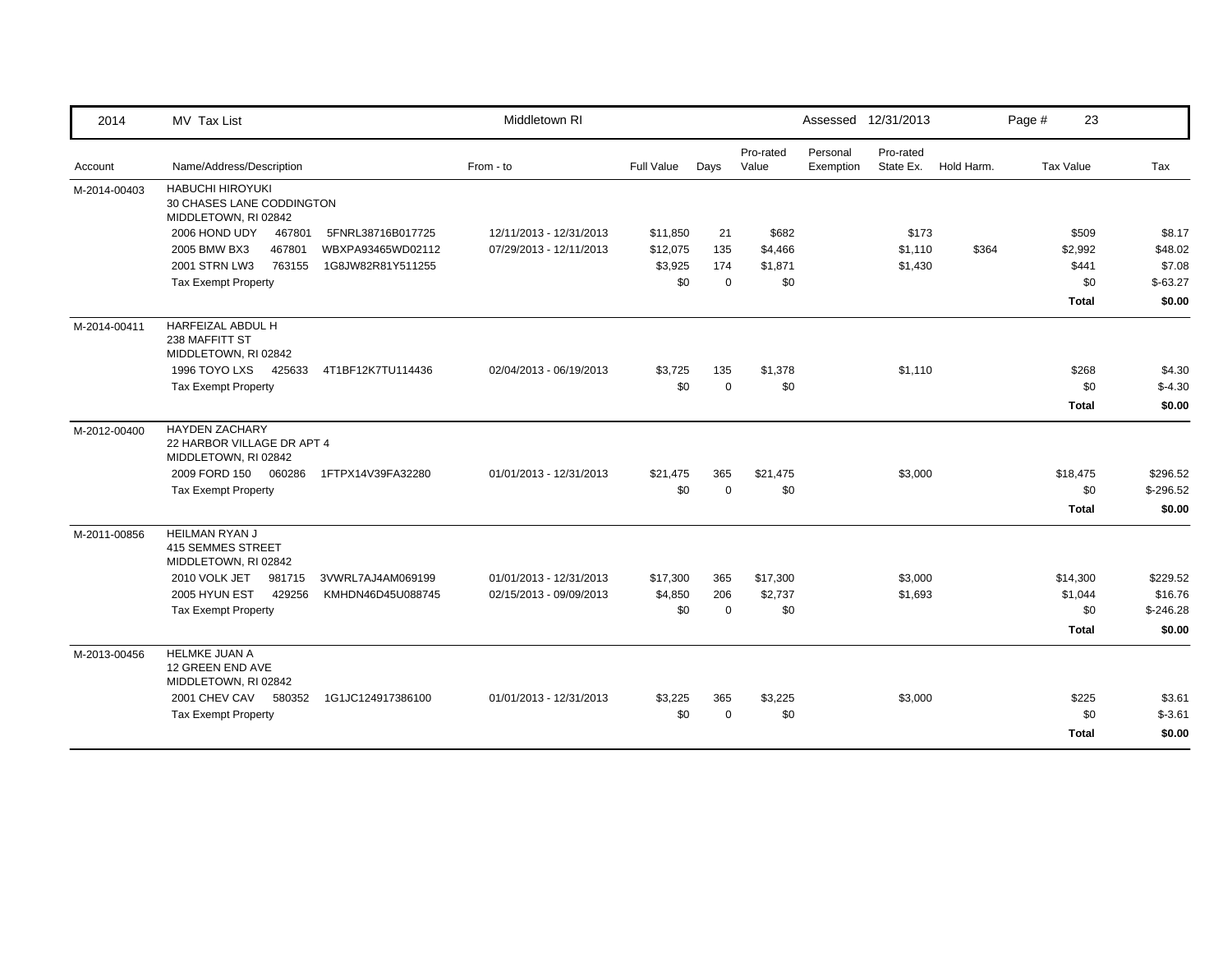| 2014         | MV Tax List                                                             |                   | Middletown RI           |                   |             |                    |                       | Assessed 12/31/2013    |            | Page # | 24               |            |
|--------------|-------------------------------------------------------------------------|-------------------|-------------------------|-------------------|-------------|--------------------|-----------------------|------------------------|------------|--------|------------------|------------|
| Account      | Name/Address/Description                                                |                   | From - to               | <b>Full Value</b> | Days        | Pro-rated<br>Value | Personal<br>Exemption | Pro-rated<br>State Ex. | Hold Harm. |        | <b>Tax Value</b> | Tax        |
| M-2011-00868 | HERNANDEZLARA HILDA<br>202 WESCHLER RD<br>MIDDLETOWN, RI 02842          |                   |                         |                   |             |                    |                       |                        |            |        |                  |            |
|              | 2007 NISS ATS<br>606245                                                 | 1N4AL21EX7N469181 | 01/01/2013 - 12/31/2013 | \$10,200          | 365         | \$10,200           |                       | \$3,000                |            |        | \$7,200          | \$115.56   |
|              | 2010 TOYT HIG<br>606247                                                 | 5TDDK3EH4AS002196 | 01/01/2013 - 11/12/2013 | \$27,150          | 316         | \$23,505           |                       | \$2,597                |            |        | \$20,908         | \$335.57   |
|              | 2013 TOYT SEQ<br>606247                                                 | 5TDDY5G16DS082650 |                         | \$54,100          | 49          | \$7,263            |                       | \$403                  |            |        | \$6,860          | \$110.10   |
|              | <b>Tax Exempt Property</b>                                              |                   |                         | \$0               | $\Omega$    | \$0                |                       |                        |            |        | \$0              | $$-561.23$ |
|              |                                                                         |                   |                         |                   |             |                    |                       |                        |            |        | <b>Total</b>     | \$0.00     |
| M-2013-00464 | HILLBERG CHAD JEREMY<br><b>66 CENTER STREET</b><br>MIDDLETOWN, RI 02842 |                   |                         |                   |             |                    |                       |                        |            |        |                  |            |
|              | 2003 HOND ULX<br>579696                                                 | 1HGCM56303A029255 | 01/01/2013 - 06/30/2013 | \$7,325           | 181         | \$3,632            |                       | \$1,488                | \$219      |        | \$1,925          | \$30.90    |
|              | 2012 HOND ODY<br>581863                                                 | 5FNRL5H63CB111815 | 01/01/2013 - 12/31/2013 | \$28,675          | 365         | \$28,675           |                       | \$3,000                |            |        | \$25,675         | \$412.08   |
|              | <b>Tax Exempt Property</b>                                              |                   |                         | \$0               | $\mathbf 0$ | \$0                |                       |                        |            |        | \$0              | $$-442.98$ |
|              |                                                                         |                   |                         |                   |             |                    |                       |                        |            |        | <b>Total</b>     | \$0.00     |
| M-2014-00430 | <b>HILTON SHERALDINE</b><br>27 MAYFLOWER DR<br>MIDDLETOWN, RI 02842     |                   |                         |                   |             |                    |                       |                        |            |        |                  |            |
|              | 2006 NISS MUR<br>489252                                                 | JN8AZ08W96W538600 | 10/28/2013 - 12/31/2013 | \$10,425          | 65          | \$1,857            |                       | \$534                  |            |        | \$1,323          | \$21.23    |
|              | 2013 FORD FUS<br>489253                                                 | 3FA6P0HR1DR126758 | 10/28/2013 - 12/31/2013 | \$21,925          | 65          | \$3,904            |                       | \$534                  |            |        | \$3,370          | \$54.09    |
|              | <b>Tax Exempt Property</b>                                              |                   |                         | \$0               | $\Omega$    | \$0                |                       |                        |            |        | \$0              | $$-75.32$  |
|              |                                                                         |                   |                         |                   |             |                    |                       |                        |            |        | <b>Total</b>     | \$0.00     |
| M-2011-00890 | <b>HOLLOWAY SCOTT P</b><br>121B NIAGARA ST<br>MIDDLETOWN, RI 02842      |                   |                         |                   |             |                    |                       |                        |            |        |                  |            |
|              | 2011 FORD FOC<br>651409                                                 | 1FAHP3GN9BW139213 | 01/01/2013 - 06/07/2013 | \$13,100          | 158         | \$5,671            |                       | \$1,299                |            |        | \$4,372          | \$70.17    |
|              | <b>Tax Exempt Property</b>                                              |                   |                         | \$0               | $\mathbf 0$ | \$0                |                       |                        |            |        | \$0              | $$-70.17$  |
|              |                                                                         |                   |                         |                   |             |                    |                       |                        |            |        | <b>Total</b>     | \$0.00     |
| M-2014-00440 | <b>HOSSAIN MOHAMMAD F</b><br>159 JONES ST<br>MIDDLETOWN, RI 02842       |                   |                         |                   |             |                    |                       |                        |            |        |                  |            |
|              | 2004 CHEV ALS<br>468229                                                 | KL1TJ62604B152375 | 08/05/2013 - 12/31/2013 | \$4,175           | 149         | \$1,704            |                       | \$1,225                |            |        | \$479            | \$7.69     |
|              | <b>Tax Exempt Property</b>                                              |                   |                         | \$0               | $\mathbf 0$ | \$0                |                       |                        |            |        | \$0              | $$-7.69$   |
|              |                                                                         |                   |                         |                   |             |                    |                       |                        |            |        | <b>Total</b>     | \$0.00     |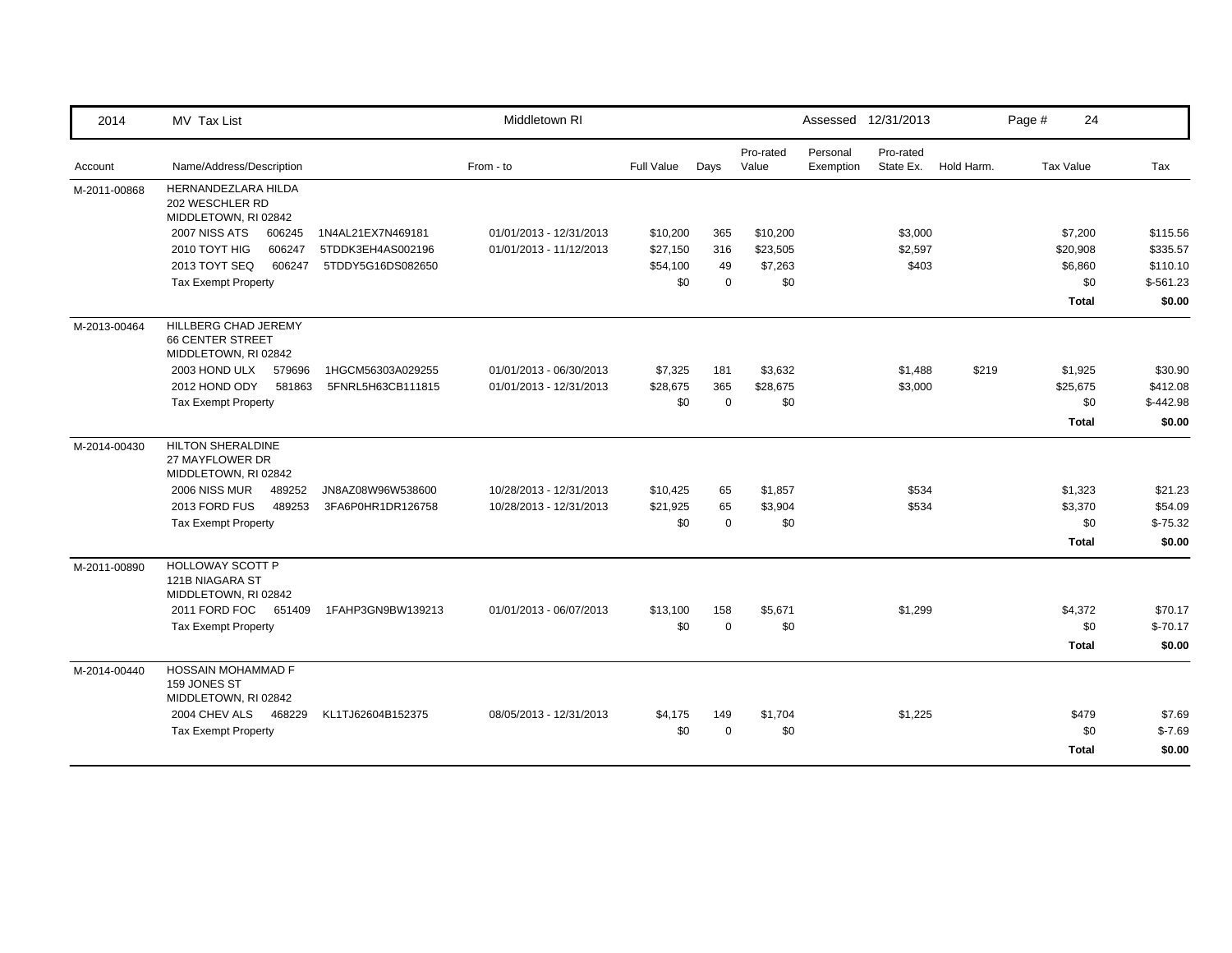| 2014         | MV Tax List                                                                                                                                                                                                  |                                                                                  | Middletown RI                                                                 |                                                  |                                     |                                                 | Assessed 12/31/2013   |                                        |            | Page # | 25                                                     |                                                                   |
|--------------|--------------------------------------------------------------------------------------------------------------------------------------------------------------------------------------------------------------|----------------------------------------------------------------------------------|-------------------------------------------------------------------------------|--------------------------------------------------|-------------------------------------|-------------------------------------------------|-----------------------|----------------------------------------|------------|--------|--------------------------------------------------------|-------------------------------------------------------------------|
| Account      | Name/Address/Description                                                                                                                                                                                     |                                                                                  | From - to                                                                     | Full Value                                       | Days                                | Pro-rated<br>Value                              | Personal<br>Exemption | Pro-rated<br>State Ex.                 | Hold Harm. |        | Tax Value                                              | Tax                                                               |
| M-2013-00479 | <b>HOWARD ANDREW J</b><br><b>13 CIRCLE DRIVE</b><br>MIDDLETOWN, RI 02842<br>2005 FORD FRE 543044<br><b>Tax Exempt Property</b>                                                                               | 2FMDA58245BA19525                                                                | 01/01/2013 - 12/31/2013                                                       | \$6,400<br>\$0                                   | 365<br>$\mathbf 0$                  | \$6,400<br>\$0                                  |                       | \$3,000                                |            |        | \$3,400<br>\$0<br><b>Total</b>                         | \$54.57<br>$$-54.57$<br>\$0.00                                    |
| M-2014-00441 | <b>HOWELL STEPHANIE S</b><br>276 ISLAND DRIVE<br>MIDDLETOWN, RI 02842<br>2010 HOND ODY 456542<br><b>Tax Exempt Property</b>                                                                                  | 5FNRL3H70AB078721                                                                | 05/23/2013 - 06/18/2013                                                       | \$21,850<br>\$0                                  | 26<br>$\mathbf 0$                   | \$1,556<br>\$0                                  |                       | \$214                                  |            |        | \$1,342<br>\$0<br><b>Total</b>                         | \$21.54<br>$$-21.54$<br>\$0.00                                    |
| M-2012-00429 | HOY SAMUEL G III<br><b>8 GRAVELY DRIVE</b><br>MIDDLETOWN, RI 02842<br>2010 CHEV TRA<br>697807<br>2012 JEEP WRA<br>697808<br>045938<br>2007 SNOW UTL<br>2012 HOND ACC<br>697807<br><b>Tax Exempt Property</b> | 1GNLVGED1AJ241829<br>1C4BJWDG1CL169334<br>2SWUW11A37G350414<br>1HGCP2F65CA066687 | 01/01/2013 - 10/04/2013<br>01/01/2013 - 12/31/2013<br>01/01/2013 - 12/31/2013 | \$22,150<br>\$27,300<br>\$760<br>\$18,625<br>\$0 | 277<br>365<br>365<br>88<br>$\Omega$ | \$16,810<br>\$27,300<br>\$760<br>\$4,490<br>\$0 |                       | \$2,277<br>\$3,000<br>\$3,000<br>\$723 |            |        | \$14,533<br>\$24,300<br>\$0<br>\$3,767<br>\$0<br>Total | \$233.25<br>\$390.02<br>\$0.00<br>\$60.46<br>$$-683.73$<br>\$0.00 |
| M-2013-00481 | HSIEH CHUNG PING<br>19 CONSTELLATION AVE<br>MIDDLETOWN, RI 02842<br>2001 AUDI ALL 505633<br><b>Tax Exempt Property</b>                                                                                       | WAUYP64B11N161844                                                                | 01/01/2013 - 12/31/2013                                                       | \$6,425<br>\$0                                   | 365<br>$\mathbf 0$                  | \$6,425<br>\$0                                  |                       | \$3,000                                | \$1,112    |        | \$2,313<br>\$0<br><b>Total</b>                         | \$37.12<br>$$-37.12$<br>\$0.00                                    |
| M-2006-01585 | <b>HULJACK DAVID A</b><br>C/O LT DAVE HULJACK<br>PSC 473 BOX 1373<br>FPO AP 96349<br>2009 VOLK JSA<br>645041<br>2011 VENT BOA<br>046620<br><b>Tax Exempt Property</b>                                        | 3VWTM71K09M251876<br>47GBG2628BB000230                                           | 01/01/2013 - 06/30/2013<br>01/01/2013 - 04/30/2013                            | \$13,525<br>\$3,506<br>\$0                       | 181<br>120<br>$\mathbf 0$           | \$6,707<br>\$1,153<br>\$0                       |                       | \$1,488<br>\$986                       |            |        | \$5,219<br>\$167<br>\$0<br><b>Total</b>                | \$83.76<br>\$2.68<br>$$ -86.44$<br>\$0.00                         |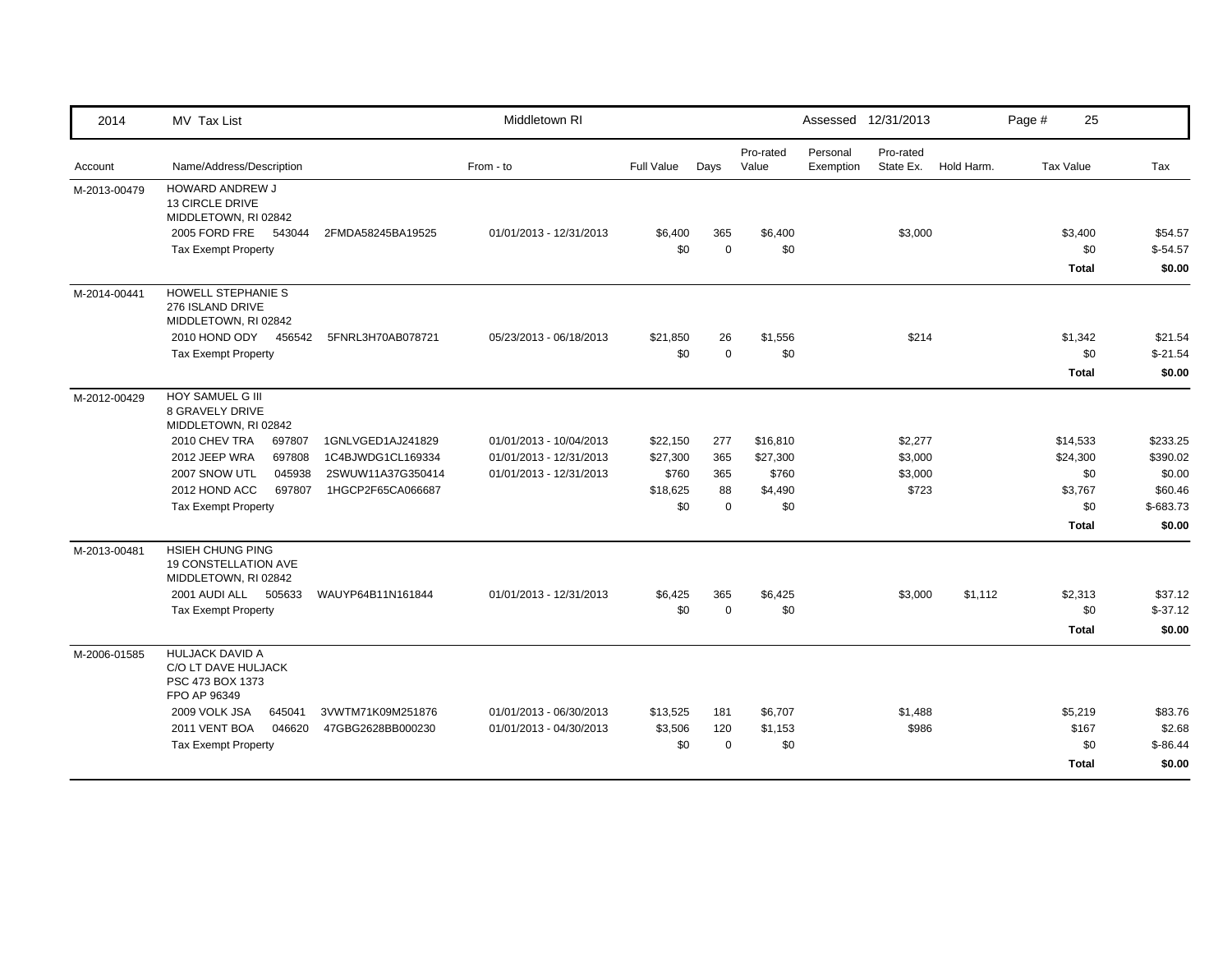| 2014         | MV Tax List                                                                                                    |                   | Middletown RI           |                |          |                    |                       | Assessed 12/31/2013    |            | Page #    | 26                          |                              |
|--------------|----------------------------------------------------------------------------------------------------------------|-------------------|-------------------------|----------------|----------|--------------------|-----------------------|------------------------|------------|-----------|-----------------------------|------------------------------|
| Account      | Name/Address/Description                                                                                       |                   | From - to               | Full Value     | Days     | Pro-rated<br>Value | Personal<br>Exemption | Pro-rated<br>State Ex. | Hold Harm. | Tax Value |                             | Tax                          |
| M-2013-00487 | HUSSAIN JAWAD<br>133 JONES ST<br>MIDDLETOWN, RI 02842<br>561077<br>1998 NISS AGS<br><b>Tax Exempt Property</b> | 1N4DL01D2WC133284 | 01/01/2013 - 06/12/2013 | \$3,025<br>\$0 | 163<br>0 | \$1,351<br>\$0     |                       | \$1,340                |            |           | \$11<br>\$0<br><b>Total</b> | \$0.18<br>$$-0.18$<br>\$0.00 |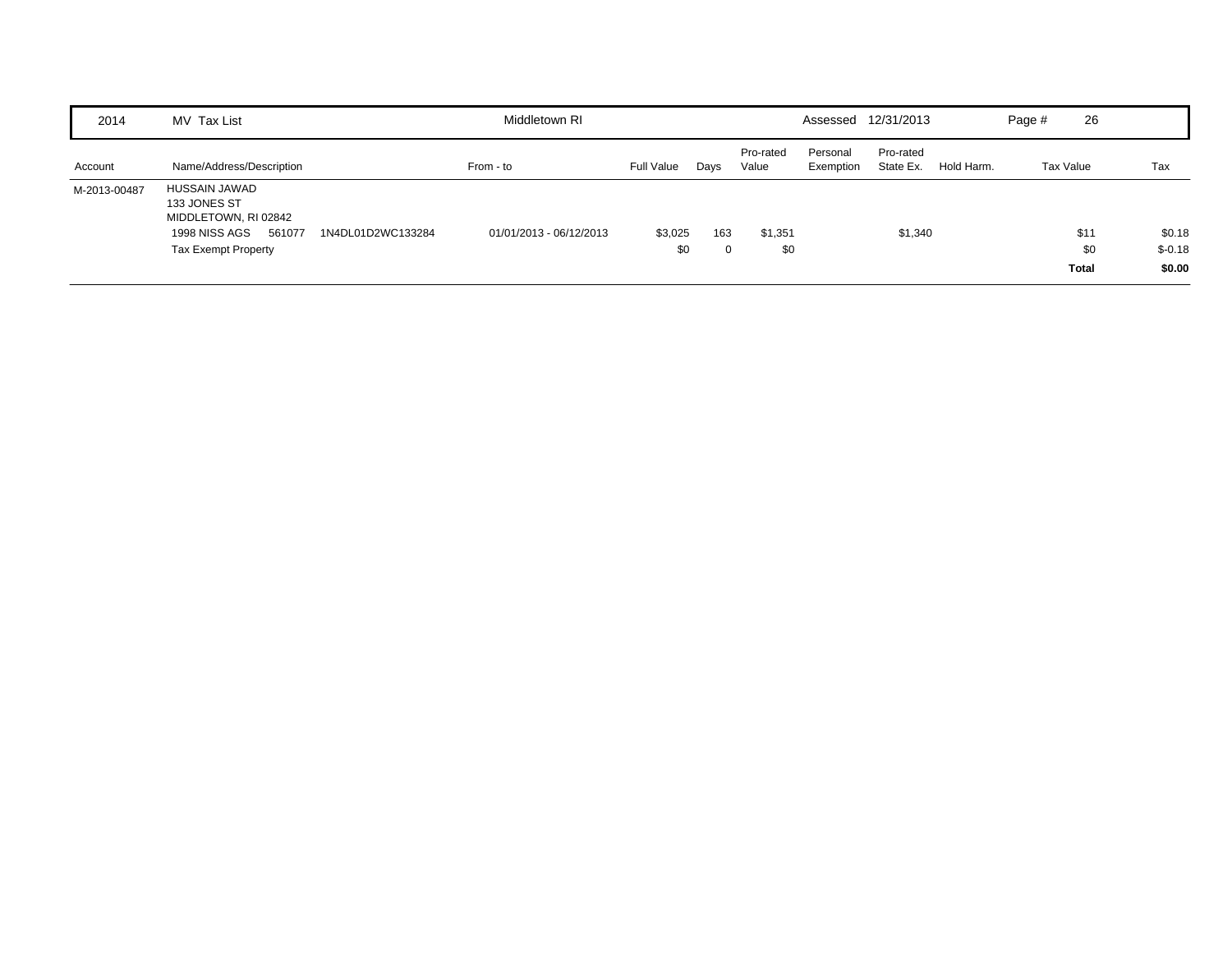| 2014         | MV Tax List                                                           |                   | Middletown RI           |            |      |                    |                       | Assessed 12/31/2013    |            | Page # | 27           |            |
|--------------|-----------------------------------------------------------------------|-------------------|-------------------------|------------|------|--------------------|-----------------------|------------------------|------------|--------|--------------|------------|
| Account      | Name/Address/Description                                              |                   | From - to               | Full Value | Days | Pro-rated<br>Value | Personal<br>Exemption | Pro-rated<br>State Ex. | Hold Harm. |        | Tax Value    | Tax        |
| M-2013-00490 | <b>IFTIKHAR IMRAN</b><br>23 CONSTELLATION AVE<br>MIDDLETOWN, RI 02842 |                   |                         |            |      |                    |                       |                        |            |        |              |            |
|              | 2001 CHRY TWC<br>588531                                               | 2C8GP54L21R413474 | 01/01/2013 - 06/20/2013 | \$4,300    | 171  | \$2,015            |                       | \$1,405                |            |        | \$610        | \$9.79     |
|              | <b>Tax Exempt Property</b>                                            |                   |                         | \$0        | 0    | \$0                |                       |                        |            |        | \$0          | $$-9.79$   |
|              |                                                                       |                   |                         |            |      |                    |                       |                        |            |        | Total        | \$0.00     |
| M-2013-00491 | <b>INAGAKI YOSHIRO</b><br>57 OAK ST<br>MIDDLETOWN, RI 02842           |                   |                         |            |      |                    |                       |                        |            |        |              |            |
|              | 2002 CHRY TWC<br>580328                                               | 2C4GP44302R748326 | 01/01/2013 - 06/27/2013 | \$3,650    | 178  | \$1,780            |                       | \$1,463                |            |        | \$317        | \$5.09     |
|              | <b>Tax Exempt Property</b>                                            |                   |                         | \$0        | 0    | \$0                |                       |                        |            |        | \$0          | $$-5.09$   |
|              |                                                                       |                   |                         |            |      |                    |                       |                        |            |        | Total        | \$0.00     |
| M-2013-00492 | <b>INIGUEZ VERONICA</b><br>12 GREEN END AVE<br>MIDDLETOWN, RI 02842   |                   |                         |            |      |                    |                       |                        |            |        |              |            |
|              | 2011 FORD EXP<br>596268                                               | 1FMHK8D86BGA27866 | 01/01/2013 - 12/31/2013 | \$28,025   | 365  | \$28,025           |                       | \$3,000                |            |        | \$25,025     | \$401.65   |
|              | <b>Tax Exempt Property</b>                                            |                   |                         | \$0        | 0    | \$0                |                       |                        |            |        | \$0          | $$-401.65$ |
|              |                                                                       |                   |                         |            |      |                    |                       |                        |            |        | <b>Total</b> | \$0.00     |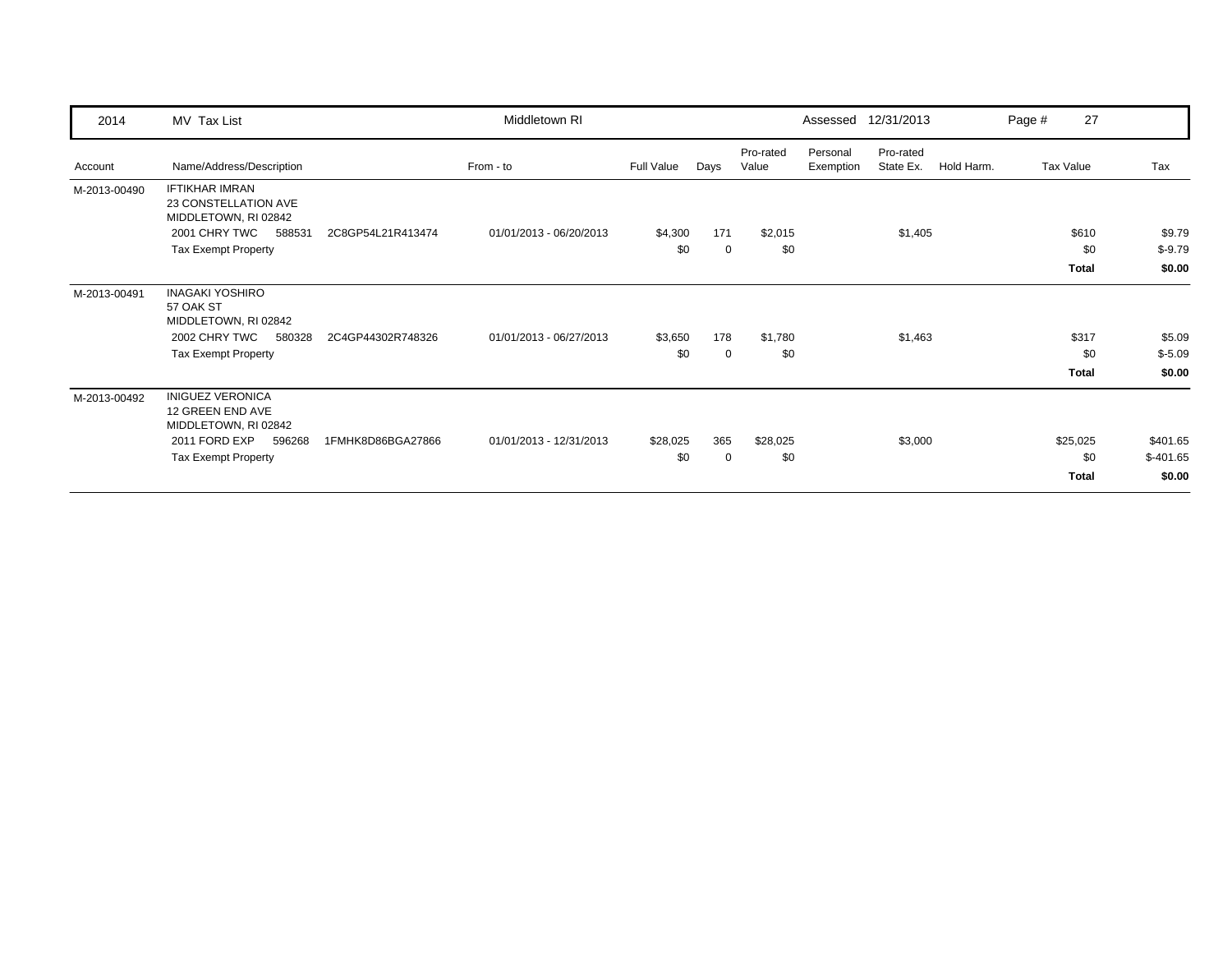| 2014         | MV Tax List                                                       | Middletown RI           |                   |      |                    |                       | Assessed 12/31/2013    |            | Page # | 28           |            |
|--------------|-------------------------------------------------------------------|-------------------------|-------------------|------|--------------------|-----------------------|------------------------|------------|--------|--------------|------------|
| Account      | Name/Address/Description                                          | From - to               | <b>Full Value</b> | Days | Pro-rated<br>Value | Personal<br>Exemption | Pro-rated<br>State Ex. | Hold Harm. |        | Tax Value    | Tax        |
| M-1992-07977 | <b>JAMES L MAHER CENTER</b><br>PO BOX 4390<br>MIDDLETOWN RI 02842 |                         |                   |      |                    |                       |                        |            |        |              |            |
|              | 2005 DODG CAR<br>563964<br>1D4GP24R15B380267                      | 01/01/2013 - 12/31/2013 | \$5,250           | 365  | \$5,250            |                       | \$3,000                |            |        | \$2,250      | \$36.11    |
|              | 2012 FORD<br>574906<br>1FTNS2EW2CDA20899                          | 01/01/2013 - 12/31/2013 | \$19,975          | 365  | \$19,975           |                       | \$3,000                |            |        | \$16,975     | \$272.45   |
|              | 2007 DODG CAR<br>763114<br>1D4GP25B37B195996                      | 01/01/2013 - 12/31/2013 | \$6,125           | 365  | \$6,125            |                       | \$3,000                |            |        | \$3,125      | \$50.16    |
|              | 2008 FORD ECO<br>801432<br>1FTNS24W28DA25500                      | 01/01/2013 - 12/31/2013 | \$13,700          | 365  | \$13,700           |                       | \$3,000                |            |        | \$10,700     | \$171.74   |
|              | 2002 DODG RMW<br>2B5WB35Z52K137054<br>003159                      |                         | \$5,000           | 125  | \$1,712            |                       | \$1,027                |            |        | \$685        | \$10.99    |
|              | 2000 FORD E35<br>441648<br>1FBSS31L4YHB63586                      | 05/06/2013 - 12/31/2013 | \$5,500           | 240  | \$3,616            |                       | \$1,973                | \$305      |        | \$1,338      | \$21.47    |
|              | 2002 DODG RMW<br>013810<br>2B5WB35Z52K137054                      | 05/06/2013 - 12/31/2013 | \$5,000           | 240  | \$3,288            |                       | \$1,973                |            |        | \$1,315      | \$21.11    |
|              | <b>Tax Exempt Property</b>                                        |                         | \$0               | 0    | \$0                |                       |                        |            |        | \$0          | $$-584.03$ |
|              |                                                                   |                         |                   |      |                    |                       |                        |            |        | <b>Total</b> | \$0.00     |
| M-2013-00512 | <b>JUN SUNGHWAN</b><br>108A LAKE ERIE ST<br>MIDDLETOWN, RI 02842  |                         |                   |      |                    |                       |                        |            |        |              |            |
|              | 2002 TOYT LXS<br>587229<br>4T1BE32KX2U591102                      | 01/01/2013 - 08/19/2013 | \$6,600           | 231  | \$4,177            |                       | \$1,899                | \$315      |        | \$1,963      | \$31.51    |
|              | <b>Tax Exempt Property</b>                                        |                         | \$0               | 0    | \$0                |                       |                        |            |        | \$0          | $$-31.51$  |
|              |                                                                   |                         |                   |      |                    |                       |                        |            |        | <b>Total</b> | \$0.00     |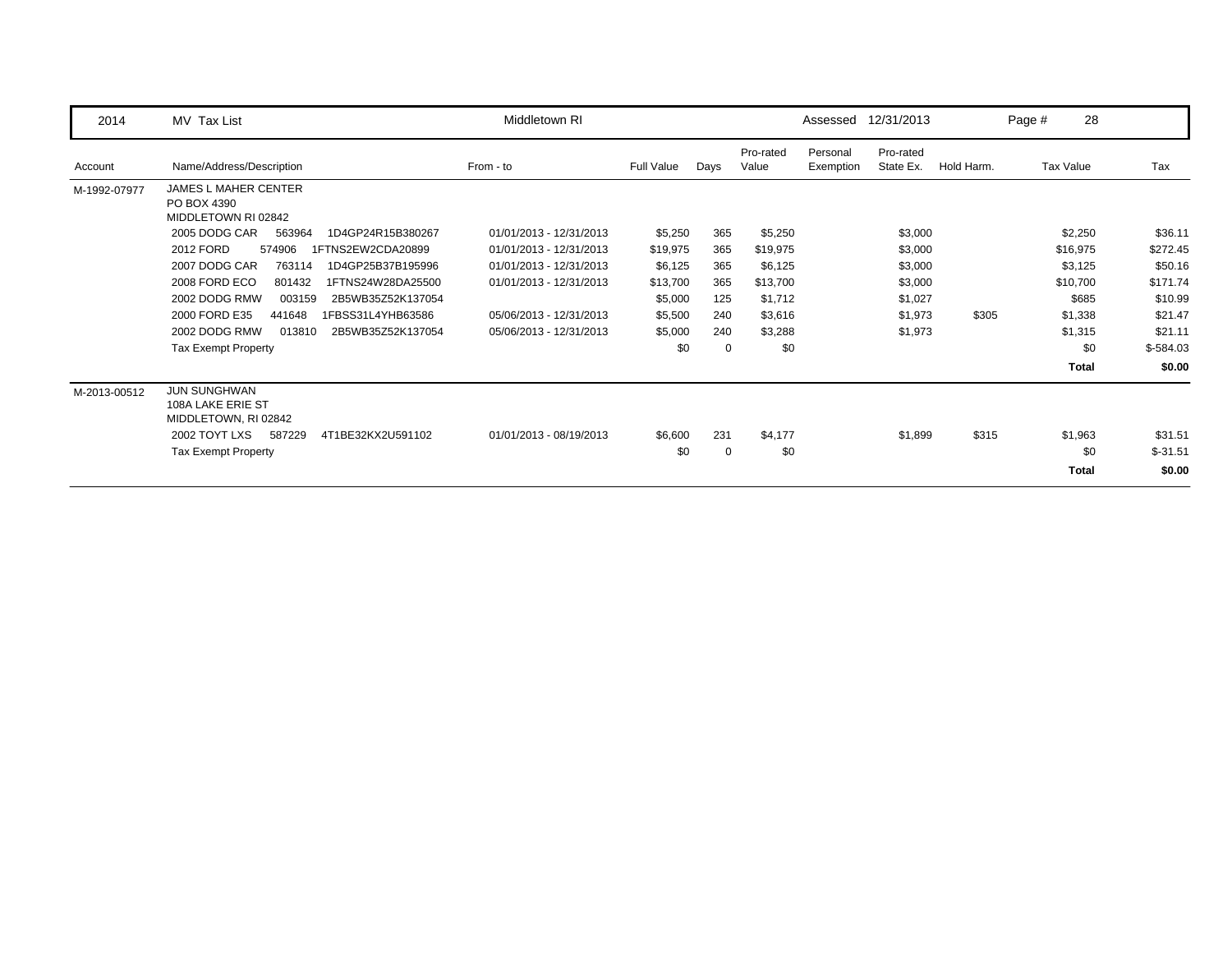| 2014         | MV Tax List                                                          |                   | Middletown RI           |            |             |                    |                       | Assessed 12/31/2013    |            | Page # | 29           |            |
|--------------|----------------------------------------------------------------------|-------------------|-------------------------|------------|-------------|--------------------|-----------------------|------------------------|------------|--------|--------------|------------|
| Account      | Name/Address/Description                                             |                   | From - to               | Full Value | Days        | Pro-rated<br>Value | Personal<br>Exemption | Pro-rated<br>State Ex. | Hold Harm. |        | Tax Value    | Tax        |
| M-2011-00589 | <b>KAPUSTA PAUL D</b><br>113 MAYFLOWER RD<br>MIDDLETOWN, RI 02842    |                   |                         |            |             |                    |                       |                        |            |        |              |            |
|              | 2010 JEEP WRA<br>640514                                              | 1J4BA3H17AL201988 | 01/01/2013 - 12/31/2013 | \$23,525   | 365         | \$23,525           |                       | \$3,000                |            |        | \$20,525     | \$329.43   |
|              | 2012 FLAG 176<br>011976                                              | 4X4CFS216CD168908 | 01/01/2013 - 09/30/2013 | \$18,183   | 273         | \$13,600           |                       | \$2,244                |            |        | \$11,356     | \$182.26   |
|              | <b>Tax Exempt Property</b>                                           |                   |                         | \$0        | $\Omega$    | \$0                |                       |                        |            |        | \$0          | $$-511.69$ |
|              |                                                                      |                   |                         |            |             |                    |                       |                        |            |        | <b>Total</b> | \$0.00     |
| M-2013-00521 | <b>KELLY TIMOTHY L</b><br>2 JAMES STREET<br>MIDDLETOWN, RI 02842     |                   |                         |            |             |                    |                       |                        |            |        |              |            |
|              | 2009 TOYO RG4<br>589893                                              | JTMBK32V695082801 | 01/01/2013 - 12/31/2013 | \$17,025   | 365         | \$17,025           |                       | \$3,000                |            |        | \$14,025     | \$225.10   |
|              | 2005 CHRY TWC<br>464643                                              | 2C4GP54L15R288782 | 07/30/2013 - 12/31/2013 | \$6,350    | 155         | \$2,697            |                       | \$1,274                |            |        | \$1,423      | \$22.84    |
|              | <b>Tax Exempt Property</b>                                           |                   |                         | \$0        | $\mathbf 0$ | \$0                |                       |                        |            |        | \$0          | $$-247.94$ |
|              |                                                                      |                   |                         |            |             |                    |                       |                        |            |        | <b>Total</b> | \$0.00     |
| M-2013-00523 | <b>KERNS KRISTEN M</b><br>64 BEAGLE DR<br>MIDDLETOWN, RI 02842       |                   |                         |            |             |                    |                       |                        |            |        |              |            |
|              | 2004 JEEP GCH<br>013434                                              | 1J4GW48S04C420026 | 01/01/2013 - 12/31/2013 | \$6,850    | 365         | \$6,850            |                       | \$3,000                |            |        | \$3,850      | \$61.79    |
|              | <b>Tax Exempt Property</b>                                           |                   |                         | \$0        | $\mathbf 0$ | \$0                |                       |                        |            |        | \$0          | $$-61.79$  |
|              |                                                                      |                   |                         |            |             |                    |                       |                        |            |        | <b>Total</b> | \$0.00     |
| M-2012-00480 | KHORSHED MOHAMED K<br>969 W MAIN RD APT 2601<br>MIDDLETOWN, RI 02842 |                   |                         |            |             |                    |                       |                        |            |        |              |            |
|              | 2008 BMW XI5<br>659683                                               | WBANV93568CZ62135 | 01/01/2013 - 12/31/2013 | \$19,400   | 365         | \$19,400           |                       | \$3,000                |            |        | \$16,400     | \$263.22   |
|              | <b>Tax Exempt Property</b>                                           |                   |                         | \$0        | $\Omega$    | \$0                |                       |                        |            |        | \$0          | $$-263.22$ |
|              |                                                                      |                   |                         |            |             |                    |                       |                        |            |        | <b>Total</b> | \$0.00     |
| M-2013-00525 | KIBRIA MOHAMMAD G<br>508 READ ST<br>MIDDLETOWN, RI 02842             |                   |                         |            |             |                    |                       |                        |            |        |              |            |
|              | 2002 DODG CAR 562224                                                 | 1B4GP25392B526883 |                         | \$3,400    | 174         | \$1,621            |                       | \$1,430                |            |        | \$191        | \$3.07     |
|              | <b>Tax Exempt Property</b>                                           |                   |                         | \$0        | $\Omega$    | \$0                |                       |                        |            |        | \$0          | $$-3.07$   |
|              |                                                                      |                   |                         |            |             |                    |                       |                        |            |        | <b>Total</b> | \$0.00     |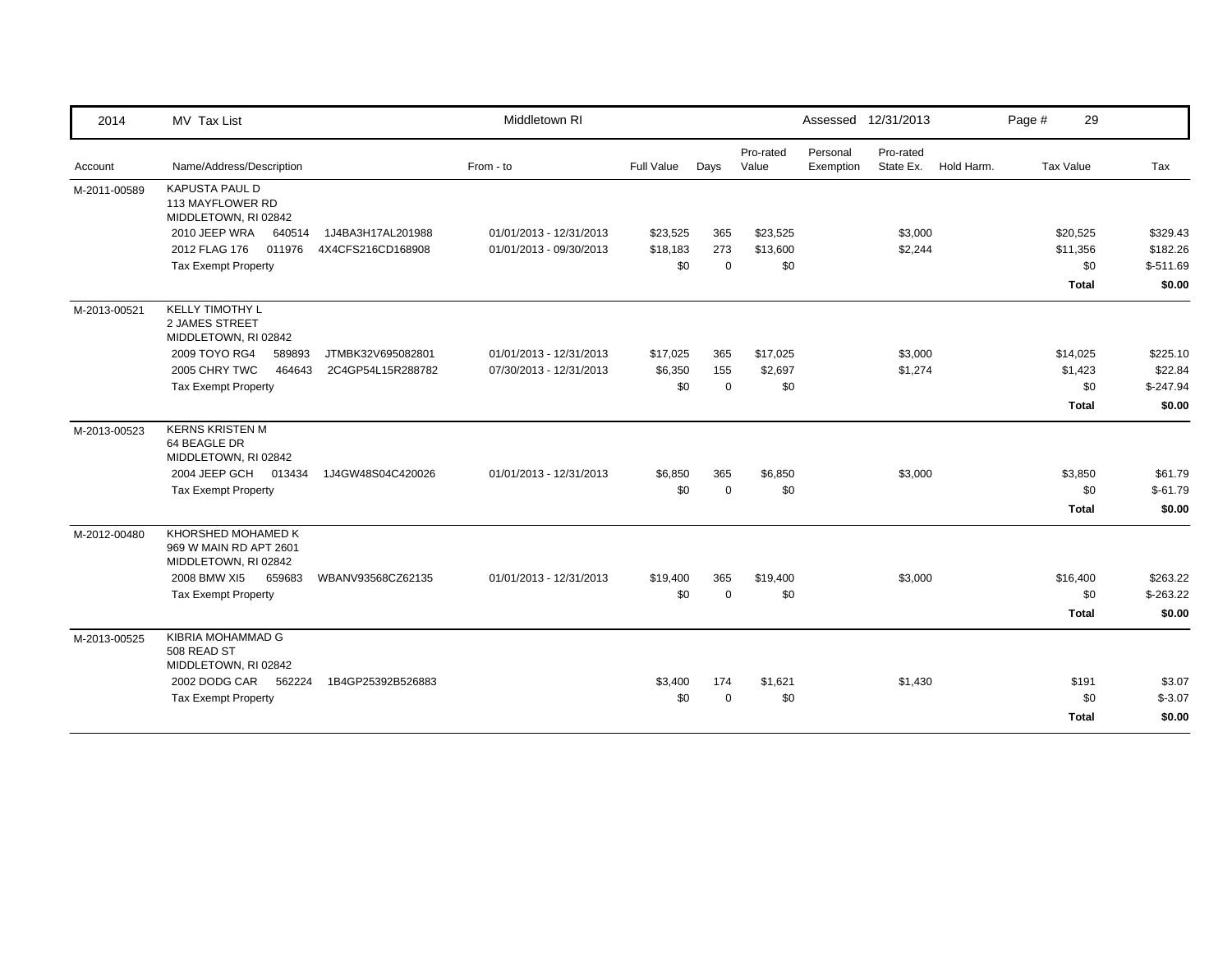| 2014         | MV Tax List                                                 | Middletown RI           |            |      |                    |                       | Assessed 12/31/2013    |            | Page # | 30               |            |
|--------------|-------------------------------------------------------------|-------------------------|------------|------|--------------------|-----------------------|------------------------|------------|--------|------------------|------------|
| Account      | Name/Address/Description                                    | From - to               | Full Value | Days | Pro-rated<br>Value | Personal<br>Exemption | Pro-rated<br>State Ex. | Hold Harm. |        | <b>Tax Value</b> | Tax        |
| M-2014-00501 | KO UNGGEON<br>NSC 686 CUSHING RD<br>NEWPORT, RI 02841       |                         |            |      |                    |                       |                        |            |        |                  |            |
|              | 2001 FORD WIN<br>464689<br>2FMDA56421BC11881                | 11/26/2013 - 12/31/2013 | \$3,125    | 36   | \$308              |                       | \$296                  |            |        | \$12             | \$0.19     |
|              | 2002 DODG CAR<br>464689<br>1B4GP253X2B685234                | 07/30/2013 - 11/26/2013 | \$3,400    | 119  | \$1,108            |                       | \$978                  |            |        | \$130            | \$2.09     |
|              | <b>Tax Exempt Property</b>                                  |                         | \$0        | 0    | \$0                |                       |                        |            |        | \$0              | $$-2.28$   |
|              |                                                             |                         |            |      |                    |                       |                        |            |        | <b>Total</b>     | \$0.00     |
| M-2013-00534 | KOCAMANOGLU ALI<br>151 LEXINGTON ST<br>MIDDLETOWN, RI 02842 |                         |            |      |                    |                       |                        |            |        |                  |            |
|              | 2002 FORD<br>537301<br>2FMZA51412BA82823                    | 01/01/2013 - 07/31/2013 | \$3,400    | 212  | \$1,975            |                       | \$1,742                |            |        | \$233            | \$3.74     |
|              | <b>Tax Exempt Property</b>                                  |                         | \$0        | 0    | \$0                |                       |                        |            |        | \$0              | $$ -3.74$  |
|              |                                                             |                         |            |      |                    |                       |                        |            |        | <b>Total</b>     | \$0.00     |
| M-2014-00506 | <b>KWON YONG</b><br>35 PURITAN DR<br>MIDDLETOWN, RI 02841   |                         |            |      |                    |                       |                        |            |        |                  |            |
|              | 2012 HYUN GEN<br>474662<br>KMHGC4DD2CU211669                | 08/23/2013 - 12/31/2013 | \$23,200   | 131  | \$8,327            |                       | \$1,077                |            |        | \$7,250          | \$116.36   |
|              | Tax Exempt Property                                         |                         | \$0        | 0    | \$0                |                       |                        |            |        | \$0              | $$-116.36$ |
|              |                                                             |                         |            |      |                    |                       |                        |            |        | <b>Total</b>     | \$0.00     |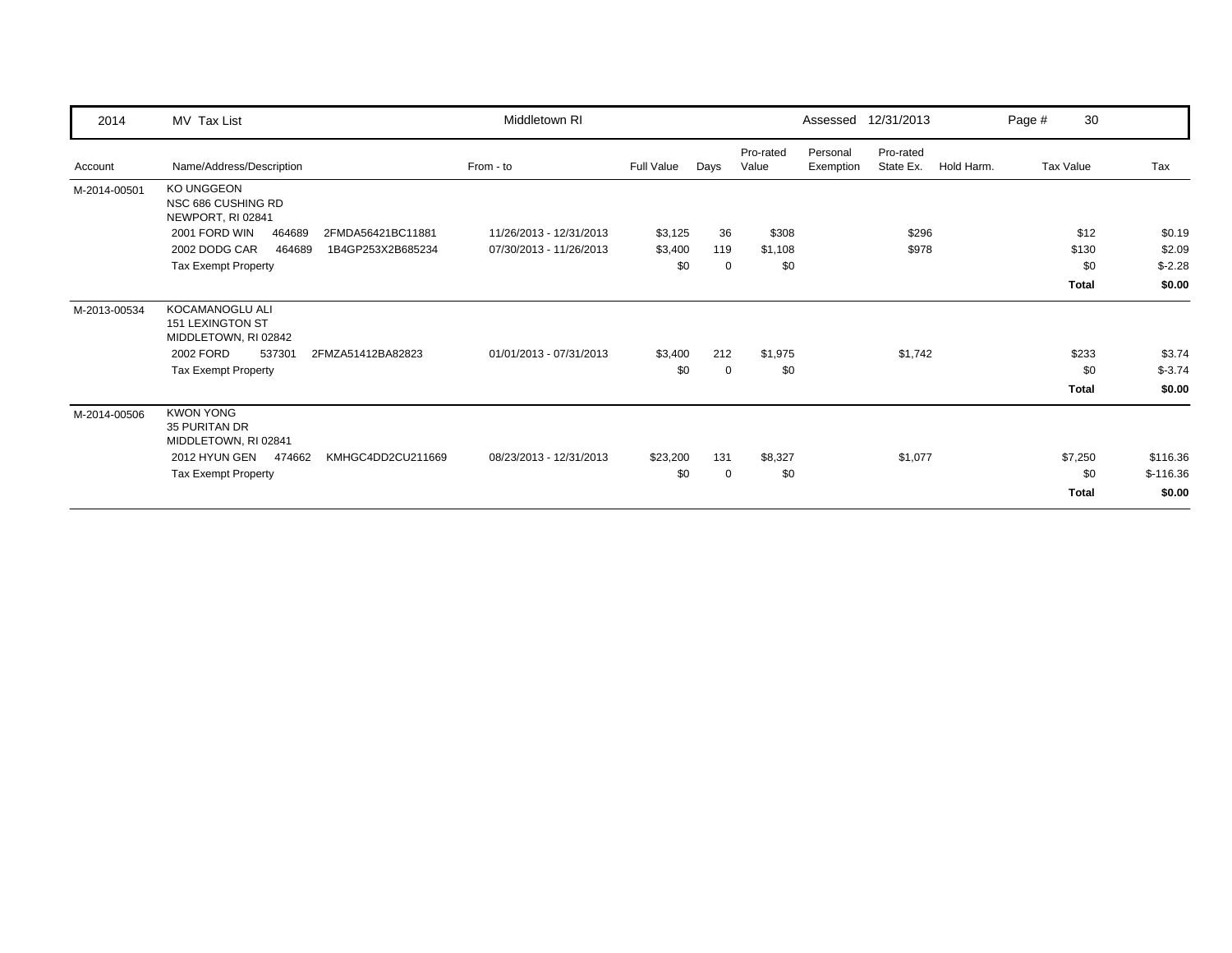| 2014         | MV Tax List                                                              | Middletown RI           |            |             |                    |                       | Assessed 12/31/2013    |            | 31<br>Page #        |                     |
|--------------|--------------------------------------------------------------------------|-------------------------|------------|-------------|--------------------|-----------------------|------------------------|------------|---------------------|---------------------|
| Account      | Name/Address/Description                                                 | From - to               | Full Value | Days        | Pro-rated<br>Value | Personal<br>Exemption | Pro-rated<br>State Ex. | Hold Harm. | Tax Value           | Tax                 |
| M-2013-00563 | LEE JAE CHOON<br>145 LEXINGTON ST<br>MIDDLETOWN, RI 02842                |                         |            |             |                    |                       |                        |            |                     |                     |
|              | 2004 PONT MON 587165<br>1GMDU03E04D124583                                | 01/01/2013 - 08/22/2013 | \$4,500    | 234         | \$2,885            |                       | \$1,923                |            | \$962               | \$15.44             |
|              | <b>Tax Exempt Property</b>                                               |                         | \$0        | $\Omega$    | \$0                |                       |                        |            | \$0<br><b>Total</b> | $$-15.44$<br>\$0.00 |
| M-2014-00545 | LEE TAEG SEON<br>401 WOLCOTT AVE<br>MIDDLETOWN, RI 02842                 |                         |            |             |                    |                       |                        |            |                     |                     |
|              | 2007 HOND ASE<br>098235<br>1HGCM563X7A070918                             | 08/08/2013 - 12/31/2013 | \$10,700   | 146         | \$4,280            |                       | \$1,200                |            | \$3,080             | \$49.43             |
|              | 2002 TOYT SIE<br>490647<br>4T3ZF13C42U481452                             | 10/31/2013 - 12/31/2013 | \$5,825    | 62          | \$989              |                       | \$510                  | \$14       | \$465               | \$7.46              |
|              | <b>Tax Exempt Property</b>                                               |                         | \$0        | $\mathbf 0$ | \$0                |                       |                        |            | \$0                 | $$-56.89$           |
|              |                                                                          |                         |            |             |                    |                       |                        |            | <b>Total</b>        | \$0.00              |
| M-2011-00984 | LIFEPATH CHURCH INC<br>POB 4093<br>MIDDLETOWN, RI 02842                  |                         |            |             |                    |                       |                        |            |                     |                     |
|              | 2011 NISS VER SZ 327<br>3N1BC1AP4BL362570                                | 01/01/2013 - 12/30/2013 | \$10,900   | 364         | \$10,870           |                       | \$2,992                |            | \$7,878             | \$126.44            |
|              | <b>Tax Exempt Property</b>                                               |                         | \$0        | $\Omega$    | \$0                |                       |                        |            | \$0                 | $$-126.44$          |
|              |                                                                          |                         |            |             |                    |                       |                        |            | <b>Total</b>        | \$0.00              |
| M-2013-00572 | LO CHUNHING N<br>10 TAYLOR CT<br>MIDDLETOWN, RI 02842                    |                         |            |             |                    |                       |                        |            |                     |                     |
|              | 2003 AUDI 43A<br>643108<br>WAUVT68EX3A347198                             | 01/01/2013 - 09/05/2013 | \$7,625    | 248         | \$5,181            |                       | \$2,038                | \$397      | \$2,746             | \$44.07             |
|              | 2001 BMW M3I<br>675432<br>WBSBR93441EX20013                              | 01/01/2013 - 09/05/2013 | \$12,700   | 248         | \$8,629            |                       | \$2,038                | \$3,485    | \$3,106             | \$49.85             |
|              | <b>Tax Exempt Property</b>                                               |                         | \$0        | $\Omega$    | \$0                |                       |                        |            | \$0                 | $$-93.92$           |
|              |                                                                          |                         |            |             |                    |                       |                        |            | <b>Total</b>        | \$0.00              |
| M-2010-01291 | <b>LOCICERO BARTON STEVEN</b><br>229 HONEYMAN AVE<br>MIDDLETOWN RI 02842 |                         |            |             |                    |                       |                        |            |                     |                     |
|              | 2009 HOND CVL 963428<br>2HGFA16919H343008                                | 01/01/2013 - 12/31/2013 | \$12,675   | 365         | \$12,675           |                       | \$3,000                |            | \$9,675             | \$155.28            |
|              | <b>Tax Exempt Property</b>                                               |                         | \$0        | $\Omega$    | \$0                |                       |                        |            | \$0                 | $$-155.28$          |
|              |                                                                          |                         |            |             |                    |                       |                        |            | <b>Total</b>        | \$0.00              |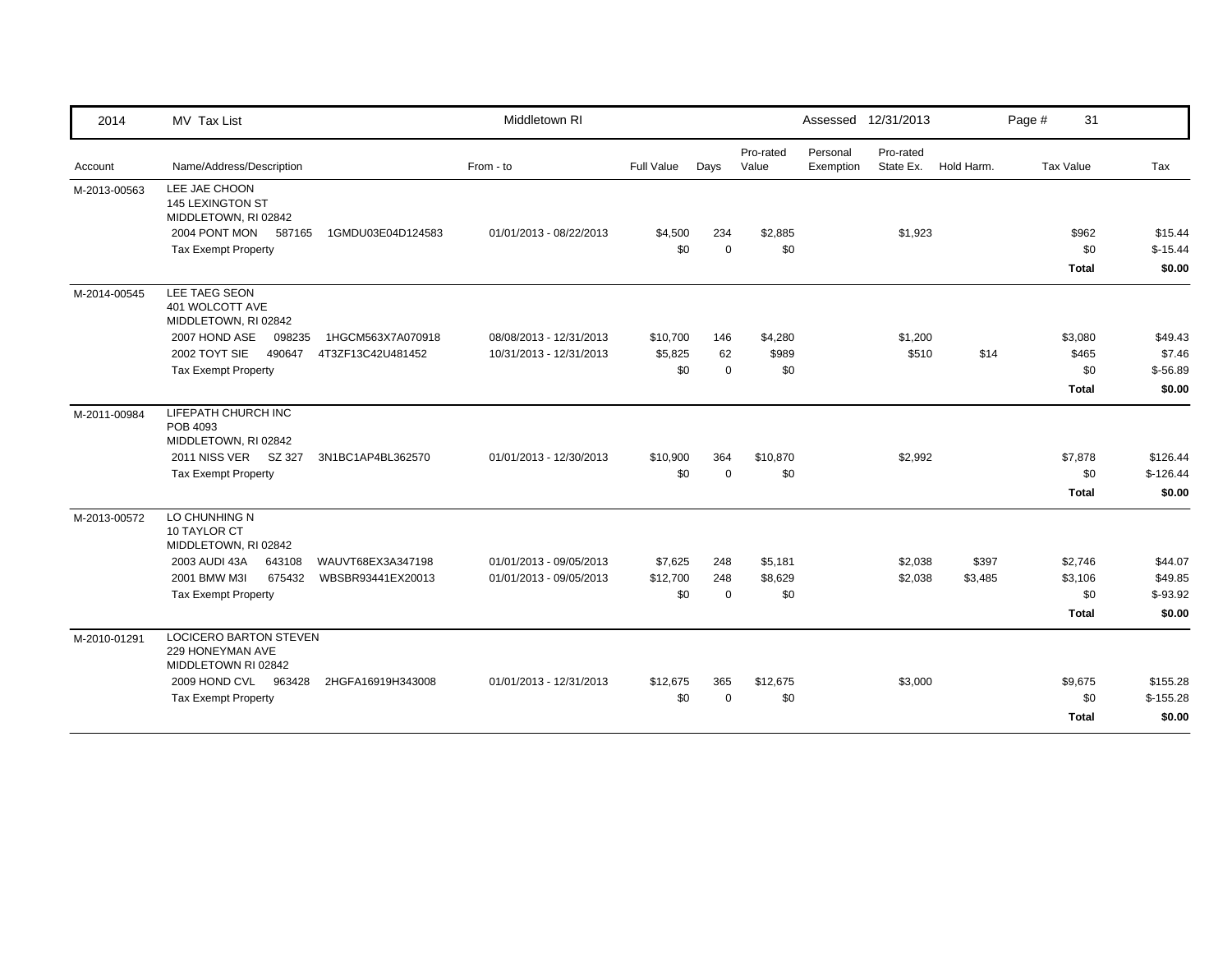| 2014         | MV Tax List                                                                    |                   | Middletown RI           |                   |             |                    |                       | Assessed 12/31/2013    |            | Page #<br>32     |            |
|--------------|--------------------------------------------------------------------------------|-------------------|-------------------------|-------------------|-------------|--------------------|-----------------------|------------------------|------------|------------------|------------|
| Account      | Name/Address/Description                                                       |                   | From - to               | <b>Full Value</b> | Days        | Pro-rated<br>Value | Personal<br>Exemption | Pro-rated<br>State Ex. | Hold Harm. | <b>Tax Value</b> | Tax        |
| M-2012-00545 | <b>LOOSE DOUGLAS</b><br>7 TAYLOR CT<br>MIDDLETOWN, RI 02842                    |                   |                         |                   |             |                    |                       |                        |            |                  |            |
|              | 2003 HOND UAX<br>518172                                                        | 1HGES26753L036304 | 01/01/2013 - 12/31/2013 | \$6,150           | 365         | \$6,150            |                       | \$3,000                |            | \$3,150          | \$50.56    |
|              | 2004 HOND CRV<br>641407                                                        | JHLRD68444C018272 | 01/01/2013 - 12/31/2013 | \$7,675           | 365         | \$7,675            |                       | \$3,000                | \$147      | \$4,528          | \$72.67    |
|              | <b>Tax Exempt Property</b>                                                     |                   |                         | \$0               | $\mathbf 0$ | \$0                |                       |                        |            | \$0              | $$-123.23$ |
|              |                                                                                |                   |                         |                   |             |                    |                       |                        |            | <b>Total</b>     | \$0.00     |
| M-2013-00576 | <b>LOPEZ CORTES MIGUEL</b><br><b>242 MAFFIT STREET</b><br>MIDDLETOWN, RI 02842 |                   |                         |                   |             |                    |                       |                        |            |                  |            |
|              | 2005 CHEV EQU<br>588478                                                        | 2CNDL73F956027497 | 01/01/2013 - 05/23/2013 | \$7,575           | 143         | \$2,968            |                       | \$1,175                |            | \$1,793          | \$28.78    |
|              | 2006 HOND PIL<br>416412                                                        | 2HKYF18476H503857 | 03/14/2013 - 10/10/2013 | \$11,400          | 210         | \$6,559            |                       | \$1,726                |            | \$4,833          | \$77.57    |
|              | 1996 AVEN UTL<br>066184                                                        | 4T6FB0814TM001222 | 05/23/2013 - 12/31/2013 | \$900             | 223         | \$550              |                       | \$1,833                |            | \$0              | \$0.00     |
|              | <b>Tax Exempt Property</b>                                                     |                   |                         | \$0               | $\Omega$    | \$0                |                       |                        |            | \$0              | $$-106.35$ |
|              |                                                                                |                   |                         |                   |             |                    |                       |                        |            | <b>Total</b>     | \$0.00     |
| M-2012-00549 | LOPEZ VICTOR U<br>969 WEST MAIN RD 3201<br>MIDDLETOWN, RI 02842                |                   |                         |                   |             |                    |                       |                        |            |                  |            |
|              | 1995 HOND AEX<br>502711                                                        | 1HGCE1895SA013915 |                         | \$3,575           | 355         | \$3,477            |                       | \$2,918                |            | \$559            | \$8.97     |
|              | 502711<br><b>1997 SUBA IO4</b>                                                 | JF1GF4859VH801822 | 01/01/2013 - 01/10/2013 | \$3,650           | 10          | \$100              |                       | \$82                   |            | \$18             | \$0.29     |
|              | 1985 HOND VT1<br>024034                                                        | 1HFSC1808FA004834 | 01/01/2013 - 08/15/2013 | \$500             | 227         | \$311              |                       | \$1,866                |            | \$0              | \$0.00     |
|              | <b>Tax Exempt Property</b>                                                     |                   |                         | \$0               | $\mathbf 0$ | \$0                |                       |                        |            | \$0              | $$-9.26$   |
|              |                                                                                |                   |                         |                   |             |                    |                       |                        |            | <b>Total</b>     | \$0.00     |
| M-2014-00526 | LORENZO RUIZ ZOET C<br>54 MAYFLOWER DR<br>MIDDLETOWN, RI 02842                 |                   |                         |                   |             |                    |                       |                        |            |                  |            |
|              | 2006 HYUN GTL 488288                                                           | KMHDN46D66U372217 | 10/24/2013 - 12/31/2013 | \$5,600           | 69          | \$1,059            |                       | \$567                  |            | \$492            | \$7.90     |
|              | <b>Tax Exempt Property</b>                                                     |                   |                         | \$0               | $\mathbf 0$ | \$0                |                       |                        |            | \$0              | $$-7.90$   |
|              |                                                                                |                   |                         |                   |             |                    |                       |                        |            | <b>Total</b>     | \$0.00     |
| M-2013-00580 | LU YU LUN<br>233 TUCKERMAN AVE<br>MIDDLETOWN, RI 02842                         |                   |                         |                   |             |                    |                       |                        |            |                  |            |
|              | 1999 BMW 52A<br>534757                                                         | WBADM6349XBY34738 | 01/01/2013 - 07/31/2013 | \$4,900           | 212         | \$2,846            |                       | \$1,742                | \$421      | \$683            | \$10.96    |
|              | Tax Exempt Property                                                            |                   |                         | \$0               | $\Omega$    | \$0                |                       |                        |            | \$0              | $$-10.96$  |
|              |                                                                                |                   |                         |                   |             |                    |                       |                        |            | <b>Total</b>     | \$0.00     |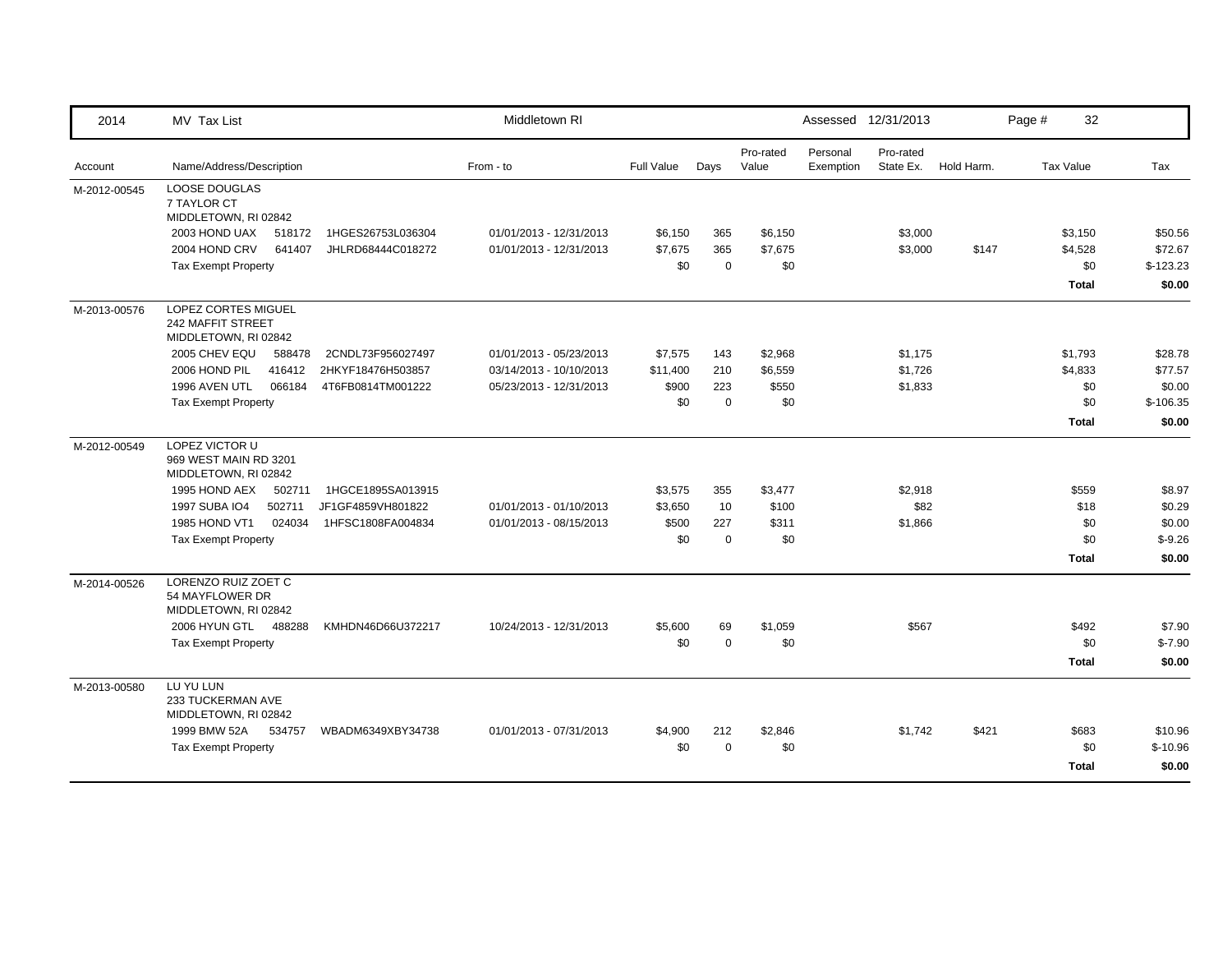| 2014         | MV Tax List                                                    |                   | Middletown RI           |            |          |                    |                       | Assessed 12/31/2013    |            | Page # | 33           |            |
|--------------|----------------------------------------------------------------|-------------------|-------------------------|------------|----------|--------------------|-----------------------|------------------------|------------|--------|--------------|------------|
| Account      | Name/Address/Description                                       |                   | From - to               | Full Value | Days     | Pro-rated<br>Value | Personal<br>Exemption | Pro-rated<br>State Ex. | Hold Harm. |        | Tax Value    | Tax        |
| M-2011-01015 | LUMP MICHAEL L<br><b>6 LATTU COURT</b><br>MIDDLETOWN, RI 02842 |                   |                         |            |          |                    |                       |                        |            |        |              |            |
|              | 2011 TOYT SCI<br>980125                                        | JTLZE4FE6B1140669 | 01/01/2013 - 07/31/2013 | \$14,150   | 212      | \$8,219            |                       | \$1,742                |            |        | \$6,477      | \$103.96   |
|              | <b>Tax Exempt Property</b>                                     |                   |                         | \$0        | 0        | \$0                |                       |                        |            |        | \$0          | $$-103.96$ |
|              |                                                                |                   |                         |            |          |                    |                       |                        |            |        | <b>Total</b> | \$0.00     |
| M-2011-01016 | <b>LUNA ARIEL</b><br>5 TAYLOR CT<br>MIDDLETOWN, RI 02842       |                   |                         |            |          |                    |                       |                        |            |        |              |            |
|              | 2000 NISS XTR<br>623554                                        | 5N1ED28Y4YC539601 | 01/01/2013 - 07/01/2013 | \$4,325    | 182      | \$2,157            |                       | \$1,496                |            |        | \$661        | \$10.61    |
|              | 2011 HON ODY<br>651506                                         | 5FNRL5H26BB024860 | 01/01/2013 - 07/15/2013 | \$19,925   | 196      | \$10,699           |                       | \$1,611                |            |        | \$9,088      | \$145.86   |
|              | <b>Tax Exempt Property</b>                                     |                   |                         | \$0        | $\Omega$ | \$0                |                       |                        |            |        | \$0          | $$-156.47$ |
|              |                                                                |                   |                         |            |          |                    |                       |                        |            |        | <b>Total</b> | \$0.00     |
| M-2012-00557 | LYKINS JOHN P<br>150 ADMIRL LUCE ST<br>MIDDLETOWN, RI 02842    |                   |                         |            |          |                    |                       |                        |            |        |              |            |
|              | 1991 DODG STT<br>517064                                        | JB3XE74C1MY024278 | 01/01/2013 - 12/31/2013 | \$4,679    | 365      | \$4,679            |                       | \$3,000                |            |        | \$1,679      | \$26.95    |
|              | 2010 SUBA OUT<br>552890                                        | 4S4BRBCCXA3357469 | 01/01/2013 - 07/31/2013 | \$18,125   | 212      | \$10,527           |                       | \$1,742                |            |        | \$8,785      | \$141.00   |
|              | <b>Tax Exempt Property</b>                                     |                   |                         | \$0        | 0        | \$0                |                       |                        |            |        | \$0          | $$-167.95$ |
|              |                                                                |                   |                         |            |          |                    |                       |                        |            |        | <b>Total</b> | \$0.00     |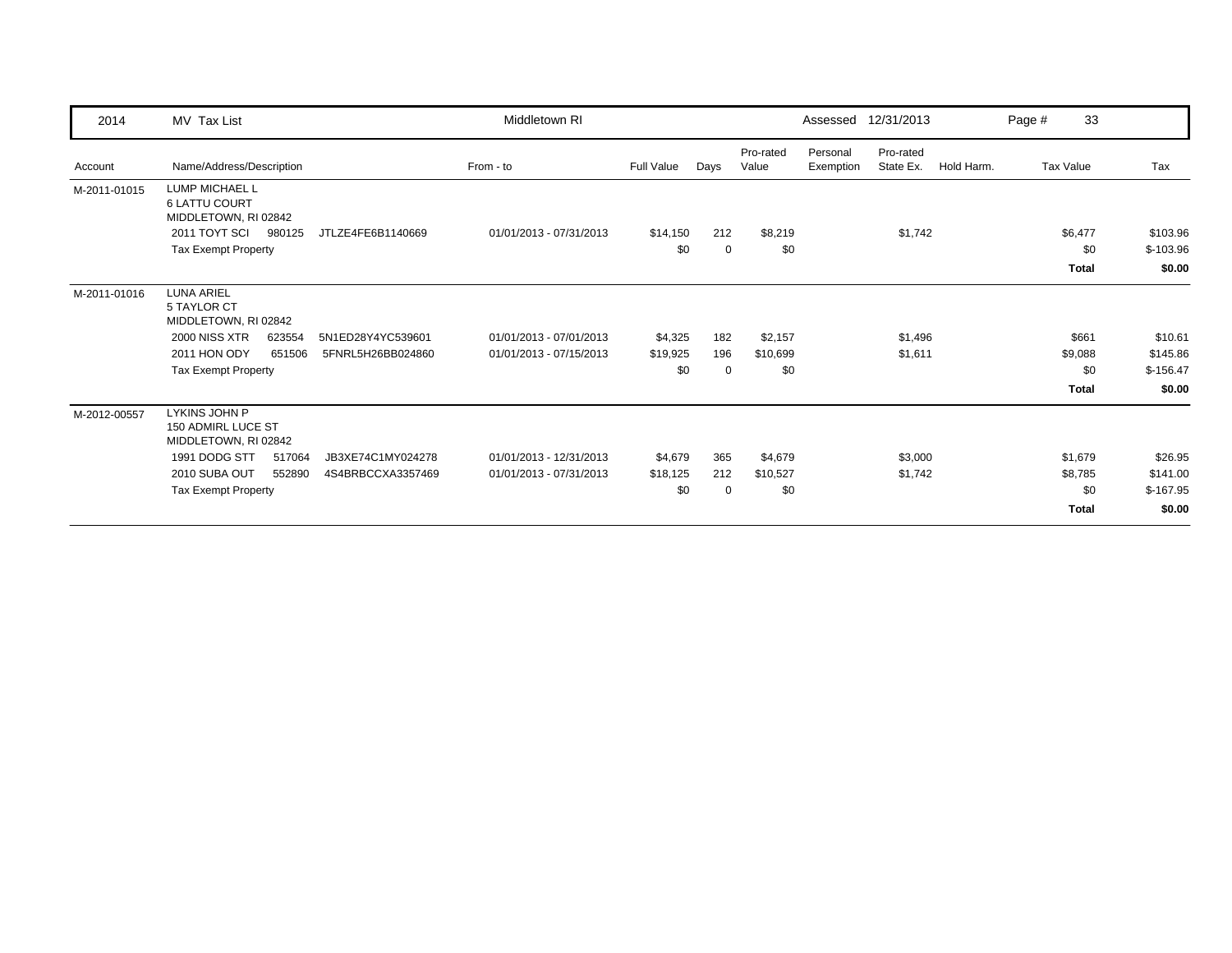| 2014         | MV Tax List                                                                                                                                                                                                                                                                                                  | Middletown RI                                                                                            |                                                    |                                         |                                                   | Assessed 12/31/2013   |                                          |            | Page # | 34                                                              |                                                                    |
|--------------|--------------------------------------------------------------------------------------------------------------------------------------------------------------------------------------------------------------------------------------------------------------------------------------------------------------|----------------------------------------------------------------------------------------------------------|----------------------------------------------------|-----------------------------------------|---------------------------------------------------|-----------------------|------------------------------------------|------------|--------|-----------------------------------------------------------------|--------------------------------------------------------------------|
| Account      | Name/Address/Description                                                                                                                                                                                                                                                                                     | From - to                                                                                                | <b>Full Value</b>                                  | Days                                    | Pro-rated<br>Value                                | Personal<br>Exemption | Pro-rated<br>State Ex.                   | Hold Harm. |        | Tax Value                                                       | Tax                                                                |
| M-2012-00568 | MAGSOMBOL LOBELLE S<br>106 LAKE ERIE ST APT C<br>MIDDLETOWN, RI 02842<br>2012 KIA SOR<br>514218<br>5XYKT3A67CG206984<br><b>Tax Exempt Property</b>                                                                                                                                                           | 01/01/2013 - 12/31/2013                                                                                  | \$19,225<br>\$0                                    | 365<br>$\mathbf 0$                      | \$19,225<br>\$0                                   |                       | \$3,000                                  |            |        | \$16,225<br>\$0<br><b>Total</b>                                 | \$260.41<br>$$-260.41$<br>\$0.00                                   |
| M-2010-01164 | <b>MAHONY MICHAEL F</b><br>19 PADDOCK LANE<br>MIDDLETOWN RI 02842<br>2009 M B ML3<br>945294<br>4JGBB25E79A522968<br>2010 VCTX VEC<br>036651<br>LYSES3029A1000072<br><b>Tax Exempt Property</b>                                                                                                               | 01/01/2013 - 12/31/2013<br>12/27/2013 - 12/31/2013                                                       | \$28,275<br>\$10,150<br>\$0                        | 365<br>5<br>$\Omega$                    | \$28,275<br>\$139<br>\$0                          |                       | \$3,000<br>\$41                          |            |        | \$25,275<br>\$98<br>\$0<br>Total                                | \$405.66<br>\$1.57<br>$$-407.23$<br>\$0.00                         |
| M-2013-00601 | <b>MALKAWI BASHAR</b><br>539 READ ST<br>MIDDLETOWN, RI 02842<br>2005 DODG CAR<br>587044<br>1D4GP45R55B414821<br>2004 HOND CMX<br>023043<br>JH2MC13094K000283<br><b>Tax Exempt Property</b>                                                                                                                   | 01/01/2013 - 08/31/2013<br>05/01/2013 - 09/12/2013                                                       | \$4,975<br>\$1,730<br>\$0                          | 243<br>134<br>$\mathbf 0$               | \$3,312<br>\$635<br>\$0                           |                       | \$1,997<br>\$1,101                       |            |        | \$1,315<br>\$0<br>\$0<br><b>Total</b>                           | \$21.11<br>\$0.00<br>$$-21.11$<br>\$0.00                           |
| M-2011-01065 | MAREZ BERNADO J<br><b>16 GRAVELY DRIVE</b><br>MIDDLETOWN, RI 02842<br><b>2010 KIA FRT</b><br>407180<br>KNAFU4A28A5109295<br>2008 CHRY PIF<br>005212<br>2A8GF68X78R656644<br><b>2005 GMC ENV</b><br>005810<br>1GKES16S756120725<br>2010 FORD 150<br>016108<br>1FTEX1EW1AFD08006<br><b>Tax Exempt Property</b> | 01/01/2013 - 12/31/2013<br>01/01/2013 - 07/12/2013<br>01/01/2013 - 12/31/2013<br>07/12/2013 - 12/31/2013 | \$10,675<br>\$10,425<br>\$7,925<br>\$22,650<br>\$0 | 365<br>193<br>365<br>173<br>$\mathbf 0$ | \$10,675<br>\$5,512<br>\$7,925<br>\$10,735<br>\$0 |                       | \$3,000<br>\$1,586<br>\$3,000<br>\$1,422 |            |        | \$7,675<br>\$3,926<br>\$4,925<br>\$9,313<br>\$0<br><b>Total</b> | \$123.18<br>\$63.01<br>\$79.05<br>\$149.47<br>$$-414.71$<br>\$0.00 |
| M-1992-06780 | MARITIME SIMULATION INSTITUTE<br>344 AQUIDNECK AVE.<br>MIDDLETOWN RI 02842<br>1997 DODG<br>XQ 156<br>2B5WB35Y8VK585994<br><b>Tax Exempt Property</b>                                                                                                                                                         | 01/01/2013 - 12/31/2013                                                                                  | \$3,650<br>\$0                                     | 365<br>$\mathbf 0$                      | \$3,650<br>\$0                                    |                       | \$3,000                                  |            |        | \$650<br>\$0<br>Total                                           | \$10.43<br>$$-10.43$<br>\$0.00                                     |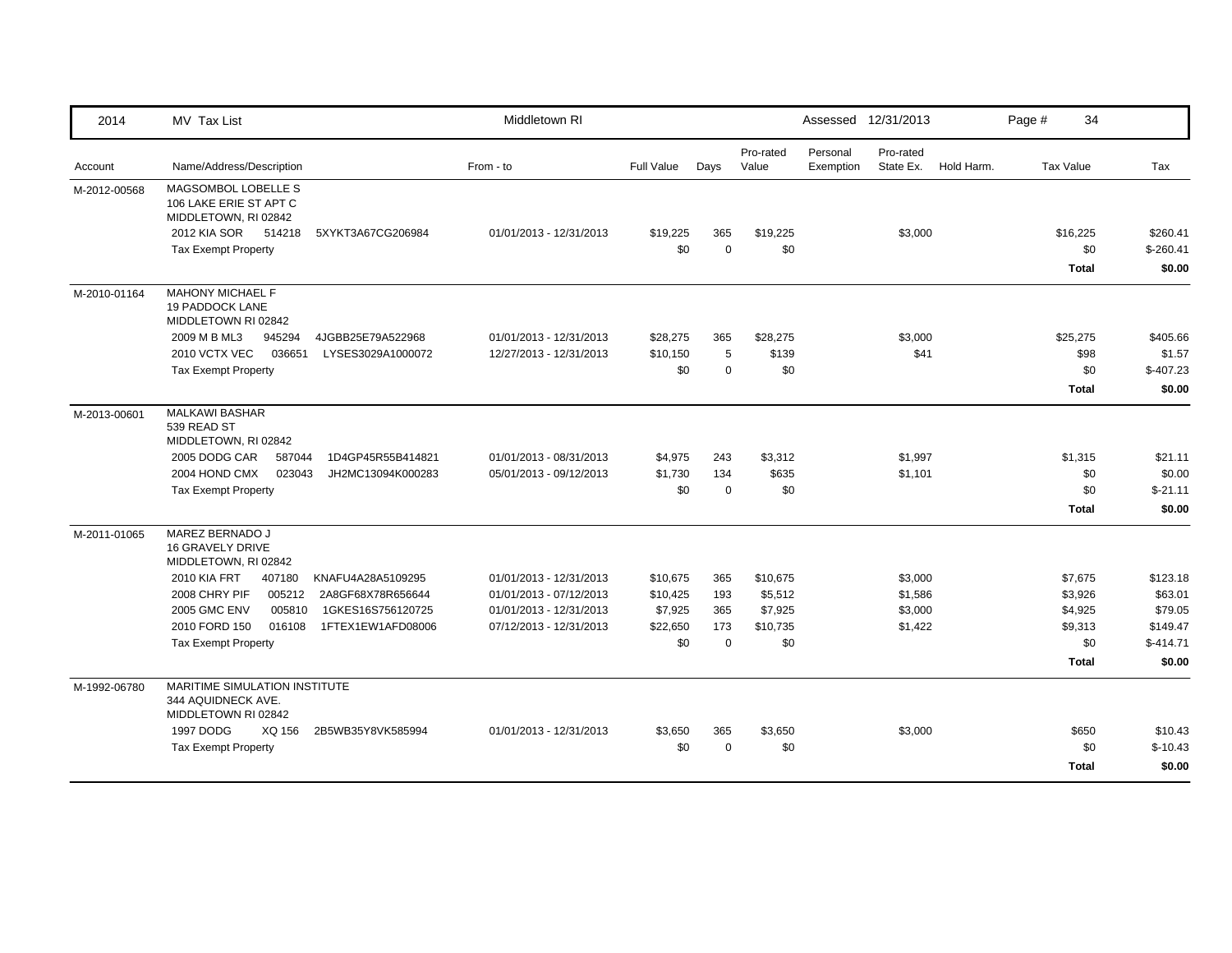| 2014         | MV Tax List                                                                                                                                                                                                                                                                                               | Middletown RI                                                                 |                                                 |                                      |                                                | Assessed 12/31/2013   |                                          |            | Page # | 35                                                    |                                                                  |
|--------------|-----------------------------------------------------------------------------------------------------------------------------------------------------------------------------------------------------------------------------------------------------------------------------------------------------------|-------------------------------------------------------------------------------|-------------------------------------------------|--------------------------------------|------------------------------------------------|-----------------------|------------------------------------------|------------|--------|-------------------------------------------------------|------------------------------------------------------------------|
| Account      | Name/Address/Description                                                                                                                                                                                                                                                                                  | From - to                                                                     | Full Value                                      | Days                                 | Pro-rated<br>Value                             | Personal<br>Exemption | Pro-rated<br>State Ex.                   | Hold Harm. |        | Tax Value                                             | Tax                                                              |
| M-2014-00573 | <b>MARLATT RYAN G</b><br>9 COLUMBIA CT<br>MIDDLETOWN, RI 02842<br>2011 FORD 150 088901<br>1FTFW1ET8BFA61355<br><b>Tax Exempt Property</b>                                                                                                                                                                 | 11/14/2013 - 12/31/2013                                                       | \$28,175<br>\$0                                 | 48<br>$\mathbf 0$                    | \$3,705<br>\$0                                 |                       | \$395                                    |            |        | \$3,310<br>\$0<br><b>Total</b>                        | \$53.13<br>$$-53.13$<br>\$0.00                                   |
| M-2011-01097 | <b>MATTHEWS FREDRICK A</b><br>3 ADMIRALTY DRIVE APT 12<br>MIDDLETOWN, RI 02842<br>2008 DODG RAM 024811<br>1D7HU182X8S559161<br><b>Tax Exempt Property</b>                                                                                                                                                 | 01/01/2013 - 03/31/2013                                                       | \$18,125<br>\$0                                 | 90<br>$\mathbf 0$                    | \$4,469<br>\$0                                 |                       | \$740                                    |            |        | \$3,729<br>\$0<br><b>Total</b>                        | \$59.85<br>$$-59.85$<br>\$0.00                                   |
| M-2013-00631 | MCDONALD CHRISTOPHER L II<br>93 PURITAN DR<br>MIDDLETOWN, RI 02842<br>2008 HOND UDY<br>596462<br>5FNRL38438B074338<br>2001 FORD<br>056890<br>1FTRW08L01KE09920<br><b>Tax Exempt Property</b>                                                                                                              | 01/01/2013 - 08/31/2013<br>01/01/2013 - 12/31/2013                            | \$13,500<br>\$8,225<br>\$0                      | 243<br>365<br>$\mathbf 0$            | \$8,988<br>\$8,225<br>\$0                      |                       | \$1,997<br>\$3,000                       |            |        | \$6,991<br>\$5,225<br>\$0<br><b>Total</b>             | \$112.21<br>\$83.86<br>$$-196.07$<br>\$0.00                      |
| M-2011-01121 | MCGHIE LLAHN A<br>15 GRAVELY DR<br>MIDDLETOWN, RI 02842<br>2012 HOND ODY<br>574947<br>5FNRL5H96CB042449<br>2010 NISS MAX<br>643700<br>1N4AA5APXAC857961<br><b>Tax Exempt Property</b>                                                                                                                     | 01/01/2013 - 09/19/2013<br>01/01/2013 - 09/19/2013                            | \$33,800<br>\$18,000<br>\$0                     | 262<br>262<br>$\Omega$               | \$24,262<br>\$12,921<br>\$0                    |                       | \$2,153<br>\$2,153                       |            |        | \$22,109<br>\$10,768<br>\$0<br>Total                  | \$354.85<br>\$172.83<br>$$-527.68$<br>\$0.00                     |
| M-2013-00640 | <b>MCINTOSH MATTHEW</b><br>115B NIAGRA ST<br>MIDDLETOWN, RI 02842<br>2010 NISS ALT<br>098054<br>1N4AL2AP2AN547445<br><b>2003 NISS MUR</b><br>400370<br>JN8AZ08TX3W114585<br><b>2011 NISS RGE</b><br>400370<br>JN8AS5MV5BW283839<br>1980 VESP<br>027984<br>000000V5B3T365112<br><b>Tax Exempt Property</b> | 01/01/2013 - 12/31/2013<br>01/01/2013 - 08/02/2013<br>03/13/2013 - 12/31/2013 | \$13,325<br>\$7,700<br>\$16,375<br>\$500<br>\$0 | 365<br>214<br>151<br>294<br>$\Omega$ | \$13,325<br>\$4,515<br>\$6,774<br>\$403<br>\$0 |                       | \$3,000<br>\$1,759<br>\$1,241<br>\$2,416 | \$363      |        | \$10,325<br>\$2,393<br>\$5,533<br>\$0<br>\$0<br>Total | \$165.72<br>\$38.41<br>\$88.80<br>\$0.00<br>$$-292.93$<br>\$0.00 |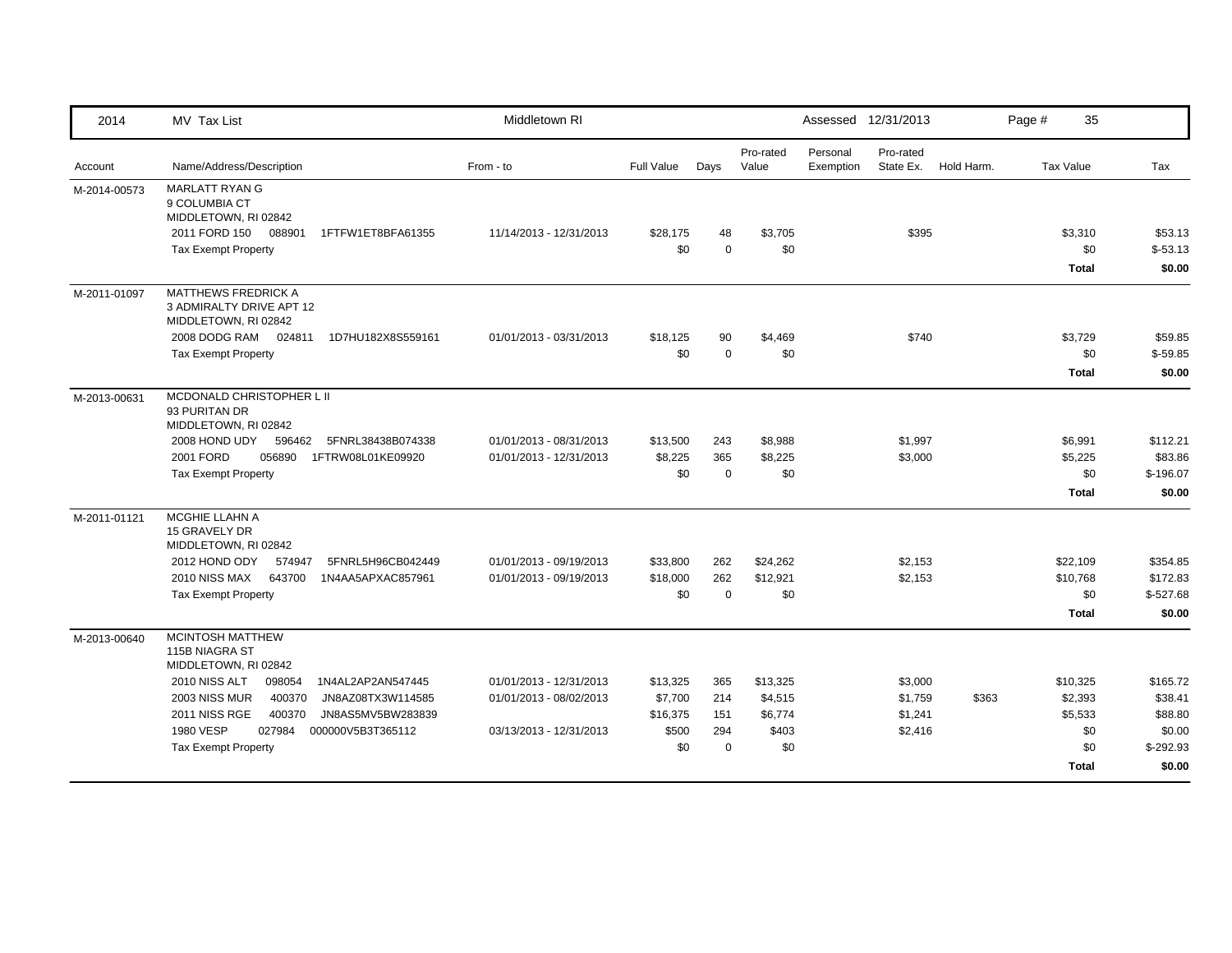| 2014         | MV Tax List                                                                                                                                                                                                                              |                                                                                                       | Middletown RI                                                                                                                       |                                                             |                                             |                                                             | Assessed 12/31/2013   |                                                     |            | Page # | 36                                                               |                                                                               |
|--------------|------------------------------------------------------------------------------------------------------------------------------------------------------------------------------------------------------------------------------------------|-------------------------------------------------------------------------------------------------------|-------------------------------------------------------------------------------------------------------------------------------------|-------------------------------------------------------------|---------------------------------------------|-------------------------------------------------------------|-----------------------|-----------------------------------------------------|------------|--------|------------------------------------------------------------------|-------------------------------------------------------------------------------|
| Account      | Name/Address/Description                                                                                                                                                                                                                 |                                                                                                       | From - to                                                                                                                           | Full Value                                                  | Days                                        | Pro-rated<br>Value                                          | Personal<br>Exemption | Pro-rated<br>State Ex.                              | Hold Harm. |        | Tax Value                                                        | Tax                                                                           |
| M-2011-01164 | MILAM KATHRYN E<br>90 ALLSTON AVE<br>MIDDLETOWN, RI 02842<br><b>2007 TOYO UCS</b><br>629202<br><b>Tax Exempt Property</b>                                                                                                                | 1NXBR32EX7Z905093                                                                                     | 01/01/2013 - 12/31/2013                                                                                                             | \$8,750<br>\$0                                              | 365<br>$\mathbf 0$                          | \$8,750<br>\$0                                              |                       | \$3,000                                             |            |        | \$5,750<br>\$0<br><b>Total</b>                                   | \$92.29<br>$$-92.29$<br>\$0.00                                                |
| M-2013-00664 | <b>MILLER ARMELA</b><br>157 JONES ST<br>MIDDLETOWN, RI 02842<br>2010 VOLV XC9<br>588432<br>2011 FORD 150<br>066886<br><b>Tax Exempt Property</b>                                                                                         | YV4852CZ3A1543023<br>1FTFW1ET9BKD79492                                                                | 01/01/2013 - 08/31/2013<br>01/01/2013 - 03/31/2013                                                                                  | \$30,475<br>\$28,175<br>\$0                                 | 243<br>90<br>$\mathbf 0$                    | \$20,289<br>\$6,947<br>\$0                                  |                       | \$1,997<br>\$740                                    |            |        | \$18,292<br>\$6,207<br>\$0<br>Total                              | \$293.59<br>\$99.62<br>$$-393.21$<br>\$0.00                                   |
| M-2013-00666 | MILLER SEAN D<br>183 WALCOTT AVENUE<br>MIDDLETOWN, RI 02842<br>2012 JEEP WRA 549137<br><b>Tax Exempt Property</b>                                                                                                                        | 1C4BJWEG3CL195576                                                                                     | 01/01/2013 - 08/31/2013                                                                                                             | \$32,550<br>\$0                                             | 243<br>$\mathbf 0$                          | \$21,670<br>\$0                                             |                       | \$1,997                                             |            |        | \$19,673<br>\$0<br><b>Total</b>                                  | \$315.75<br>$$-315.75$<br>\$0.00                                              |
| M-2009-00876 | <b>MOFFAT ROBERT</b><br>129 LAKE ERIE ST APT C<br>MIDDLETOWN, RI 02842<br>2008 HOND CRV 842774<br><b>Tax Exempt Property</b>                                                                                                             | JHLRE48708C045597                                                                                     | 01/01/2013 - 02/26/2013                                                                                                             | \$16,425<br>\$0                                             | 57<br>$\mathbf 0$                           | \$2,565<br>\$0                                              |                       | \$468                                               |            |        | \$2,097<br>\$0<br><b>Total</b>                                   | \$33.66<br>\$-33.66<br>\$0.00                                                 |
| M-2010-01308 | <b>MOLENDA PATRICK A</b><br>119 WYNDAM HILL RD<br>MIDDLETOWN RI 02842<br>2009 VOLV XC7<br>426348<br>2002 VW JGW<br>666624<br>2006 TOYT SIE<br>954933<br>2007 VOLV S3F<br>955188<br>2007 LOAD BOA<br>060649<br><b>Tax Exempt Property</b> | YV4BZ982391050064<br>WVWSE61J52W159164<br>5TDBA22C66S061321<br>YV1AS982071032244<br>5A4XJRJ1272015947 | 01/03/2013 - 12/31/2013<br>01/01/2013 - 12/31/2013<br>01/01/2013 - 12/31/2013<br>01/01/2013 - 12/31/2013<br>06/12/2013 - 12/31/2013 | \$21,625<br>\$4,725<br>\$12,100<br>\$12,100<br>\$700<br>\$0 | 363<br>365<br>365<br>365<br>203<br>$\Omega$ | \$21,507<br>\$4,725<br>\$12,100<br>\$12,100<br>\$389<br>\$0 |                       | \$2,984<br>\$3,000<br>\$3,000<br>\$3,000<br>\$1,668 |            |        | \$18,523<br>\$1,725<br>\$9,100<br>\$9,100<br>\$0<br>\$0<br>Total | \$297.29<br>\$27.69<br>\$146.06<br>\$146.06<br>\$0.00<br>$$-617.10$<br>\$0.00 |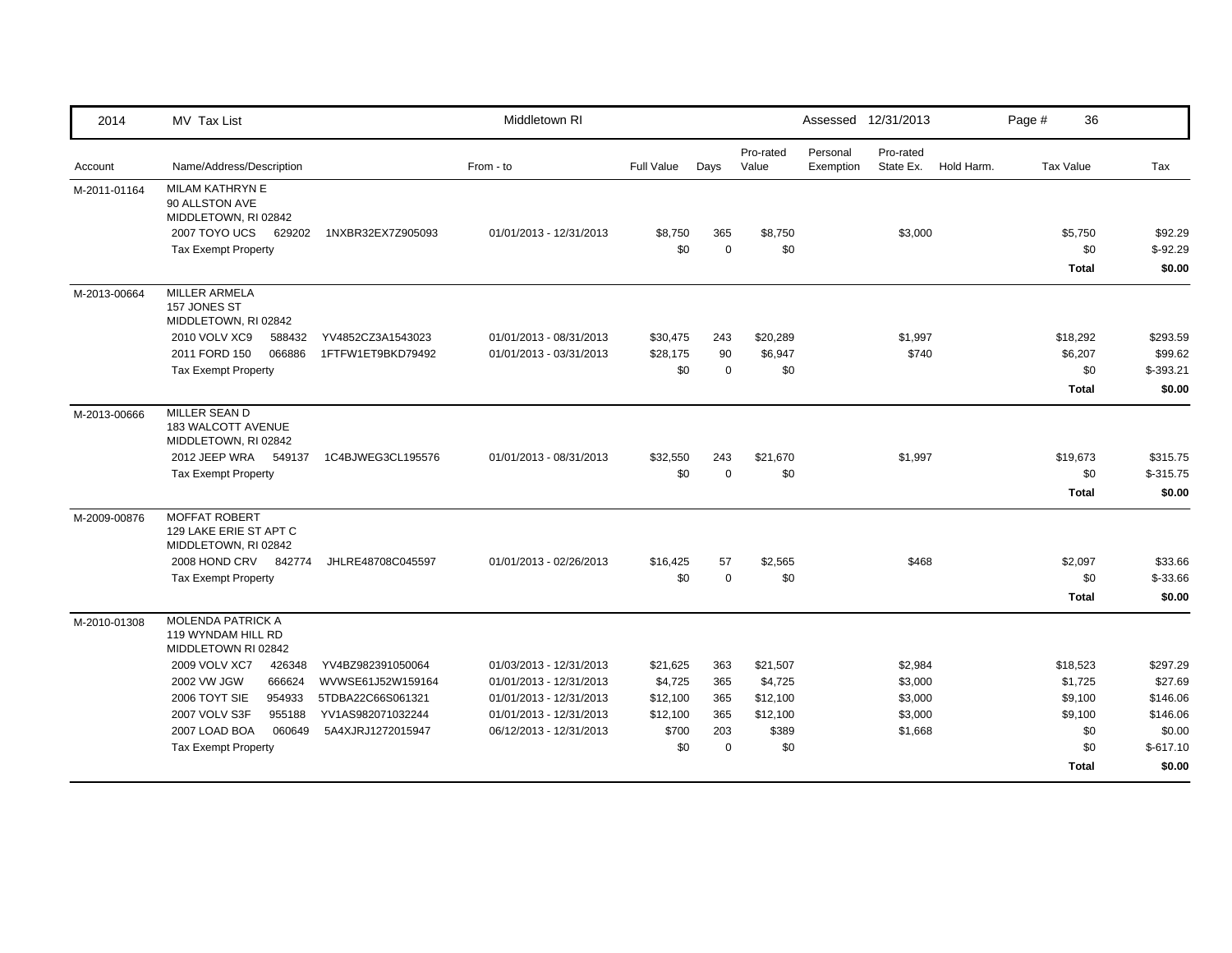| 2014         | MV Tax List                                                                                                                        |                   | Middletown RI           |                   |          |                    |                       | Assessed 12/31/2013    |            | Page # | 37                              |                                  |
|--------------|------------------------------------------------------------------------------------------------------------------------------------|-------------------|-------------------------|-------------------|----------|--------------------|-----------------------|------------------------|------------|--------|---------------------------------|----------------------------------|
| Account      | Name/Address/Description                                                                                                           |                   | From - to               | <b>Full Value</b> | Days     | Pro-rated<br>Value | Personal<br>Exemption | Pro-rated<br>State Ex. | Hold Harm. |        | Tax Value                       | Tax                              |
| M-2001-01778 | <b>MONELL DEANNAL</b><br>23 AMESBURY CIRCLE<br>MIDDLETOWN RI 02842<br>2012 HOND CIV<br><b>VN 533</b><br><b>Tax Exempt Property</b> | 2HGFB2F95CH527815 | 01/01/2013 - 12/31/2013 | \$16,525<br>\$0   | 365<br>0 | \$16,525<br>\$0    |                       | \$3,000                |            |        | \$13,525<br>\$0<br><b>Total</b> | \$217.08<br>$$-217.08$<br>\$0.00 |
| M-2008-01444 | MURIUKI NAFTALY G<br>110D NIAGARA ST<br>MIDDLETOWN, RI 02842<br>2005 TOYT HIG<br>799376<br><b>Tax Exempt Property</b>              | JTEEP21AX50076624 | 01/01/2013 - 12/31/2013 | \$12,025<br>\$0   | 365<br>0 | \$12,025<br>\$0    |                       | \$3,000                | \$968      |        | \$8,057<br>\$0<br><b>Total</b>  | \$129.31<br>$$-129.31$<br>\$0.00 |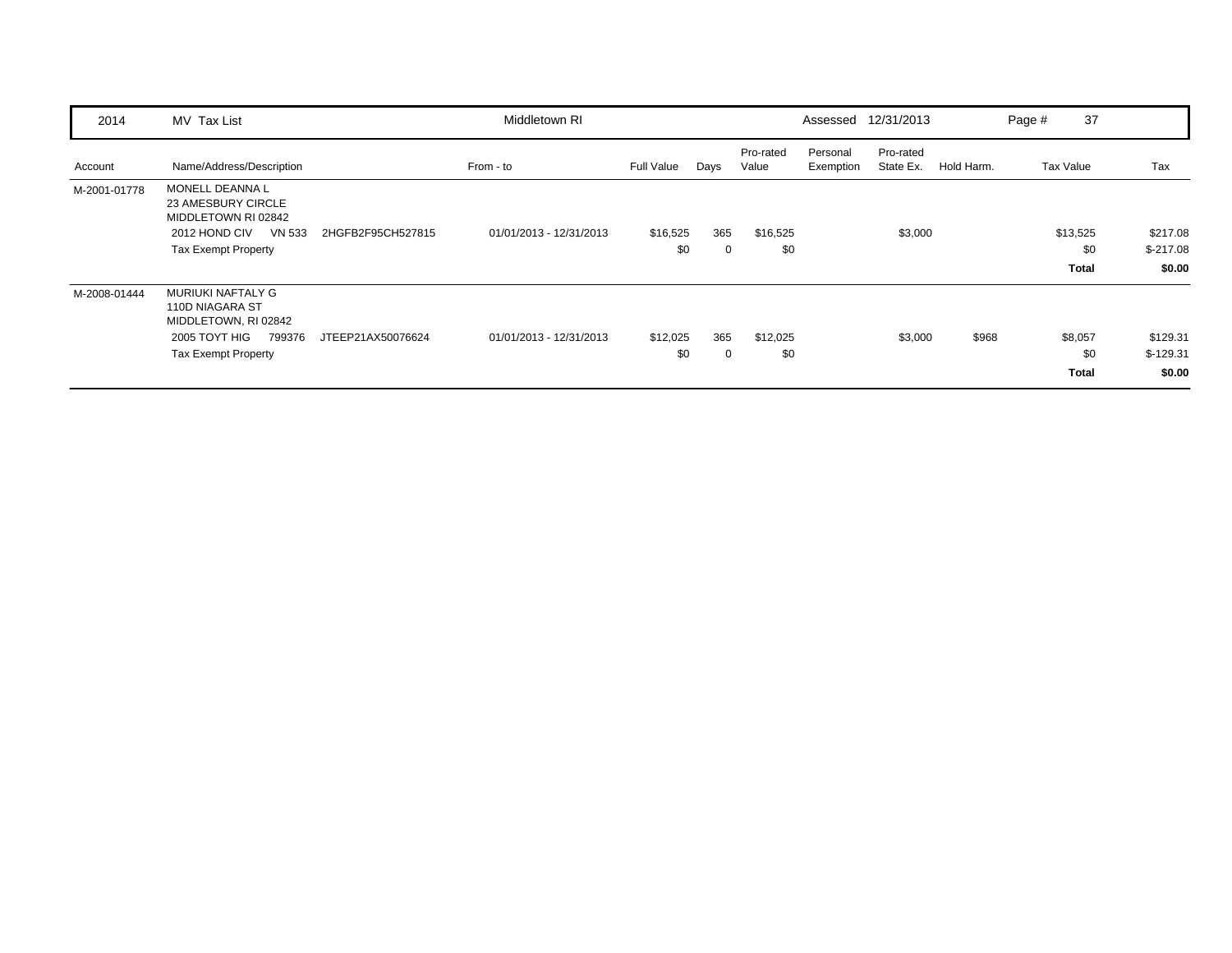| 2014         | MV Tax List                                                                       | Middletown RI           |            |             |                    |                       | Assessed 12/31/2013    |            | Page # | 38           |            |
|--------------|-----------------------------------------------------------------------------------|-------------------------|------------|-------------|--------------------|-----------------------|------------------------|------------|--------|--------------|------------|
| Account      | Name/Address/Description                                                          | From - to               | Full Value | Days        | Pro-rated<br>Value | Personal<br>Exemption | Pro-rated<br>State Ex. | Hold Harm. |        | Tax Value    | Tax        |
| M-2011-01221 | NAKAMURA YUMI<br>969 WEST MAIN RD APT 10602<br>MIDDLETOWN, RI 02842               |                         |            |             |                    |                       |                        |            |        |              |            |
|              | 2010 HOND FIT 612440<br>JHMGE8H48AS001004                                         | 01/01/2013 - 07/01/2013 | \$12,800   | 182         | \$6,382            |                       | \$1,496                |            |        | \$4,886      | \$78.42    |
|              | <b>Tax Exempt Property</b>                                                        |                         | \$0        | $\mathbf 0$ | \$0                |                       |                        |            |        | \$0          | $$-78.42$  |
|              |                                                                                   |                         |            |             |                    |                       |                        |            |        | <b>Total</b> | \$0.00     |
| M-2007-01511 | NEWPORT COUNTY CHAPTER ARC<br>910 AQUIDNECK AVE<br>MIDDLETOWN RI 02842            |                         |            |             |                    |                       |                        |            |        |              |            |
|              | 2000 DODG CAR<br>1B4GP44L0YB555565<br>081435                                      | 01/01/2013 - 09/30/2013 | \$3,400    | 273         | \$2,543            |                       | \$2,244                |            |        | \$299        | \$4.80     |
|              | 2000 BUIC PKA<br>084235<br>1G4CW54K9Y4273913                                      | 01/01/2013 - 12/31/2013 | \$4,175    | 365         | \$4,175            |                       | \$3,000                |            |        | \$1,175      | \$18.86    |
|              | 2010 FORD F15<br>118553<br>1FTEX1EWXAFC20345                                      | 01/01/2013 - 12/31/2013 | \$22,650   | 365         | \$22,650           |                       | \$3,000                |            |        | \$19,650     | \$315.38   |
|              | 2011 FORD E35<br>000678<br>1FBSS3BLBDB17215                                       | 01/01/2013 - 12/31/2013 | \$25,125   | 365         | \$25,125           |                       | \$3,000                |            |        | \$22,125     | \$355.11   |
|              | 2000 CHEV EXP<br>001327<br>1GAHG39R3Y1135814                                      | 01/01/2013 - 12/31/2013 | \$5,250    | 365         | \$5,250            |                       | \$3,000                |            |        | \$2,250      | \$36.11    |
|              | 2012 DODG GRA<br>2C4RDGCG7CR114973<br>004952                                      | 01/01/2013 - 12/31/2013 | \$18,375   | 365         | \$18,375           |                       | \$3,000                |            |        | \$15,375     | \$246.77   |
|              | <b>Tax Exempt Property</b>                                                        |                         | \$0        | $\mathbf 0$ | \$0                |                       |                        |            |        | \$0          | $$-977.03$ |
|              |                                                                                   |                         |            |             |                    |                       |                        |            |        | <b>Total</b> | \$0.00     |
| M-2001-00264 | NEWPORT COUNTY COMMUNITY MENTAL<br>127 JOHNNYCAKE HILL RD<br>MIDDLETOWN, RI 02842 |                         |            |             |                    |                       |                        |            |        |              |            |
|              | 2003 FORD WIN<br>002337<br>2FMZA514X3BA56741                                      | 01/01/2013 - 03/22/2013 | \$3,725    | 81          | \$827              |                       | \$666                  |            |        | \$161        | \$2.58     |
|              | 2003 FORD WIN<br>004820<br>2FMZA51463BB43973                                      | 01/01/2013 - 03/22/2013 | \$3,725    | 81          | \$827              |                       | \$666                  |            |        | \$161        | \$2.58     |
|              | 2013 DODG GRC<br>004820<br>2C4RDGCG7DR562017                                      |                         | \$21,000   | 284         | \$16,340           |                       | \$2,334                |            |        | \$14,006     | \$224.80   |
|              | 2013 DODG CAR<br>002337<br>2C4RDGCGXDR663441                                      |                         | \$21,000   | 284         | \$16,340           |                       | \$2,334                |            |        | \$14,006     | \$224.80   |
|              | <b>Tax Exempt Property</b>                                                        |                         | \$0        | $\Omega$    | \$0                |                       |                        |            |        | \$0          | $$-454.76$ |
|              |                                                                                   |                         |            |             |                    |                       |                        |            |        | <b>Total</b> | \$0.00     |
| M-2012-00664 | NGOMBA JASPER I<br>16 NATHAN PRATT DR UNIT 309<br>CONCORD MA 01742-4633           |                         |            |             |                    |                       |                        |            |        |              |            |
|              | 2007 TOYT UTS 651965<br>4T1BK36BX7U235338                                         | 01/01/2013 - 08/09/2013 | \$13,575   | 221         | \$8,219            |                       | \$1,816                |            |        | \$6,403      | \$102.77   |
|              | <b>Tax Exempt Property</b>                                                        |                         | \$0        | $\mathbf 0$ | \$0                |                       |                        |            |        | \$0          | $$-102.77$ |
|              |                                                                                   |                         |            |             |                    |                       |                        |            |        | <b>Total</b> | \$0.00     |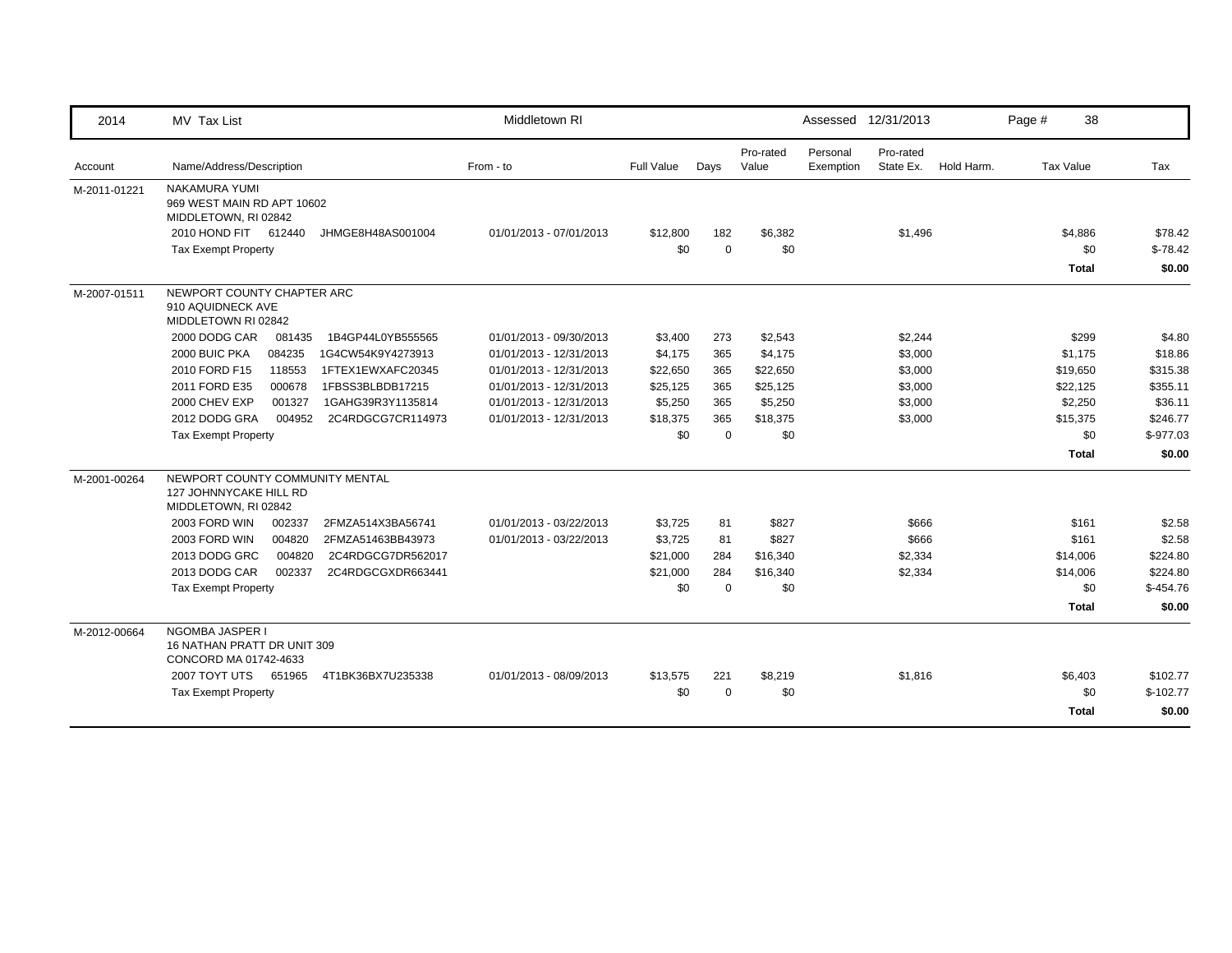| 2014         | MV Tax List                                                              | Middletown RI           |            |             |                    |                       | Assessed 12/31/2013    |            | Page # | 39               |            |
|--------------|--------------------------------------------------------------------------|-------------------------|------------|-------------|--------------------|-----------------------|------------------------|------------|--------|------------------|------------|
| Account      | Name/Address/Description                                                 | From - to               | Full Value | Days        | Pro-rated<br>Value | Personal<br>Exemption | Pro-rated<br>State Ex. | Hold Harm. |        | <b>Tax Value</b> | Tax        |
| M-2013-00715 | <b>NILSON BETH A</b><br><b>6 LATTU CT</b><br>MIDDLETOWN, RI 02842        |                         |            |             |                    |                       |                        |            |        |                  |            |
|              | 2011 KIA SOR<br>411287<br>5XYKW4A28BG177567                              | 01/01/2013 - 09/05/2013 | \$24,200   | 248         | \$16,443           |                       | \$2,038                |            |        | \$14,405         | \$231.20   |
|              | 2014 JEEP PAT<br>411287<br>1C4NJRBB7ED600262                             |                         | \$18,195   | 117         | \$5,832            |                       | \$962                  |            |        | \$4,870          | \$78.16    |
|              | <b>Tax Exempt Property</b>                                               |                         | \$0        | $\mathbf 0$ | \$0                |                       |                        |            |        | \$0              | \$-309.36  |
|              |                                                                          |                         |            |             |                    |                       |                        |            |        | <b>Total</b>     | \$0.00     |
| M-2013-00716 | NISHIWAKI MASAFUMI<br>180 JONES ST<br>MIDDLETOWN, RI 02842               |                         |            |             |                    |                       |                        |            |        |                  |            |
|              | 1996 CHEV BZR<br>TZ 513<br>1GNDT13W5T2162544                             | 01/01/2013 - 06/05/2013 | \$2,803    | 156         | \$1,198            |                       | \$1,282                |            |        | \$0              | \$0.00     |
|              | 2001 STRN LW3<br>763155<br>1G8JW82R81Y511255                             | 01/01/2013 - 07/10/2013 | \$3,925    | 191         | \$2,054            |                       | \$1,570                |            |        | \$484            | \$7.77     |
|              | <b>Tax Exempt Property</b>                                               |                         | \$0        | $\mathbf 0$ | \$0                |                       |                        |            |        | \$0              | $$-7.77$   |
|              |                                                                          |                         |            |             |                    |                       |                        |            |        | <b>Total</b>     | \$0.00     |
| M-2013-00717 | NOBLES STEPHEN<br>105 GOLDENROD DR<br>MIDDLETOWN, RI 02842               |                         |            |             |                    |                       |                        |            |        |                  |            |
|              | 2007 MAZD MCX<br>403136<br>JM3ER29L070144816                             | 01/01/2013 - 12/31/2013 | \$9,750    | 365         | \$9,750            |                       | \$3,000                |            |        | \$6,750          | \$108.34   |
|              | 2008 TOYT FJC<br>435092<br>JTEBU11F48K028904                             | 03/19/2013 - 06/27/2013 | \$21,350   | 100         | \$5,849            |                       | \$822                  |            |        | \$5,027          | \$80.68    |
|              | 2008 TOYT TUN<br>088534<br>5TFRV54198X055039                             | 08/15/2013 - 12/31/2013 | \$18,025   | 139         | \$6,864            |                       | \$1,142                |            |        | \$5,722          | \$91.84    |
|              | <b>Tax Exempt Property</b>                                               |                         | \$0        | $\mathbf 0$ | \$0                |                       |                        |            |        | \$0              | $$-280.86$ |
|              |                                                                          |                         |            |             |                    |                       |                        |            |        | <b>Total</b>     | \$0.00     |
| M-2013-00718 | <b>NOEL EDWARD</b><br>504 READ ST<br>MIDDLETOWN, RI 02842                |                         |            |             |                    |                       |                        |            |        |                  |            |
|              | 2006 PONT TOR 552623<br>2CKDL63F966037536                                | 01/01/2013 - 12/31/2013 | \$8,225    | 365         | \$8,225            |                       | \$3,000                |            |        | \$5,225          | \$83.86    |
|              | <b>Tax Exempt Property</b>                                               |                         | \$0        | $\mathbf 0$ | \$0                |                       |                        |            |        | \$0              | $$-83.86$  |
|              |                                                                          |                         |            |             |                    |                       |                        |            |        | <b>Total</b>     | \$0.00     |
| M-2012-00666 | <b>NOEL MIKA</b><br>102 LAKE ERIE ST, APT A<br>MIDDLETOWN, RI 02842-4773 |                         |            |             |                    |                       |                        |            |        |                  |            |
|              | 2010 MAZD M5<br>660433<br>JM1CR2WL2A0388317                              | 01/01/2013 - 12/31/2013 | \$12,775   | 365         | \$12,775           |                       | \$3,000                |            |        | \$9,775          | \$156.89   |
|              | <b>Tax Exempt Property</b>                                               |                         | \$0        | $\mathbf 0$ | \$0                |                       |                        |            |        | \$0              | $$-156.89$ |
|              |                                                                          |                         |            |             |                    |                       |                        |            |        | <b>Total</b>     | \$0.00     |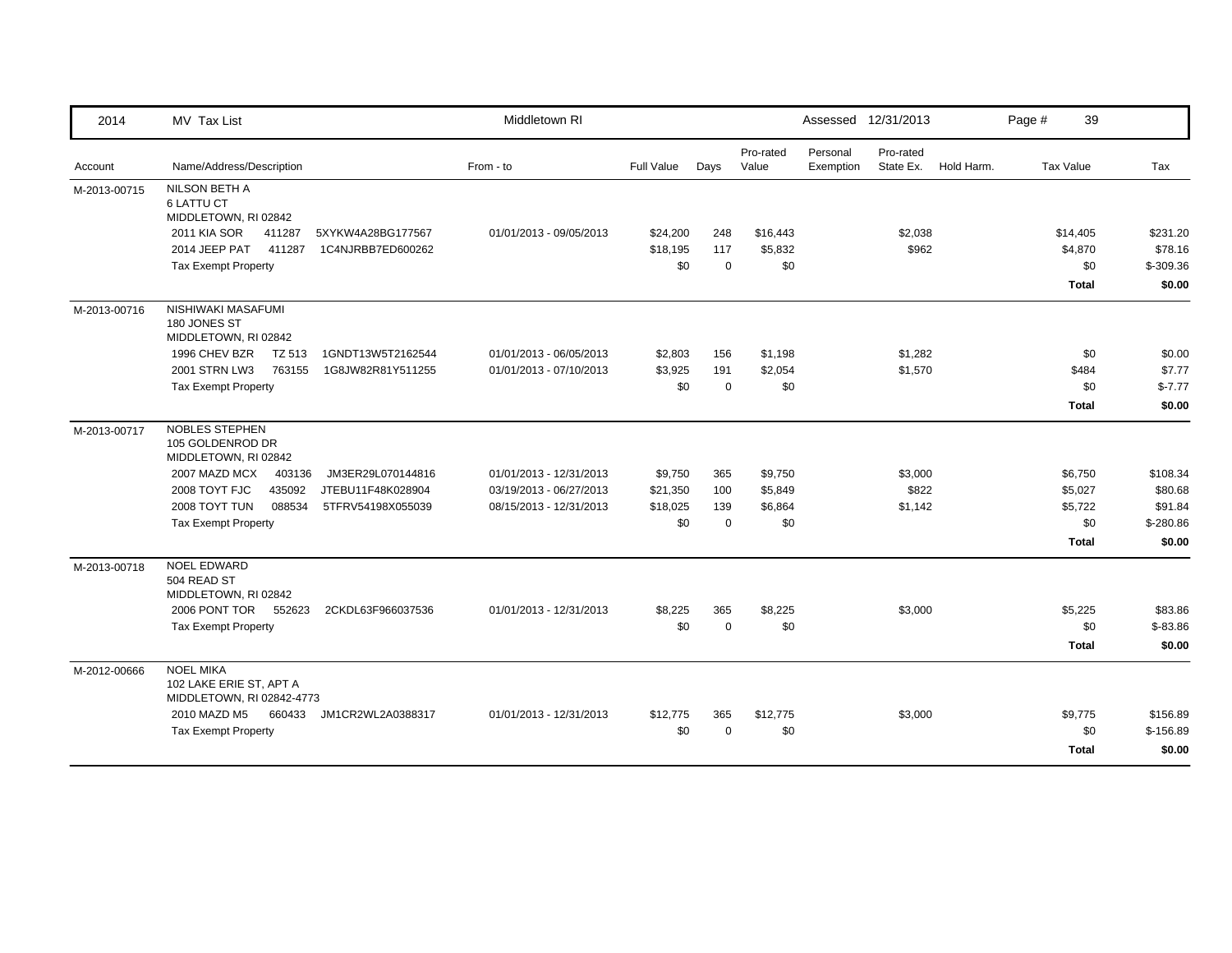| 2014         | MV Tax List                                                                                                            | Middletown RI                                      |                            |                 |                            |                       | Assessed 12/31/2013    |            | Page # | 40                           |                                  |
|--------------|------------------------------------------------------------------------------------------------------------------------|----------------------------------------------------|----------------------------|-----------------|----------------------------|-----------------------|------------------------|------------|--------|------------------------------|----------------------------------|
| Account      | Name/Address/Description                                                                                               | From - to                                          | <b>Full Value</b>          | Days            | Pro-rated<br>Value         | Personal<br>Exemption | Pro-rated<br>State Ex. | Hold Harm. |        | Tax Value                    | Tax                              |
| M-2011-01264 | NORMAN BIRD SANCTUARY<br>583 THIRD BEACH RD<br>MIDDLETOWN, RI 02842                                                    |                                                    |                            |                 |                            |                       |                        |            |        |                              |                                  |
|              | 2000 DODG CAR<br>BX 697<br>2B4GP25R0YR637725<br>2006 FORD<br>056512<br>1FTSX21P16ED20953<br><b>Tax Exempt Property</b> | 01/01/2013 - 12/31/2013<br>01/01/2013 - 12/31/2013 | \$2,775<br>\$13,625<br>\$0 | 365<br>365<br>0 | \$2,775<br>\$13,625<br>\$0 |                       | \$3,000<br>\$3,000     |            |        | \$0<br>\$10,625<br>\$0       | \$0.00<br>\$170.53<br>$$-170.53$ |
| M-2011-01267 | NPT COUNTY CHAPT FORRETARDED<br>120 HILLSIDE AVE<br>MIDDLETOWN, RI 02842                                               |                                                    |                            |                 |                            |                       |                        |            |        | <b>Total</b>                 | \$0.00                           |
|              | 2001 MERC SLS<br>HA 984<br>1MEFM53U61G625505<br><b>Tax Exempt Property</b>                                             | 01/01/2013 - 12/31/2013                            | \$3,700<br>\$0             | 365<br>0        | \$3,700<br>\$0             |                       | \$3,000                |            |        | \$700<br>\$0<br><b>Total</b> | \$11.24<br>$$-11.24$<br>\$0.00   |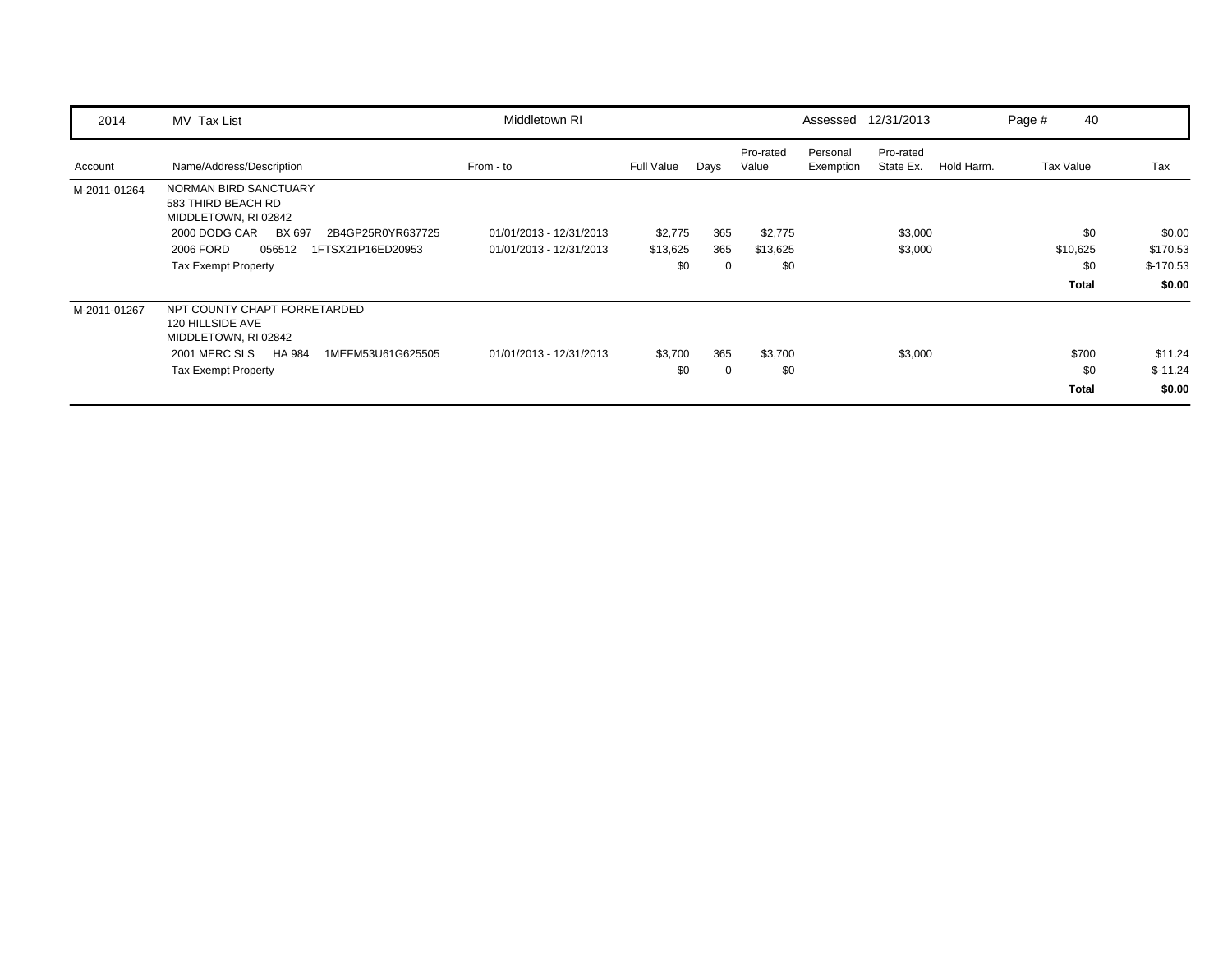| 2014         | MV Tax List                                                                                                                                                   | Middletown RI           |                 |          |                    |                       | Assessed 12/31/2013    |            | Page #    | 41                              |                                  |
|--------------|---------------------------------------------------------------------------------------------------------------------------------------------------------------|-------------------------|-----------------|----------|--------------------|-----------------------|------------------------|------------|-----------|---------------------------------|----------------------------------|
| Account      | Name/Address/Description                                                                                                                                      | From - to               | Full Value      | Days     | Pro-rated<br>Value | Personal<br>Exemption | Pro-rated<br>State Ex. | Hold Harm. | Tax Value |                                 | Tax                              |
| M-2011-01274 | <b>OBRIEN RAYMOND D</b><br><b>12 TAYLOR COURT</b><br>MIDDLETOWN, RI 02842                                                                                     |                         |                 |          |                    |                       |                        |            |           |                                 |                                  |
|              | 2008 ACUR ATL<br>623571<br>19UUA66268A017595                                                                                                                  | 01/01/2013 - 09/30/2013 | \$16,175        | 273      | \$12,098           |                       | \$2,244                |            |           | \$9,854                         | \$158.16                         |
|              | 2006 ACUR MDX<br>647748<br>2HNYD18916H515863                                                                                                                  | 01/01/2013 - 12/31/2013 | \$14,750        | 365      | \$14,750           |                       | \$3,000                | \$540      |           | \$11,210                        | \$179.92                         |
|              | <b>Tax Exempt Property</b>                                                                                                                                    |                         | \$0             | 0        | \$0                |                       |                        |            |           | \$0                             | $$-338.08$                       |
|              |                                                                                                                                                               |                         |                 |          |                    |                       |                        |            |           | <b>Total</b>                    | \$0.00                           |
| M-2014-00666 | <b>ODANIEL PAUL GARRETT</b><br><b>15 LONGMEADOW AVE</b><br>MIDDLETOWN, RI 02842<br>2013 HOND CRV<br>417486<br>2HKRM4H54DH633595<br><b>Tax Exempt Property</b> | 02/25/2013 - 12/04/2013 | \$24,275<br>\$0 | 282<br>0 | \$18,755<br>\$0    |                       | \$2,318                |            |           | \$16,437<br>\$0<br><b>Total</b> | \$263.81<br>$$-263.81$<br>\$0.00 |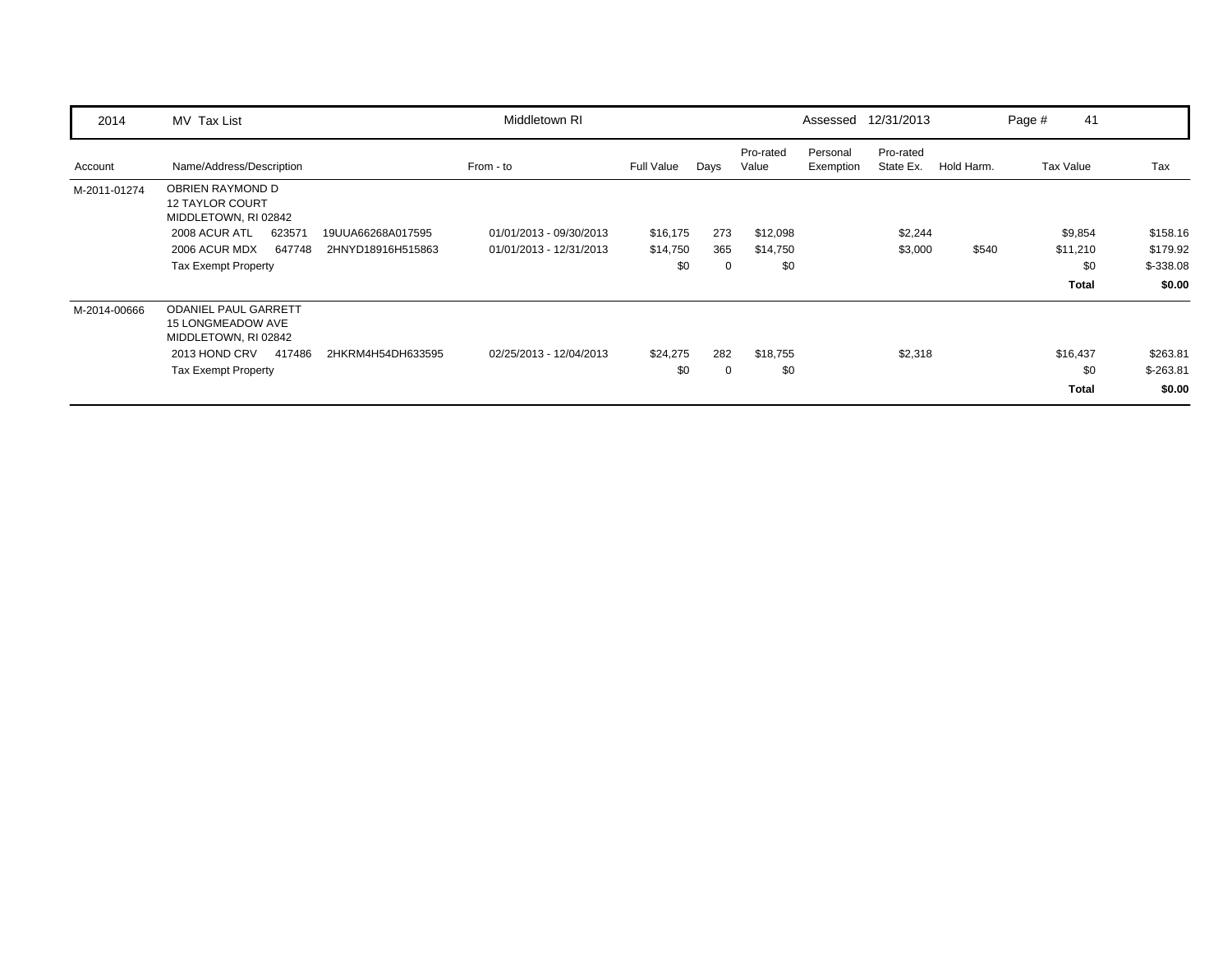| 2014         | MV Tax List                                                               | Middletown RI           |                   |             |                    |                       | Assessed 12/31/2013    |            | Page #    | 42                  |                  |
|--------------|---------------------------------------------------------------------------|-------------------------|-------------------|-------------|--------------------|-----------------------|------------------------|------------|-----------|---------------------|------------------|
| Account      | Name/Address/Description                                                  | From - to               | <b>Full Value</b> | Days        | Pro-rated<br>Value | Personal<br>Exemption | Pro-rated<br>State Ex. | Hold Harm. | Tax Value |                     | Tax              |
| M-2013-00744 | PAPIDZE RAMAZ<br>71 MAPLE AVE<br>MIDDLETOWN, RI 02840                     |                         |                   |             |                    |                       |                        |            |           |                     |                  |
|              | 1998 CHEV CAS<br>586471<br>1G1JF52T1W7198748                              | 01/01/2013 - 09/30/2013 | \$2,650           | 273         | \$1,982            |                       | \$2,244                |            |           | \$0<br><b>Total</b> | \$0.00<br>\$0.00 |
| M-2014-00716 | PARNA AIN<br>148 LEXINGTON ST<br>MIDDLETOWN, RI 02842                     |                         |                   |             |                    |                       |                        |            |           |                     |                  |
|              | 1999 DODG CAR 585361<br>2B4GP44GXXR466721                                 | 07/24/2013 - 12/31/2013 | \$3,225           | 161         | \$1,423            |                       | \$1,323                |            |           | \$100               | \$1.61           |
|              | <b>Tax Exempt Property</b>                                                |                         | \$0               | $\mathbf 0$ | \$0                |                       |                        |            |           | \$0                 | $$-1.61$         |
|              |                                                                           |                         |                   |             |                    |                       |                        |            |           | <b>Total</b>        | \$0.00           |
| M-2013-00757 | PASTORE JEFREY J<br>481 WOLCOTT AVE<br>MIDDLETOWN, RI 02842               |                         |                   |             |                    |                       |                        |            |           |                     |                  |
|              | 2009 HOND FIS<br>538693<br>JHMGE88459S030035                              | 01/01/2013 - 12/31/2013 | \$11,800          | 365         | \$11,800           |                       | \$3,000                |            |           | \$8,800             | \$141.24         |
|              | 2013 MAZD CX5<br>548590<br>JM3KE2CEXD0101959                              | 01/01/2013 - 12/31/2013 | \$22,650          | 365         | \$22,650           |                       | \$3,000                |            |           | \$19,650            | \$315.38         |
|              | <b>Tax Exempt Property</b>                                                |                         | \$0               | $\mathbf 0$ | \$0                |                       |                        |            |           | \$0                 | $$-456.62$       |
|              |                                                                           |                         |                   |             |                    |                       |                        |            |           | <b>Total</b>        | \$0.00           |
| M-2011-01334 | PATRON FERNANDO<br>2 ICHABOD LANE<br>MIDDLETOWN, RI 02842                 |                         |                   |             |                    |                       |                        |            |           |                     |                  |
|              | 2012 BMW 128<br>691219<br>WBAUL7C56CVM82020                               | 01/01/2013 - 12/31/2013 | \$28,075          | 365         | \$28,075           |                       | \$3,000                |            |           | \$25,075            | \$402.45         |
|              | 2010 HD<br>010084<br>1HD1FR438AB633376                                    | 01/01/2013 - 12/31/2013 | \$15,890          | 365         | \$15,890           |                       | \$3,000                |            |           | \$12,890            | \$206.88         |
|              | <b>Tax Exempt Property</b>                                                |                         | \$0               | $\mathbf 0$ | \$0                |                       |                        |            |           | \$0                 | $$-609.33$       |
|              |                                                                           |                         |                   |             |                    |                       |                        |            |           | Total               | \$0.00           |
| M-2013-00763 | PEREZ MENDEZ XAVIER<br>6 HARBOUR VILLAGE DR APT 3<br>MIDDLETOWN, RI 02842 |                         |                   |             |                    |                       |                        |            |           |                     |                  |
|              | 2005 JEEP WRA 591544<br>1J4FA39S75P323726                                 | 01/01/2013 - 12/31/2013 | \$12,200          | 365         | \$12,200           |                       | \$3,000                | \$1,026    |           | \$8,174             | \$131.19         |
|              | <b>Tax Exempt Property</b>                                                |                         | \$0               | $\Omega$    | \$0                |                       |                        |            |           | \$0                 | $$-131.19$       |
|              |                                                                           |                         |                   |             |                    |                       |                        |            |           | Total               | \$0.00           |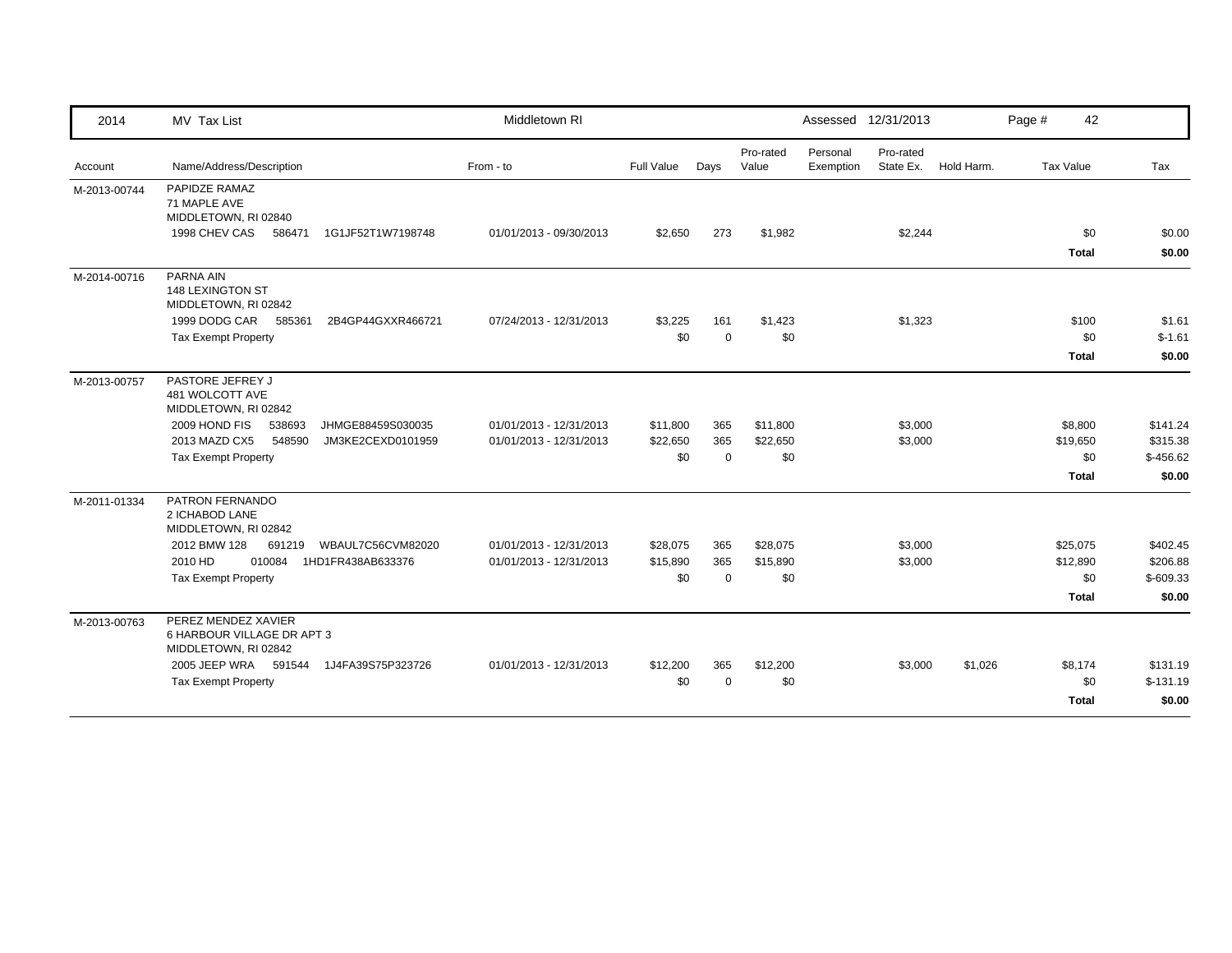| 2014         | MV Tax List                                                      |                   | Middletown RI           |            |             |                    |                       | Assessed 12/31/2013    |            | Page # | 43           |           |
|--------------|------------------------------------------------------------------|-------------------|-------------------------|------------|-------------|--------------------|-----------------------|------------------------|------------|--------|--------------|-----------|
| Account      | Name/Address/Description                                         |                   | From - to               | Full Value | Days        | Pro-rated<br>Value | Personal<br>Exemption | Pro-rated<br>State Ex. | Hold Harm. |        | Tax Value    | Tax       |
| M-2012-00713 | PETTY ROY<br>126 LAWRENCE ST APT A<br>MIDDLETOWN, RI 02842       |                   |                         |            |             |                    |                       |                        |            |        |              |           |
|              | 2005 SUZU ASX 534395                                             | JS2RC61H055304788 | 01/01/2013 - 09/12/2013 | \$5,025    | 255         | \$3,511            |                       | \$2,096                |            |        | \$1,415      | \$22.71   |
|              | <b>Tax Exempt Property</b>                                       |                   |                         | \$0        | $\mathbf 0$ | \$0                |                       |                        |            |        | \$0          | $$-22.71$ |
|              |                                                                  |                   |                         |            |             |                    |                       |                        |            |        | <b>Total</b> | \$0.00    |
| M-2012-00717 | PINDER SHARON D<br>163 GOSSETS TURN RD<br>MIDDLETOWN, RI 02842   |                   |                         |            |             |                    |                       |                        |            |        |              |           |
|              | 2004 BMW 33X<br>505473                                           | WBAEW53404PG10932 | 01/01/2013 - 12/31/2013 | \$9,450    | 365         | \$9,450            |                       | \$3,000                | \$874      |        | \$5,576      | \$89.49   |
|              | <b>Tax Exempt Property</b>                                       |                   |                         | \$0        | $\mathbf 0$ | \$0                |                       |                        |            |        | \$0          | $$-89.49$ |
|              |                                                                  |                   |                         |            |             |                    |                       |                        |            |        | <b>Total</b> | \$0.00    |
| M-2013-00778 | PINHEIRO LEON A<br>35 CONSTELLATION AVE<br>MIDDLETOWN, RI 02842  |                   |                         |            |             |                    |                       |                        |            |        |              |           |
|              | 2004 NISS MEL<br>583207                                          | 1N4BA41E84C854106 | 01/01/2013 - 09/30/2013 | \$7,675    | 273         | \$5,740            |                       | \$2,244                | \$109      |        | \$3,387      | \$54.36   |
|              | <b>Tax Exempt Property</b>                                       |                   |                         | \$0        | $\mathbf 0$ | \$0                |                       |                        |            |        | \$0          | $$-54.36$ |
|              |                                                                  |                   |                         |            |             |                    |                       |                        |            |        | <b>Total</b> | \$0.00    |
| M-2012-00720 | PISTEK BRIAN P<br>15 SACHUEST DR POLE 13<br>MIDDLETOWN, RI 02842 |                   |                         |            |             |                    |                       |                        |            |        |              |           |
|              | 2004 VOLK JGS<br>537739                                          | 3VWSE69MX4M083231 | 01/01/2013 - 09/30/2013 | \$6,025    | 273         | \$4,506            |                       | \$2,244                |            |        | \$2,262      | \$36.31   |
|              | 2002 MERZ C32<br>669300                                          | WDBRH64J32F181602 | 01/01/2013 - 12/31/2013 | \$6,950    | 365         | \$6,950            |                       | \$3,000                | \$683      |        | \$3,267      | \$52.44   |
|              | <b>Tax Exempt Property</b>                                       |                   |                         | \$0        | $\mathbf 0$ | \$0                |                       |                        |            |        | \$0          | $$-88.75$ |
|              |                                                                  |                   |                         |            |             |                    |                       |                        |            |        | <b>Total</b> | \$0.00    |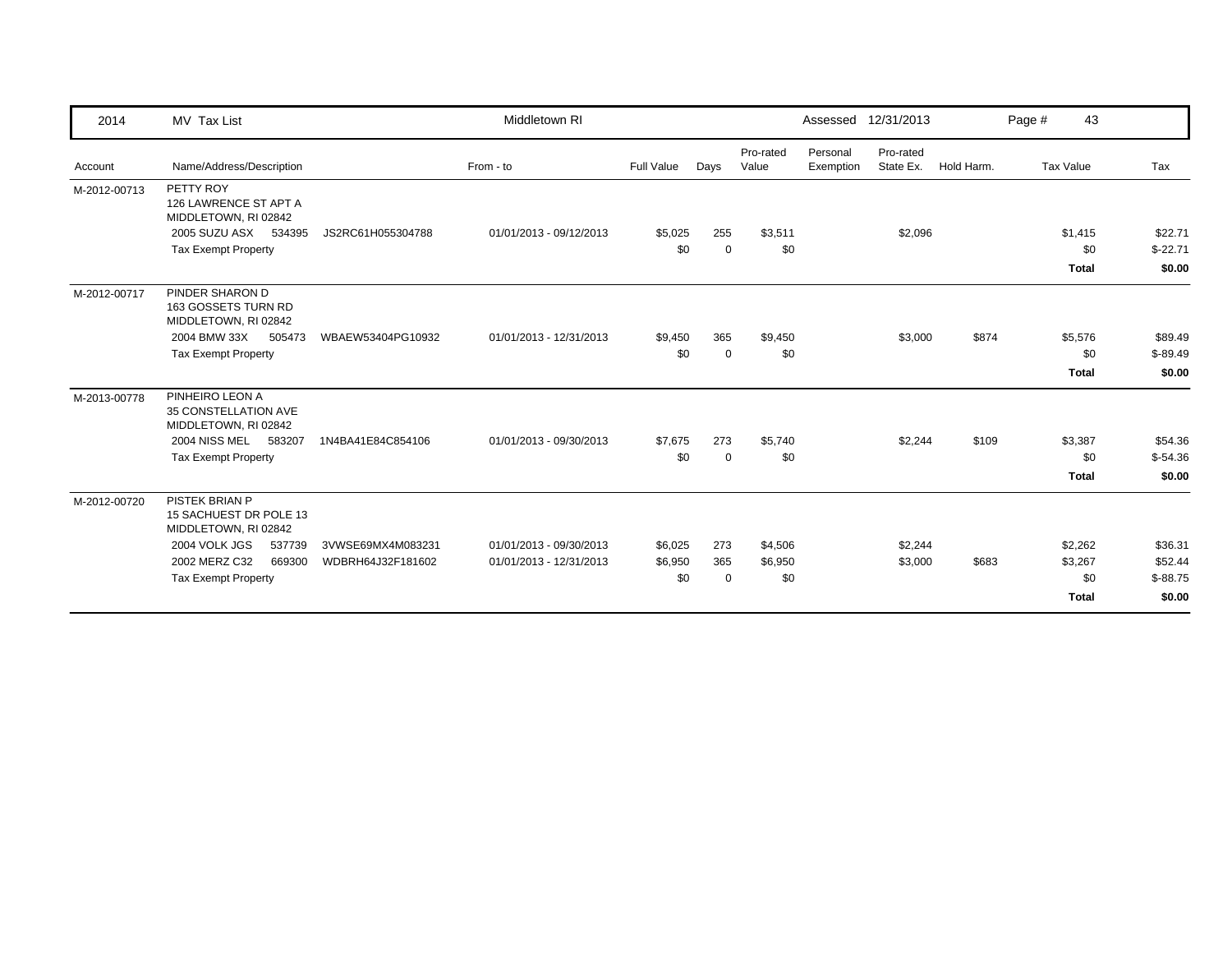| 2014         | MV Tax List                                                                                                               |                   | Middletown RI           |                 |                    |                    |                       | Assessed 12/31/2013    |            | Page # | 44                              |                                  |
|--------------|---------------------------------------------------------------------------------------------------------------------------|-------------------|-------------------------|-----------------|--------------------|--------------------|-----------------------|------------------------|------------|--------|---------------------------------|----------------------------------|
| Account      | Name/Address/Description                                                                                                  |                   | From - to               | Full Value      | Days               | Pro-rated<br>Value | Personal<br>Exemption | Pro-rated<br>State Ex. | Hold Harm. |        | Tax Value                       | Tax                              |
| M-2014-00673 | <b>RAHMAN SHAHEEN</b><br>157 JONES ST<br>MIDDLETOWN, RI 02842<br>2000 MERC SLP<br>561079<br><b>Tax Exempt Property</b>    | 1MEFM59S4YG618052 | 07/24/2013 - 12/31/2013 | \$3,775<br>\$0  | 161<br>$\mathbf 0$ | \$1,665<br>\$0     |                       | \$1,323                |            |        | \$342<br>\$0<br><b>Total</b>    | \$5.49<br>$$-5.49$<br>\$0.00     |
| M-2011-01458 | <b>RHEAUME JUSTIN A</b><br>62 PURITAN DR<br>MIDDLETOWN, RI 02842<br>2010 MAZD MAZ<br>636985<br><b>Tax Exempt Property</b> | JM1CR2WL1A0360055 | 01/01/2013 - 10/31/2013 | \$12,775<br>\$0 | 304<br>$\mathbf 0$ | \$10,640<br>\$0    |                       | \$2,499                |            |        | \$8,141<br>\$0<br><b>Total</b>  | \$130.66<br>$$-130.66$<br>\$0.00 |
| M-2011-01460 | RICCI JOHN E<br>112A NIAGARA ST<br>MIDDLETOWN, RI 02842<br>2010 MAZD SIX<br>646121<br><b>Tax Exempt Property</b>          | 1YVHZ8BH1A5M46750 | 01/01/2013 - 02/28/2013 | \$12,375<br>\$0 | 59<br>$\mathbf 0$  | \$2,000<br>\$0     |                       | \$485                  |            |        | \$1,515<br>\$0<br><b>Total</b>  | \$24.32<br>$$-24.32$<br>\$0.00   |
| M-2013-00843 | <b>RUDEY STEVEN</b><br>22 COLUMBIA COURT<br>MIDDLETOWN, RI 02842<br>2012 HYUN VEL<br>585006<br>Tax Exempt Property        | KMHTC6ADXCU076262 | 01/01/2013 - 12/31/2013 | \$16,750<br>\$0 | 365<br>0           | \$16,750<br>\$0    |                       | \$3,000                |            |        | \$13,750<br>\$0<br><b>Total</b> | \$220.69<br>$$-220.69$<br>\$0.00 |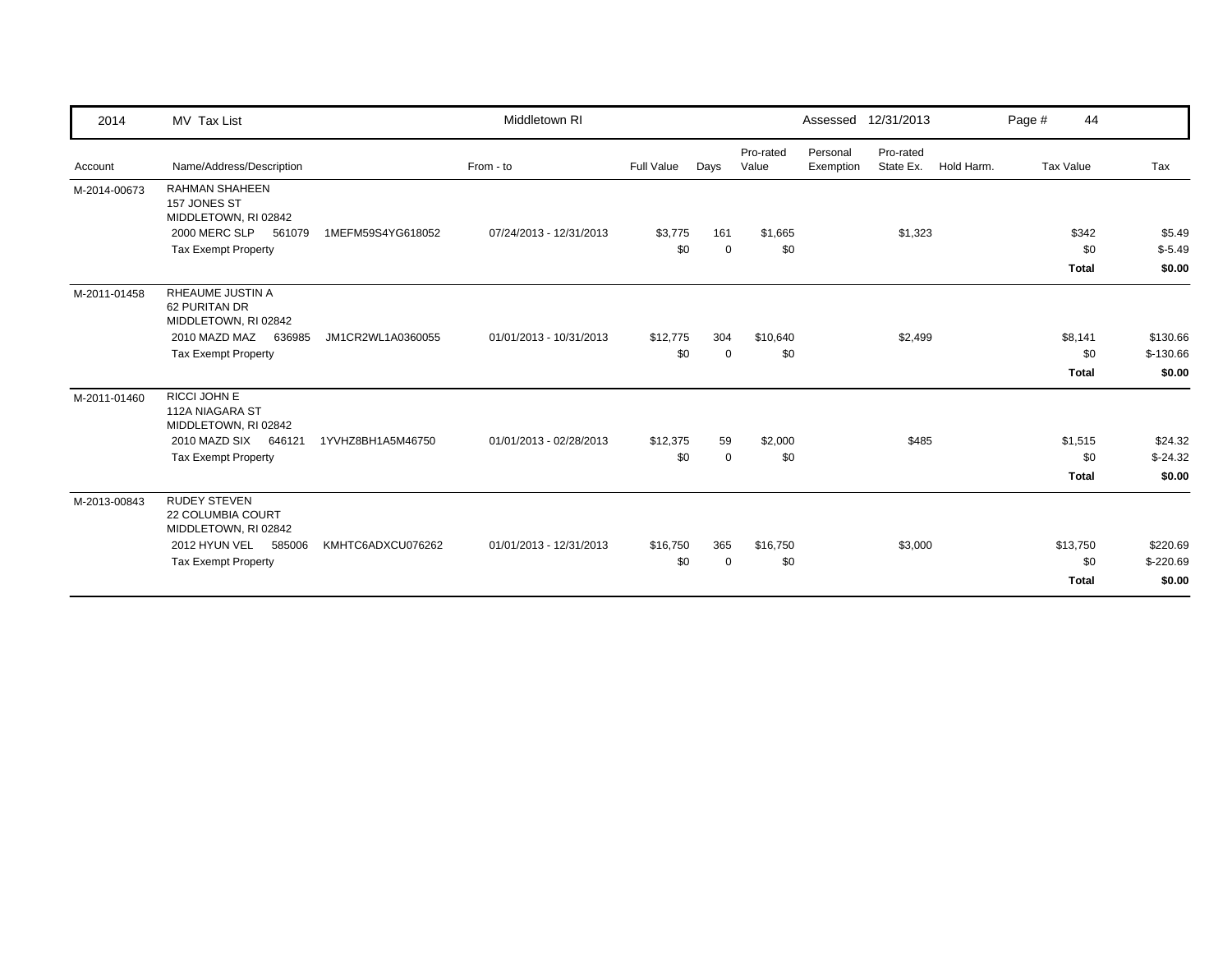| 2014         | MV Tax List                                                                                        | Middletown RI           |            |             |                    | Assessed 12/31/2013   |                        |            | Page #<br>45        |                    |
|--------------|----------------------------------------------------------------------------------------------------|-------------------------|------------|-------------|--------------------|-----------------------|------------------------|------------|---------------------|--------------------|
| Account      | Name/Address/Description                                                                           | From - to               | Full Value | Days        | Pro-rated<br>Value | Personal<br>Exemption | Pro-rated<br>State Ex. | Hold Harm. | <b>Tax Value</b>    | Tax                |
| M-2013-00852 | SADIKHOV AZAD<br>154 JONES ST<br>MIDDLETOWN, RI 02842<br>1HGCG6651XA084107<br>1999 HOND ULX 579795 | 01/01/2013 - 08/06/2013 | \$4,150    | 218         | \$2,479            |                       | \$1,792                | \$92       | \$595               | \$9.55             |
|              | <b>Tax Exempt Property</b>                                                                         |                         | \$0        | $\mathbf 0$ | \$0                |                       |                        |            | \$0<br><b>Total</b> | $$-9.55$<br>\$0.00 |
| M-2014-00785 | <b>SANO HIROYUKI</b><br>57 OAK STREET<br>MIDDLETOWN, RI 02842                                      |                         |            |             |                    |                       |                        |            |                     |                    |
|              | 2004 TOYT RV4<br>482975<br>JTEHD20V046005633                                                       | 10/02/2013 - 12/31/2013 | \$8,750    | 91          | \$2,182            |                       | \$748                  | \$147      | \$1,287             | \$20.66            |
|              | 2007 CHRY PTC<br>561053<br>3A4FY58BX7T611361                                                       |                         | \$5,850    | 161         | \$2,580            |                       | \$1,323                |            | \$1,257             | \$20.17            |
|              | <b>Tax Exempt Property</b>                                                                         |                         | \$0        | $\mathbf 0$ | \$0                |                       |                        |            | \$0                 | $$-40.83$          |
|              |                                                                                                    |                         |            |             |                    |                       |                        |            | <b>Total</b>        | \$0.00             |
| M-2010-01028 | <b>SCHOENMANN PAUL R</b><br>3 TAYLOR COURT<br>MIDDLETOWN RI 02842                                  |                         |            |             |                    |                       |                        |            |                     |                    |
|              | 2004 FORD RAN<br>1FTZR15E34TA06256<br>059004                                                       | 01/01/2013 - 03/31/2013 | \$7,975    | 90          | \$1,966            |                       | \$740                  |            | \$1,226             | \$19.68            |
|              | <b>Tax Exempt Property</b>                                                                         |                         | \$0        | $\mathbf 0$ | \$0                |                       |                        |            | \$0                 | $$-19.68$          |
|              |                                                                                                    |                         |            |             |                    |                       |                        |            | <b>Total</b>        | \$0.00             |
| M-2013-00873 | <b>SCHWARTZ MICHAEL D</b><br>3 COLUMBIA CT<br>MIDDLETOWN, RI 02842                                 |                         |            |             |                    |                       |                        |            |                     |                    |
|              | 2006 HOND UCL<br>562229<br>1HGFA16596L052316                                                       | 01/01/2013 - 12/31/2013 | \$8,950    | 365         | \$8,950            |                       | \$3,000                |            | \$5,950             | \$95.50            |
|              | <b>2004 CHEV</b><br>039071<br>2GCEC13T041358959                                                    | 01/01/2013 - 12/31/2013 | \$11,425   | 365         | \$11,425           |                       | \$3,000                |            | \$8,425             | \$135.22           |
|              | <b>Tax Exempt Property</b>                                                                         |                         | \$0        | $\mathbf 0$ | \$0                |                       |                        |            | \$0                 | $$-230.72$         |
|              |                                                                                                    |                         |            |             |                    |                       |                        |            | <b>Total</b>        | \$0.00             |
| M-2012-00801 | SEPULVEDA JHIMELLE I<br>969 WEST MAIN RD, APT 1202<br>MIDDLETOWN, RI 02842                         |                         |            |             |                    |                       |                        |            |                     |                    |
|              | 2007 DODG RT8<br>528676<br>2B3KA73WX7H697201                                                       | 01/01/2013 - 12/31/2013 | \$21,450   | 365         | \$21,450           |                       | \$3,000                | \$1,075    | \$17,375            | \$278.87           |
|              | 2011 JEEP GCH<br>553659<br>1J4RR5GGXBC556065                                                       | 01/01/2013 - 10/31/2013 | \$29,900   | 304         | \$24,903           |                       | \$2,499                |            | \$22,404            | \$359.58           |
|              | <b>Tax Exempt Property</b>                                                                         |                         | \$0        | $\mathbf 0$ | \$0                |                       |                        |            | \$0                 | $$-638.45$         |
|              |                                                                                                    |                         |            |             |                    |                       |                        |            | <b>Total</b>        | \$0.00             |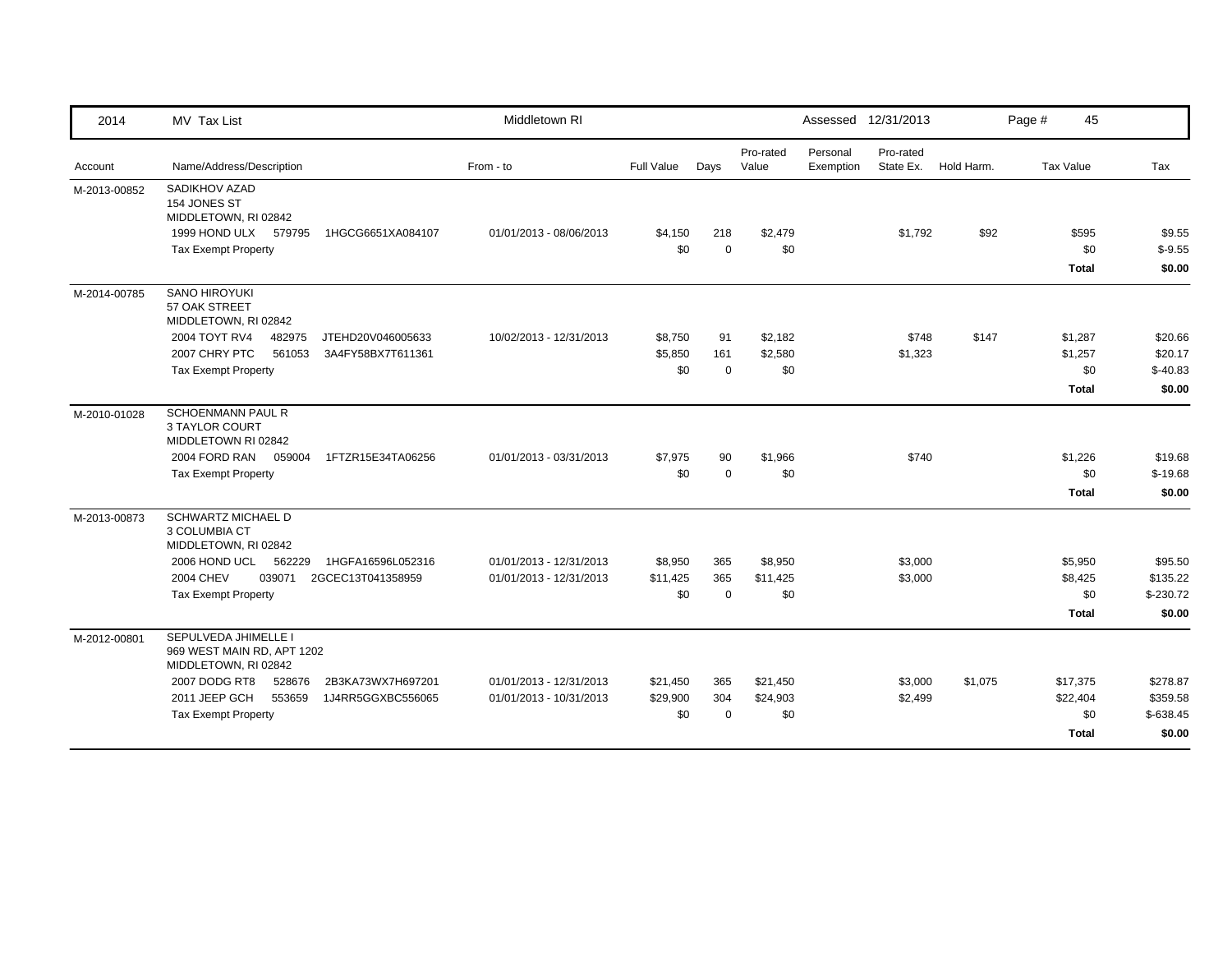| 2014         | MV Tax List                                                          |                   | Middletown RI           |                   |             |                    | Assessed 12/31/2013   |                        |            | Page #    | 46           |            |
|--------------|----------------------------------------------------------------------|-------------------|-------------------------|-------------------|-------------|--------------------|-----------------------|------------------------|------------|-----------|--------------|------------|
| Account      | Name/Address/Description                                             |                   | From - to               | <b>Full Value</b> | Days        | Pro-rated<br>Value | Personal<br>Exemption | Pro-rated<br>State Ex. | Hold Harm. | Tax Value |              | Tax        |
| M-2013-00893 | SIGURDSSON KARYN N<br>39 CONSTELLATION 1<br>MIDDLETOWN, RI 02842     |                   |                         |                   |             |                    |                       |                        |            |           |              |            |
|              | 2012 JEEP PAT<br>582440                                              | 1C4NJRFB9CD657943 | 01/01/2013 - 10/31/2013 | \$18,650          | 304         | \$15,533           |                       | \$2,499                |            |           | \$13,034     | \$209.20   |
|              | 023002<br>2014 PIAG FLY                                              | ZAPC526B5E7001029 | 05/16/2013 - 12/31/2013 | \$1,750           | 230         | \$1,103            |                       | \$1,890                |            |           | \$0          | \$0.00     |
|              | <b>Tax Exempt Property</b>                                           |                   |                         | \$0               | $\mathbf 0$ | \$0                |                       |                        |            |           | \$0          | $$-209.20$ |
|              |                                                                      |                   |                         |                   |             |                    |                       |                        |            |           | <b>Total</b> | \$0.00     |
| M-2011-01590 | SILER STEVEN A<br>50 COLUMBIA CT<br>MIDDLETOWN, RI 02842             |                   |                         |                   |             |                    |                       |                        |            |           |              |            |
|              | 2011 FORD EXP<br>618336                                              | 1FMHK8F89BGA55142 | 01/01/2013 - 12/31/2013 | \$31,000          | 365         | \$31,000           |                       | \$3,000                |            |           | \$28,000     | \$449.40   |
|              | 2008 HOND AXL<br>676980                                              | 1HGCP26838A115295 | 01/01/2013 - 12/31/2013 | \$13,400          | 365         | \$13,400           |                       | \$3,000                |            |           | \$10,400     | \$166.92   |
|              | <b>Tax Exempt Property</b>                                           |                   |                         | \$0               | $\Omega$    | \$0                |                       |                        |            |           | \$0          | $$-616.32$ |
|              |                                                                      |                   |                         |                   |             |                    |                       |                        |            |           | <b>Total</b> | \$0.00     |
| M-2013-00903 | SMITH CHRISTOPHER<br>170 PARADISE AVE<br>MIDDLETOWN, RI 02842        |                   |                         |                   |             |                    |                       |                        |            |           |              |            |
|              | 2006 MAZD TRI 549788                                                 | 4F2CZ94186KM09564 | 01/01/2013 - 12/31/2013 | \$8,225           | 365         | \$8,225            |                       | \$3,000                |            |           | \$5,225      | \$83.86    |
|              | <b>Tax Exempt Property</b>                                           |                   |                         | \$0               | $\Omega$    | \$0                |                       |                        |            |           | \$0          | $$-83.86$  |
|              |                                                                      |                   |                         |                   |             |                    |                       |                        |            |           | <b>Total</b> | \$0.00     |
| M-2011-01628 | SMITH FRANCIS A<br>969 WEST MAIN RD APT 1604<br>MIDDLETOWN, RI 02842 |                   |                         |                   |             |                    |                       |                        |            |           |              |            |
|              | 2006 FORD EPR<br>885447                                              | 1FMEU73E76UA27297 | 01/01/2013 - 09/17/2013 | \$9,475           | 260         | \$6,749            |                       | \$2,137                |            |           | \$4,612      | \$74.02    |
|              | 2003 FORD SPE<br>448151                                              | 1FMYU93133KD46726 | 04/09/2013 - 09/17/2013 | \$5,500           | 161         | \$2,426            |                       | \$1,323                |            |           | \$1,103      | \$17.70    |
|              | <b>Tax Exempt Property</b>                                           |                   |                         | \$0               | $\Omega$    | \$0                |                       |                        |            |           | \$0          | $$-91.72$  |
|              |                                                                      |                   |                         |                   |             |                    |                       |                        |            |           | <b>Total</b> | \$0.00     |
| M-2013-00911 | SMITH STANLEY D JR<br>517 READ ST<br>MIDDLETOWN, RI 02842            |                   |                         |                   |             |                    |                       |                        |            |           |              |            |
|              | 2010 DODG AVE 552971                                                 | 1B3CC5FB8AN224813 | 01/01/2013 - 10/31/2013 | \$12,475          | 304         | \$10,390           |                       | \$2,499                |            |           | \$7,891      | \$126.65   |
|              | <b>Tax Exempt Property</b>                                           |                   |                         | \$0               | $\Omega$    | \$0                |                       |                        |            |           | \$0          | $$-126.65$ |
|              |                                                                      |                   |                         |                   |             |                    |                       |                        |            |           | <b>Total</b> | \$0.00     |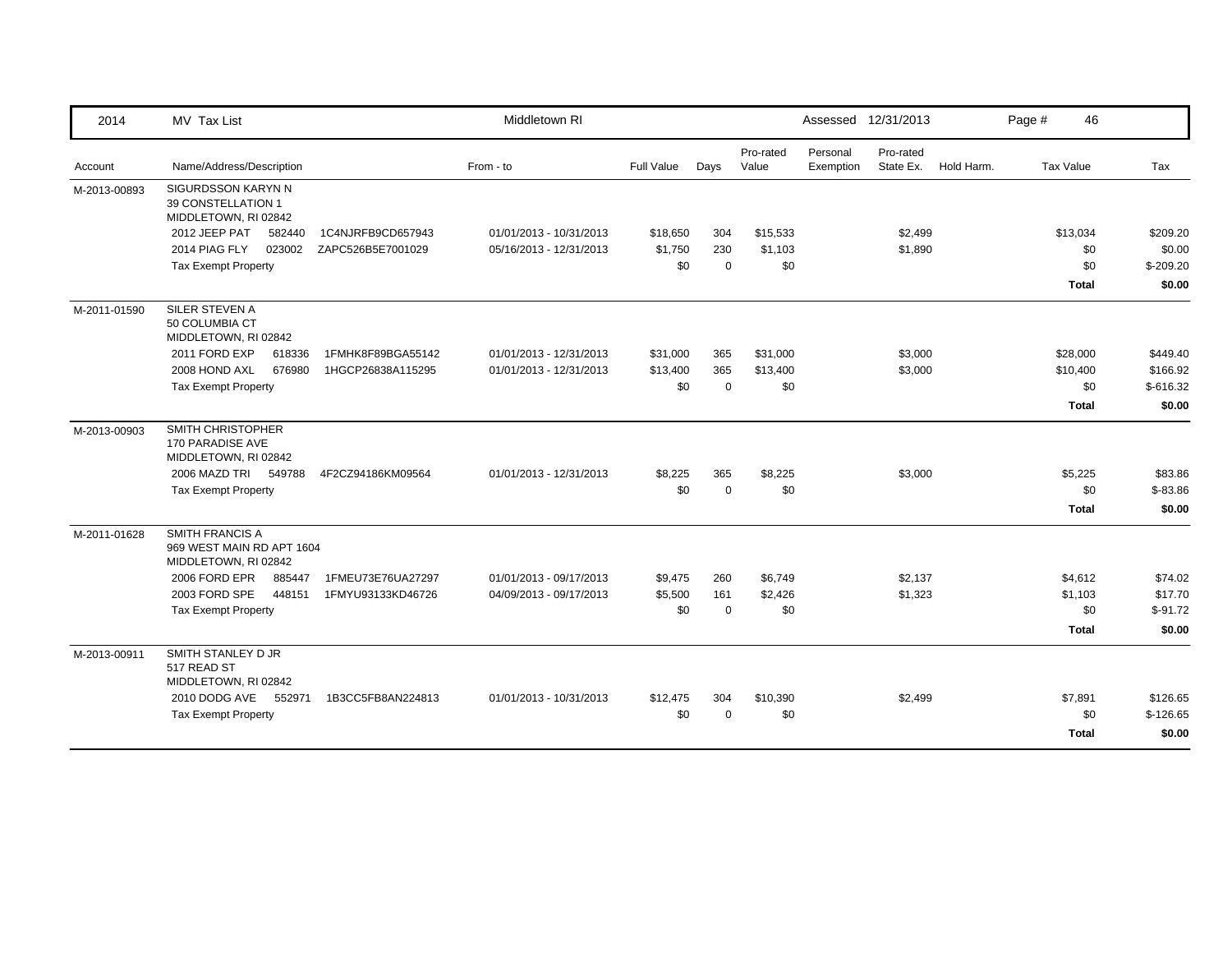| 2014         | MV Tax List                                                          | Middletown RI           |                   |                  |                    | Assessed 12/31/2013   |                        |            | Page # | 47               |            |
|--------------|----------------------------------------------------------------------|-------------------------|-------------------|------------------|--------------------|-----------------------|------------------------|------------|--------|------------------|------------|
| Account      | Name/Address/Description                                             | From - to               | <b>Full Value</b> | Days             | Pro-rated<br>Value | Personal<br>Exemption | Pro-rated<br>State Ex. | Hold Harm. |        | <b>Tax Value</b> | Tax        |
| M-2012-00839 | <b>SOARES MICHELLE</b><br>2A MARSHALL LN<br>MIDDLETOWN, RI 02842     |                         |                   |                  |                    |                       |                        |            |        |                  |            |
|              | 2002 SATU SL1<br>1G8ZH52842Z115659<br>506184                         | 01/01/2013 - 12/31/2013 | \$3,075           | 365              | \$3,075            |                       | \$3,000                |            |        | \$75             | \$1.20     |
|              | <b>Tax Exempt Property</b>                                           |                         | \$0               | $\boldsymbol{0}$ | \$0                |                       |                        |            |        | \$0              | $$-1.20$   |
|              |                                                                      |                         |                   |                  |                    |                       |                        |            |        | <b>Total</b>     | \$0.00     |
| M-2013-00915 | SONG YOUTAE<br>153 LEXINGTON ST<br>MIDDLETOWN, RI 02842              |                         |                   |                  |                    |                       |                        |            |        |                  |            |
|              | 2002 VOLV VXC<br>579789<br>YV1SZ58DX21058210                         | 01/01/2013 - 10/31/2013 | \$5,100           | 304              | \$4,248            |                       | \$2,499                |            |        | \$1,749          | \$28.07    |
|              | <b>Tax Exempt Property</b>                                           |                         | \$0               | $\mathbf 0$      | \$0                |                       |                        |            |        | \$0              | $$-28.07$  |
|              |                                                                      |                         |                   |                  |                    |                       |                        |            |        | <b>Total</b>     | \$0.00     |
| M-2014-00839 | SONG ZHEN ZHEN<br>23 HARBOR VILLAGE DR APT 1<br>MIDDLETOWN, RI 02842 |                         |                   |                  |                    |                       |                        |            |        |                  |            |
|              | 2012 LEXU<br>417010<br>JTJZB1BA1C2407022                             | 01/23/2013 - 12/31/2013 | \$40,950          | 343              | \$38,482           |                       | \$2,819                |            |        | \$35,663         | \$572.39   |
|              | <b>Tax Exempt Property</b>                                           |                         | \$0               | $\mathbf 0$      | \$0                |                       |                        |            |        | \$0              | $$-572.39$ |
|              |                                                                      |                         |                   |                  |                    |                       |                        |            |        | <b>Total</b>     | \$0.00     |
| M-1999-00358 | ST GEORGES SCHOOL<br>372 PURGATORY RD<br>MIDDLETOWN RI 02842         |                         |                   |                  |                    |                       |                        |            |        |                  |            |
|              | 2013 AUDI A4<br>081663<br>WAUHFAFL1DN008297                          | 01/01/2013 - 12/31/2013 | \$34,100          | 365              | \$34,100           |                       | \$3,000                |            |        | \$31,100         | \$499.16   |
|              | 2010 FORD ESC<br>994425<br>1FMCU9C75AKC52696                         | 01/01/2013 - 12/31/2013 | \$14,375          | 365              | \$14,375           |                       | \$3,000                |            |        | \$11,375         | \$182.57   |
|              | <b>1992 NISS UD</b><br>032108<br>JNAU4R0J7NAM04002                   | 01/01/2013 - 12/31/2013 | \$3,230           | 365              | \$3,230            |                       | \$3,000                |            |        | \$230            | \$3.69     |
|              | <b>2006 CHEV</b><br>047480<br>1GCGG25V561219548                      | 01/01/2013 - 12/31/2013 | \$10,275          | 365              | \$10,275           |                       | \$3,000                |            |        | \$7,275          | \$116.76   |
|              | 2002 GMC<br>047514<br>1GTEK14T32Z346942                              | 01/01/2013 - 12/31/2013 | \$7,625           | 365              | \$7,625            |                       | \$3,000                |            |        | \$4,625          | \$74.23    |
|              | 1995 DODG 250<br>052168<br>1B7KF26Z2SS150126                         | 01/01/2013 - 12/31/2013 | \$3,776           | 365              | \$3,776            |                       | \$3,000                |            |        | \$776            | \$12.45    |
|              | 1988 TOYT<br>052172<br>JT4RN67S8J8000737                             | 01/01/2013 - 12/31/2013 | \$879             | 365              | \$879              |                       | \$3,000                |            |        | \$0              | \$0.00     |
|              | 056609<br><b>2009 CHEV</b><br>1GCGG25C491103390                      | 01/01/2013 - 12/31/2013 | \$14,550          | 365              | \$14,550           |                       | \$3,000                |            |        | \$11,550         | \$185.38   |
|              | 059128<br>1GCDT14W3YK203610<br>2000 CHEV S10                         | 01/01/2013 - 12/31/2013 | \$4,200           | 365              | \$4,200            |                       | \$3,000                |            |        | \$1,200          | \$19.26    |
|              | 2008 VANTA VAN<br>062971<br>1V9C5SDA88C113072                        | 01/01/2013 - 12/31/2013 | \$18,098          | 365              | \$18,098           |                       | \$3,000                |            |        | \$15,098         | \$242.32   |
|              | <b>1999 FORD</b><br>109654<br>1FDXF47S6XEB79214                      | 01/01/2013 - 12/31/2013 | \$4,940           | 365              | \$4,940            |                       | \$3,000                |            |        | \$1,940          | \$31.14    |
|              | 2009 FORD E25<br>113328 1FTNE24W09DA82173                            | 01/01/2013 - 12/31/2013 | \$14,875          | 365              | \$14,875           |                       | \$3,000                |            |        | \$11,875         | \$190.59   |
|              | 1986 TOYT<br>197383<br>JT4RN67D8G5038531                             | 01/01/2013 - 12/31/2013 | \$500             | 365              | \$500              |                       | \$3,000                |            |        | \$0              | \$0.00     |
|              | 011766<br>SG1896<br>1982 HM BOA                                      | 01/01/2013 - 12/31/2013 | \$500             | 365              | \$500              |                       | \$3,000                |            |        | \$0              | \$0.00     |
|              | <b>2008 VENT VB</b><br>021680<br>47GBC15158B000564                   | 01/01/2013 - 12/31/2013 | \$570             | 365              | \$570              |                       | \$3,000                |            |        | \$0              | \$0.00     |
|              | <b>2008 VENT VB</b><br>021704<br>47GBC15198B000566                   | 01/01/2013 - 12/31/2013 | \$570             | 365              | \$570              |                       | \$3,000                |            |        | \$0              | \$0.00     |
|              | 2007 WRIG HAU<br>021707<br>1S9TS162171132041                         | 01/01/2013 - 12/31/2013 | \$2,945           | 365              | \$2,945            |                       | \$3,000                |            |        | \$0              | \$0.00     |
|              | <b>2008 VENT VB</b><br>021808<br>47GBC15178B000565                   | 01/01/2013 - 12/31/2013 | \$570             | 365              | \$570              |                       | \$3,000                |            |        | \$0              | \$0.00     |
|              | 1996 LOAD BOA<br>022358<br>4L2FPRJ14T2000682                         | 01/01/2013 - 12/31/2013 | \$500             | 365              | \$500              |                       | \$3,000                |            |        | \$0              | \$0.00     |
|              | 1998 PEQ UTL<br>049960<br>4JAUS1011WG000069                          | 01/01/2013 - 12/31/2013 | \$500             | 365              | \$500              |                       | \$3,000                |            |        | \$0              | \$0.00     |
|              | 2008 VENT UTL<br>049963<br>47GBC15138B000563                         | 01/01/2013 - 12/31/2013 | \$570             | 365              | \$570              |                       | \$3,000                |            |        | \$0              | \$0.00     |
|              | 1998 CHEV VAN<br>001376<br>1GBHG31R1W1089808                         | 01/01/2013 - 12/31/2013 | \$2,708           | 365              | \$2,708            |                       | \$3,000                |            |        | \$0              | \$0.00     |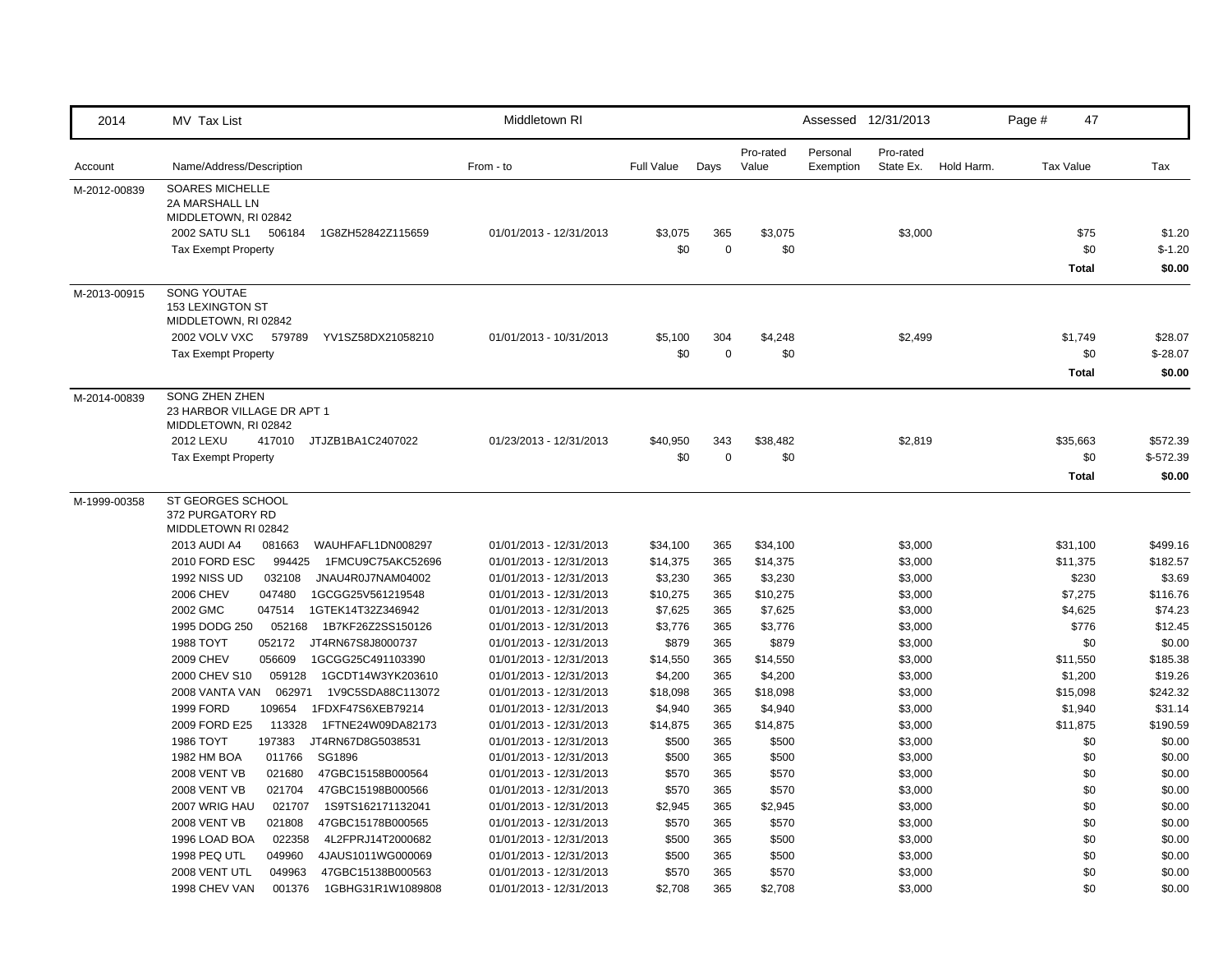| 2014         | MV Tax List                                                            | Middletown RI           |                   |             |                    |                       | Assessed 12/31/2013    |            | Page #           | 48           |              |
|--------------|------------------------------------------------------------------------|-------------------------|-------------------|-------------|--------------------|-----------------------|------------------------|------------|------------------|--------------|--------------|
| Account      | Name/Address/Description                                               | From - to               | <b>Full Value</b> | Days        | Pro-rated<br>Value | Personal<br>Exemption | Pro-rated<br>State Ex. | Hold Harm. | <b>Tax Value</b> |              | Tax          |
|              | 2011 CHEV<br>1GB3G2BG4B1160270<br>003552                               | 01/01/2013 - 12/31/2013 | \$19,600          | 365         | \$19,600           |                       | \$3,000                |            |                  | \$16,600     | \$266.43     |
|              | <b>2011 CHEV</b><br>003856<br>1GB3G2BG3B1160129                        | 01/01/2013 - 12/31/2013 | \$19,600          | 365         | \$19,600           |                       | \$3,000                |            |                  | \$16,600     | \$266.43     |
|              | 1996 MAZD B23<br>009633<br>4F4CR12A0TTM45587                           | 01/01/2013 - 07/18/2013 | \$3,183           | 199         | \$1,735            |                       | \$1,636                |            |                  | \$99         | \$1.59       |
|              | 1999 CHEV SIL<br>036261<br>1GCGK29UXXE173659                           | 01/01/2013 - 12/31/2013 | \$6,150           | 365         | \$6,150            |                       | \$3,000                |            |                  | \$3,150      | \$50.56      |
|              | 2000 MAZD B20<br>085317<br>4F4YR16V3YTM24016                           | 01/01/2013 - 12/31/2013 | \$5,050           | 365         | \$5,050            |                       | \$3,000                |            |                  | \$2,050      | \$32.90      |
|              | 2007 HOND UDY<br><b>GU 572</b><br>5FNRL38267B060138                    | 01/01/2013 - 12/31/2013 | \$10,525          | 365         | \$10,525           |                       | \$3,000                |            |                  | \$7,525      | \$120.78     |
|              | 2009 TOYT TAC<br>009633<br>5TETX22N29Z595511                           |                         | \$15,700          | 166         | \$7,140            |                       | \$1,364                |            |                  | \$5,776      | \$92.70      |
|              | 1FBJS31L0VHC11169<br>1997 FORD CWS<br>$\overline{0}$                   |                         | \$4,550           | 204         | \$2,543            |                       | \$1,677                |            |                  | \$866        | \$13.90      |
|              | 1998 CHEV VAN<br>001375<br>1GBHG31RXW1092710                           | 01/01/2013 - 12/31/2013 | \$4,300           | 365         | \$4,300            |                       | \$3,000                |            |                  | \$1,300      | \$20.87      |
|              | <b>Tax Exempt Property</b>                                             |                         | \$0               | $\mathbf 0$ | \$0                |                       |                        |            |                  | \$0          | $$-2,423.71$ |
|              |                                                                        |                         |                   |             |                    |                       |                        |            |                  | <b>Total</b> | \$0.00       |
| M-2012-00849 | <b>STABILE RICHARD</b><br>135 JOHN KESSON LANE<br>MIDDLETOWN, RI 02842 |                         |                   |             |                    |                       |                        |            |                  |              |              |
|              | 2006 HOND UDY<br>5FNRL38266B082459<br>505626                           | 01/01/2013 - 09/23/2013 | \$9,175           | 266         | \$6,686            |                       | \$2,186                |            |                  | \$4,500      | \$72.23      |
|              | 2000 BMW UZ8<br>523371<br>4USCH3348YLF42251                            | 01/01/2013 - 09/23/2013 | \$8,525           | 266         | \$6,213            |                       | \$2,186                | \$1,728    |                  | \$2,299      | \$36.90      |
|              | <b>Tax Exempt Property</b>                                             |                         | \$0               | $\mathbf 0$ | \$0                |                       |                        |            |                  | \$0          | $$-109.13$   |
|              |                                                                        |                         |                   |             |                    |                       |                        |            |                  | <b>Total</b> | \$0.00       |
| M-2013-00926 | <b>STATEN SHANE D</b><br>109B NIAGARA ST<br>MIDDLETOWN, RI 02842       |                         |                   |             |                    |                       |                        |            |                  |              |              |
|              | 2008 SUBA FOR<br>406897<br>JF1SG66608H728228                           | 01/01/2013 - 10/31/2013 | \$12,825          | 304         | \$10,682           |                       | \$2,499                |            |                  | \$8,183      | \$131.34     |
|              | 2006 JEEP LIB<br>576447<br>1J4GL48K86W166897                           | 01/01/2013 - 10/31/2013 | \$8,400           | 304         | \$6,996            |                       | \$2,499                |            |                  | \$4,497      | \$72.18      |
|              | <b>Tax Exempt Property</b>                                             |                         | \$0               | $\mathbf 0$ | \$0                |                       |                        |            |                  | \$0          | $$-203.52$   |
|              |                                                                        |                         |                   |             |                    |                       |                        |            |                  | Total        | \$0.00       |
| M-2013-00933 | STONE MICHAEL E<br>107 MAYFLOWER DR<br>MIDDLETOWN, RI 02842            |                         |                   |             |                    |                       |                        |            |                  |              |              |
|              | 2012 JEEP WRA<br>555420<br>1C4BJWDG2CL235275                           | 01/01/2013 - 09/05/2013 | \$27,300          | 248         | \$18,549           |                       | \$2,038                |            |                  | \$16,511     | \$265.00     |
|              | 2012 JEEP WRA<br>555421<br>1C4BJWDG4CL252305                           | 01/01/2013 - 09/05/2013 | \$27,300          | 248         | \$18,549           |                       | \$2,038                |            |                  | \$16,511     | \$265.00     |
|              | 2013 CHEV SIL<br>017925<br>1GC4K1C86DF102523                           | 01/01/2013 - 03/31/2013 | \$43,450          | 90          | \$10,714           |                       | \$740                  |            |                  | \$9,974      | \$160.08     |
|              | <b>Tax Exempt Property</b>                                             |                         | \$0               | $\mathbf 0$ | \$0                |                       |                        |            |                  | \$0          | $$-690.08$   |
|              |                                                                        |                         |                   |             |                    |                       |                        |            |                  | <b>Total</b> | \$0.00       |
|              |                                                                        |                         |                   |             |                    |                       |                        |            |                  |              |              |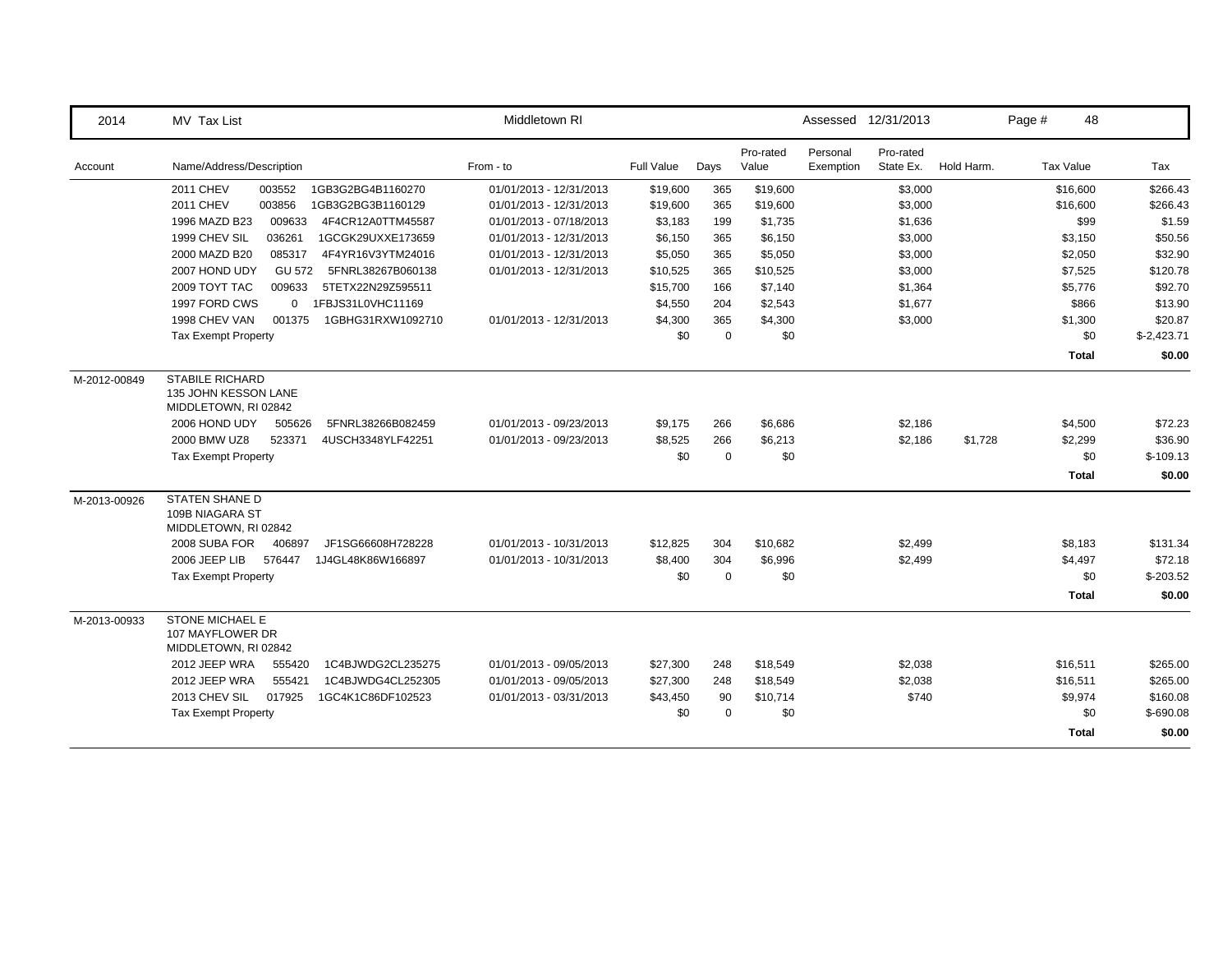| 2014         | MV Tax List                                                                                                             |                   | Middletown RI           |                   |          |                    |                       | Assessed 12/31/2013    |            | Page # | 49                             |                                 |
|--------------|-------------------------------------------------------------------------------------------------------------------------|-------------------|-------------------------|-------------------|----------|--------------------|-----------------------|------------------------|------------|--------|--------------------------------|---------------------------------|
| Account      | Name/Address/Description                                                                                                |                   | From - to               | <b>Full Value</b> | Days     | Pro-rated<br>Value | Personal<br>Exemption | Pro-rated<br>State Ex. | Hold Harm. |        | Tax Value                      | Tax                             |
| M-2014-00864 | <b>SULEWSKI AUTUMN</b><br>PO BOX 63044<br>PIPE CREEK, TX 78063<br>2005 TOYT XLL<br>479336<br><b>Tax Exempt Property</b> | 4T1BF30K05U085234 | 08/28/2013 - 12/31/2013 | \$9,075<br>\$0    | 125<br>0 | \$3,108<br>\$0     |                       | \$1,027                |            |        | \$2,081<br>\$0<br><b>Total</b> | \$33.40<br>$$ -33.40$<br>\$0.00 |
| M-2013-00948 | SY ABDOUL AZIZ<br>130 JONES STREET<br>MIDDLETOWN, RI 02842<br>2000 PLYM NLX<br>410442                                   | 1P3ES46C7YD868087 | 01/01/2013 - 08/06/2013 | \$2,550           | 218      | \$1,523            |                       | \$1,792                |            |        | \$0<br><b>Total</b>            | \$0.00<br>\$0.00                |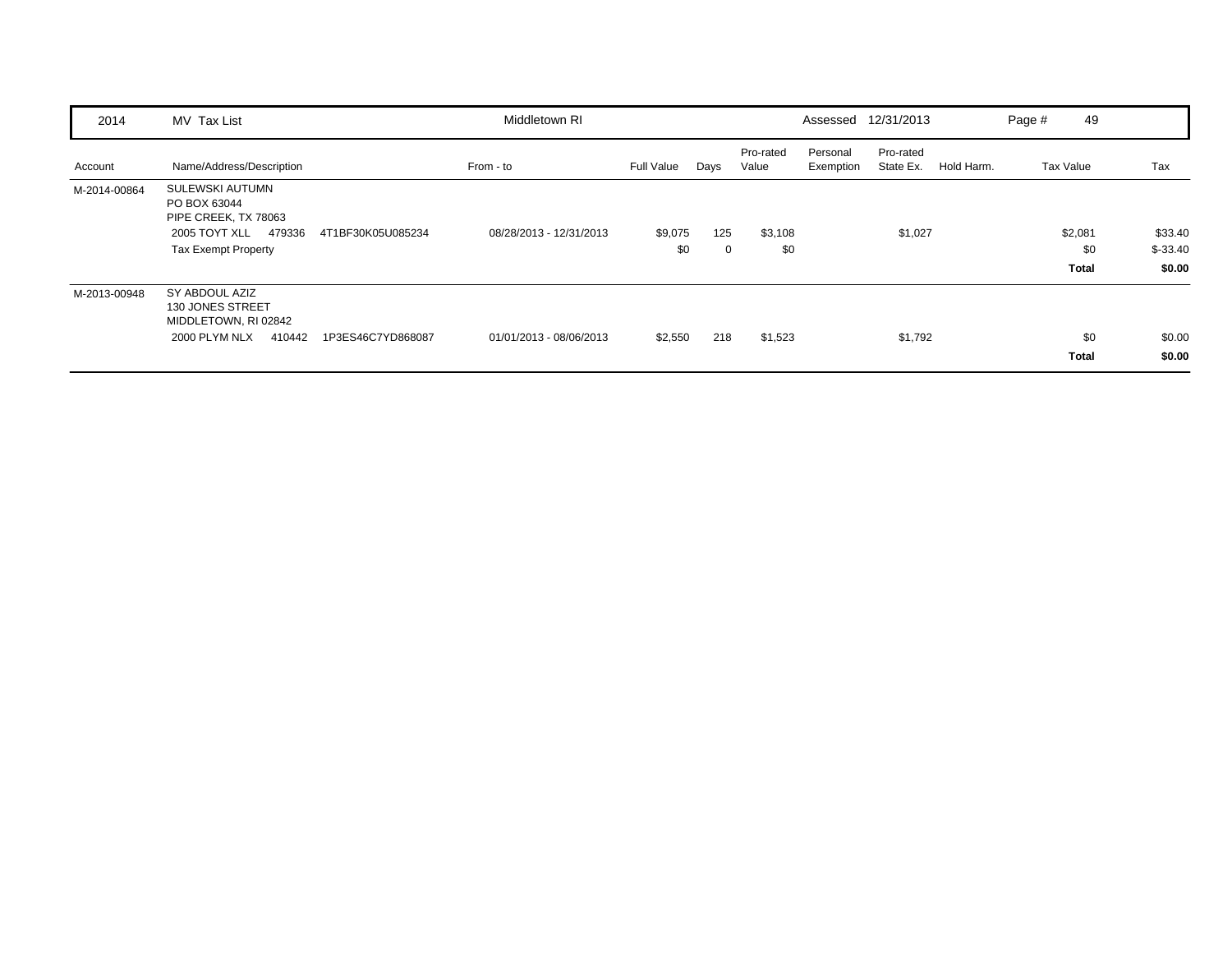| 2014         | <b>MV Tax List</b>                                                     | Middletown RI           |            |             |                    | Assessed 12/31/2013   |                        |            | Page #           | 50           |            |
|--------------|------------------------------------------------------------------------|-------------------------|------------|-------------|--------------------|-----------------------|------------------------|------------|------------------|--------------|------------|
| Account      | Name/Address/Description                                               | From - to               | Full Value | Days        | Pro-rated<br>Value | Personal<br>Exemption | Pro-rated<br>State Ex. | Hold Harm. | <b>Tax Value</b> |              | Tax        |
| M-2014-00871 | <b>TABOUK HASSAN</b><br>190 JONES ST<br>MIDDLETOWN, RI 02842           |                         |            |             |                    |                       |                        |            |                  |              |            |
|              | 2003 CHEV VEN<br>477571<br>1GNDX03EX3D264349                           | 08/23/2013 - 12/31/2013 | \$4,025    | 131         | \$1,445            |                       | \$1,077                |            |                  | \$368        | \$5.91     |
|              | <b>Tax Exempt Property</b>                                             |                         | \$0        | $\mathbf 0$ | \$0                |                       |                        |            |                  | \$0          | $$-5.91$   |
|              |                                                                        |                         |            |             |                    |                       |                        |            |                  | Total        | \$0.00     |
| M-2014-00013 | <b>TARAPOW MARCELO</b><br>123 KANE AVE<br>MIDDLETOWN, RI 02842         |                         |            |             |                    |                       |                        |            |                  |              |            |
|              | 2011 TOYT CAM<br>4T1BF3EK1BU717338<br>549783                           | 02/28/2013 - 03/29/2013 | \$14,625   | 29          | \$1,162            |                       | \$238                  |            |                  | \$924        | \$14.83    |
|              | 2011 TOYO CSE<br>549783<br>4T1BF3EK6BU735835                           | 03/29/2013 - 11/30/2013 | \$14,625   | 246         | \$9,857            |                       | \$2,022                |            |                  | \$7,835      | \$125.75   |
|              | <b>Tax Exempt Property</b>                                             |                         | \$0        | $\mathbf 0$ | \$0                |                       |                        |            |                  | \$0          | $$-140.58$ |
|              |                                                                        |                         |            |             |                    |                       |                        |            |                  | <b>Total</b> | \$0.00     |
| M-2011-01719 | THOMAS MATTHEW R<br>233 N FENNER AVE<br>MIDDLETOWN, RI 02842           |                         |            |             |                    |                       |                        |            |                  |              |            |
|              | 2001 CHEV 250<br>017391<br>1GCHK29U21E343511                           | 06/21/2013 - 11/06/2013 | \$8,450    | 138         | \$3,195            |                       | \$1,134                |            |                  | \$2,061      | \$33.08    |
|              | <b>2007 INTE</b><br>053691<br>1UK500E2671060140                        | 01/01/2013 - 11/06/2013 | \$5,225    | 310         | \$4,438            |                       | \$2,548                |            |                  | \$1,890      | \$30.33    |
|              | 2004 SUZI DRE<br>014835<br>JS1DK433242100257                           | 01/01/2013 - 11/06/2013 | \$1,710    | 310         | \$1,452            |                       | \$2,548                |            |                  | \$0          | \$0.00     |
|              | <b>2008 BMW RGA</b><br>016832<br>WB10390048ZT99088                     | 01/01/2013 - 11/06/2013 | \$11,060   | 310         | \$9,393            |                       | \$2,548                |            |                  | \$6,845      | \$109.86   |
|              | <b>2011 HUSA FE5</b><br>021147<br>VBKHAN400BM552745                    | 01/01/2013 - 11/06/2013 | \$7,960    | 310         | \$6,761            |                       | \$2,548                |            |                  | \$4,213      | \$67.62    |
|              | 2001 CHEV<br>027143<br>1GCHK29U21E343511                               | 01/01/2013 - 06/21/2013 | \$8,450    | 172         | \$3,982            |                       | \$1,414                |            |                  | \$2,568      | \$41.22    |
|              | 2013 VOLK JET<br>420215<br>3VWML7AJXDM651354                           | 01/24/2013 - 11/06/2013 | \$24,975   | 286         | \$19,569           |                       | \$2,351                |            |                  | \$17,218     | \$276.35   |
|              | <b>Tax Exempt Property</b>                                             |                         | \$0        | $\mathbf 0$ | \$0                |                       |                        |            |                  | \$0          | $$-558.46$ |
|              |                                                                        |                         |            |             |                    |                       |                        |            |                  | <b>Total</b> | \$0.00     |
| M-2012-00895 | TILLACK DONALD D JR<br><b>47 PURITAN DRIVE</b><br>MIDDLETOWN, RI 02842 |                         |            |             |                    |                       |                        |            |                  |              |            |
|              | 2008 HOND CVL<br>948099<br>2HGFG12908H573075                           | 01/01/2013 - 12/31/2013 | \$11,100   | 365         | \$11,100           |                       | \$3,000                |            |                  | \$8,100      | \$130.01   |
|              | 2006 HOND B60<br>011123<br>JH2PC37096M309522                           | 01/01/2013 - 12/31/2013 | \$5,805    | 365         | \$5,805            |                       | \$3,000                |            |                  | \$2,805      | \$45.02    |
|              | <b>Tax Exempt Property</b>                                             |                         | \$0        | $\mathbf 0$ | \$0                |                       |                        |            |                  | \$0          | $$-175.03$ |
|              |                                                                        |                         |            |             |                    |                       |                        |            |                  | <b>Total</b> | \$0.00     |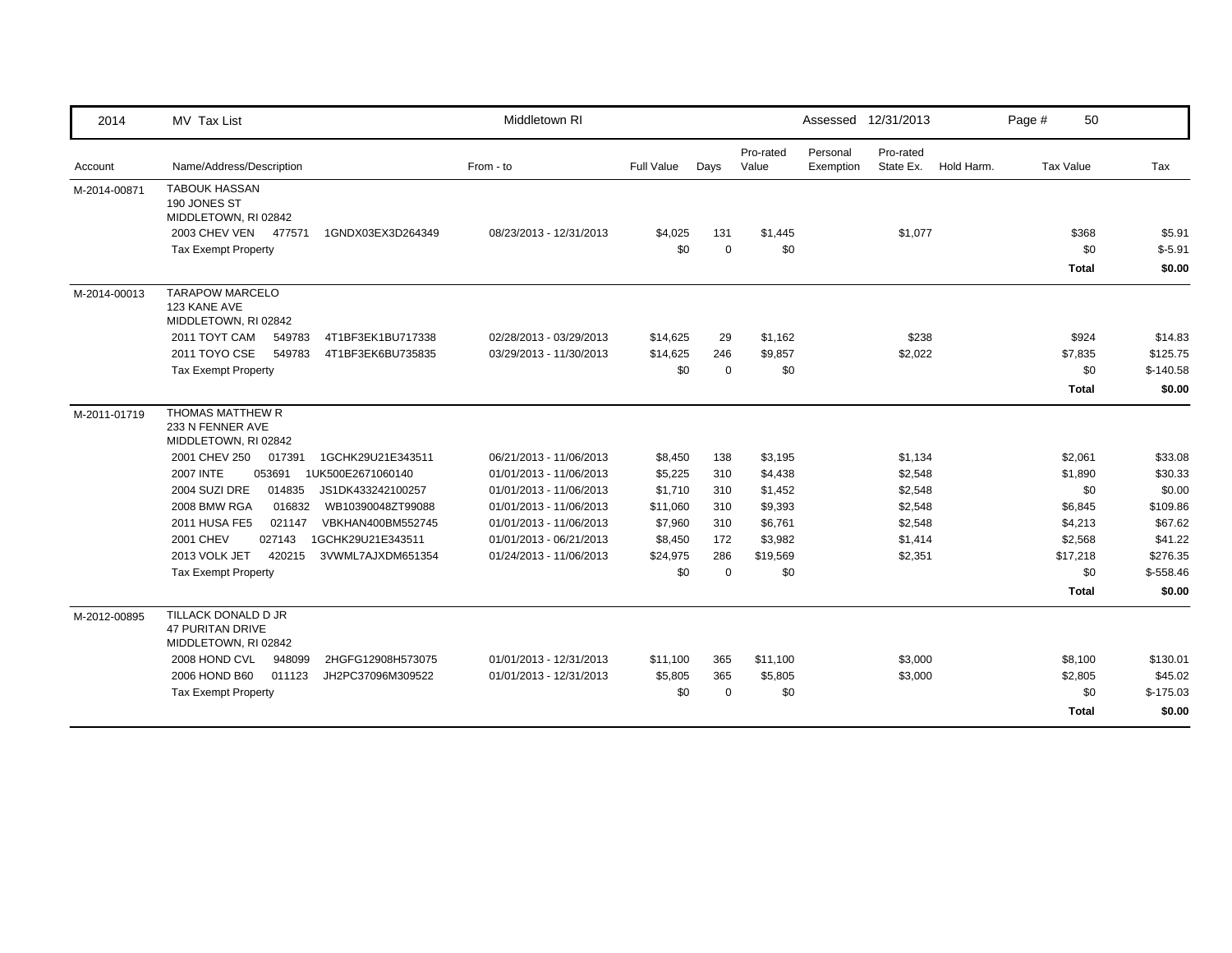| 2014         | MV Tax List                                                                      |                   | Middletown RI           |            |             |                    |                       | Assessed 12/31/2013    |            | Page # | 51               |            |
|--------------|----------------------------------------------------------------------------------|-------------------|-------------------------|------------|-------------|--------------------|-----------------------|------------------------|------------|--------|------------------|------------|
| Account      | Name/Address/Description                                                         |                   | From - to               | Full Value | Days        | Pro-rated<br>Value | Personal<br>Exemption | Pro-rated<br>State Ex. | Hold Harm. |        | <b>Tax Value</b> | Tax        |
| M-2012-00896 | <b>TILLACK MARIA GABRIELA</b><br><b>47 PURITAN DRIVE</b><br>MIDDLETOWN, RI 02842 |                   |                         |            |             |                    |                       |                        |            |        |                  |            |
|              | 2003 VOLK JXG<br>603786                                                          | 3VWTH69M03M117106 | 01/01/2013 - 12/31/2013 | \$6,175    | 365         | \$6,175            |                       | \$3,000                |            |        | \$3,175          | \$50.96    |
|              | <b>Tax Exempt Property</b>                                                       |                   |                         | \$0        | $\mathbf 0$ | \$0                |                       |                        |            |        | \$0              | $$-50.96$  |
|              |                                                                                  |                   |                         |            |             |                    |                       |                        |            |        | <b>Total</b>     | \$0.00     |
| M-2013-00978 | <b>TORRES ALFONSO</b><br>508 REED ST<br>MIDDLETOWN, RI 02842                     |                   |                         |            |             |                    |                       |                        |            |        |                  |            |
|              | 2000 HOND UDY<br>645528                                                          | 2HKRL1868YH513878 | 01/01/2013 - 10/09/2013 | \$4,175    | 282         | \$3,226            |                       | \$2,318                |            |        | \$908            | \$14.57    |
|              | <b>Tax Exempt Property</b>                                                       |                   |                         | \$0        | 0           | \$0                |                       |                        |            |        | \$0              | $$-14.57$  |
|              |                                                                                  |                   |                         |            |             |                    |                       |                        |            |        | <b>Total</b>     | \$0.00     |
| M-2013-00979 | <b>TORRES ROSE R</b><br>28 CONSTELLATION AVE -1<br>MIDDLETOWN, RI 02842          |                   |                         |            |             |                    |                       |                        |            |        |                  |            |
|              | 2012 HOND CRZ<br>581835                                                          | JHMZF1D62CS003936 | 01/01/2013 - 12/31/2013 | \$16,425   | 365         | \$16,425           |                       | \$3,000                |            |        | \$13,425         | \$215.47   |
|              | <b>Tax Exempt Property</b>                                                       |                   |                         | \$0        | $\Omega$    | \$0                |                       |                        |            |        | \$0              | $$-215.47$ |
|              |                                                                                  |                   |                         |            |             |                    |                       |                        |            |        | <b>Total</b>     | \$0.00     |
| M-2011-01734 | TOWN OF MIDDLETOWN<br>350 E MAIN RD<br>MIDDLETOWN, RI 02842                      |                   |                         |            |             |                    |                       |                        |            |        |                  |            |
|              | 2009 APRI SPT<br>016141                                                          | ZD4SBC00794001337 | 01/01/2013 - 12/31/2013 | \$1,444    | 365         | \$1,444            |                       | \$3,000                |            |        | \$0              | \$0.00     |
|              | 2009 APRI SPT<br>016142                                                          | ZD4SBC00X94001364 | 01/01/2013 - 12/31/2013 | \$1,444    | 365         | \$1,444            |                       | \$3,000                |            |        | \$0              | \$0.00     |
|              | 2009 YAMA XF5<br>055389                                                          | LPRSA33A49A140596 | 01/01/2013 - 12/31/2013 | \$679      | 365         | \$679              |                       | \$3,000                |            |        | \$0              | \$0.00     |
|              | 2007 YAMA XF5<br>065278                                                          | LPRSA33A07A104501 | 06/19/2013 - 12/31/2013 | \$1,850    | 196         | \$993              |                       | \$1,611                |            |        | \$0              | \$0.00     |
|              |                                                                                  |                   |                         |            |             |                    |                       |                        |            |        | <b>Total</b>     | \$0.00     |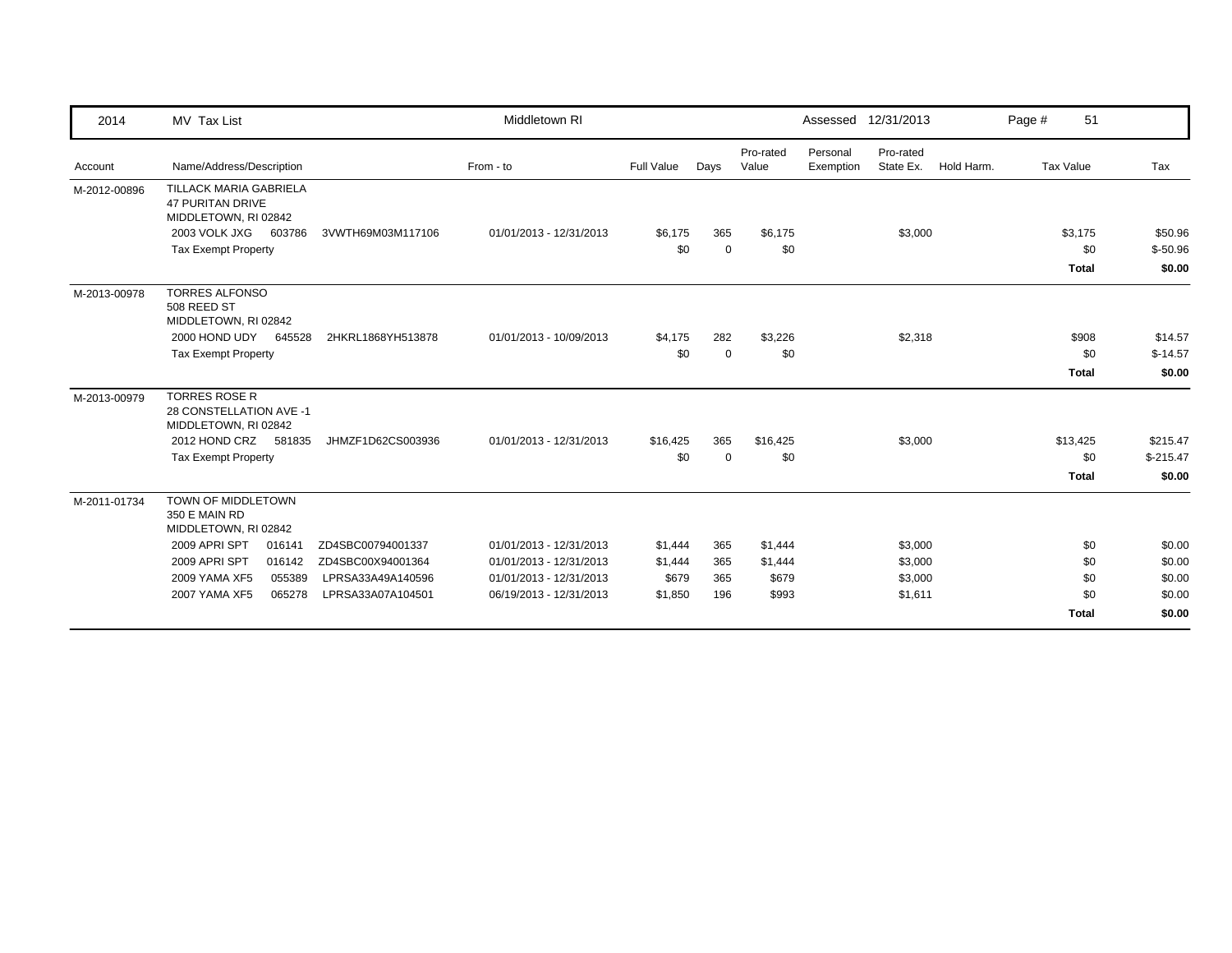| 2014         | MV Tax List                                                                                                                                 | Middletown RI           |                 |      |                    | Assessed              | 12/31/2013             |            | Page #    | 52                              |                                  |
|--------------|---------------------------------------------------------------------------------------------------------------------------------------------|-------------------------|-----------------|------|--------------------|-----------------------|------------------------|------------|-----------|---------------------------------|----------------------------------|
| Account      | Name/Address/Description                                                                                                                    | From - to               | Full Value      | Days | Pro-rated<br>Value | Personal<br>Exemption | Pro-rated<br>State Ex. | Hold Harm. | Tax Value |                                 | Tax                              |
| M-2011-01754 | UKONU ALEXANDER I<br>185 ROYAL CIR<br>KINGSLAND GA 31548-5235<br>998598<br>2011 MITS OUT<br>JA4JT3AW8BU033169<br><b>Tax Exempt Property</b> | 01/01/2013 - 11/30/2013 | \$16,925<br>\$0 | 334  | \$15,488<br>\$0    |                       | \$2,745                |            |           | \$12,743<br>\$0<br><b>Total</b> | \$204.53<br>$$-204.53$<br>\$0.00 |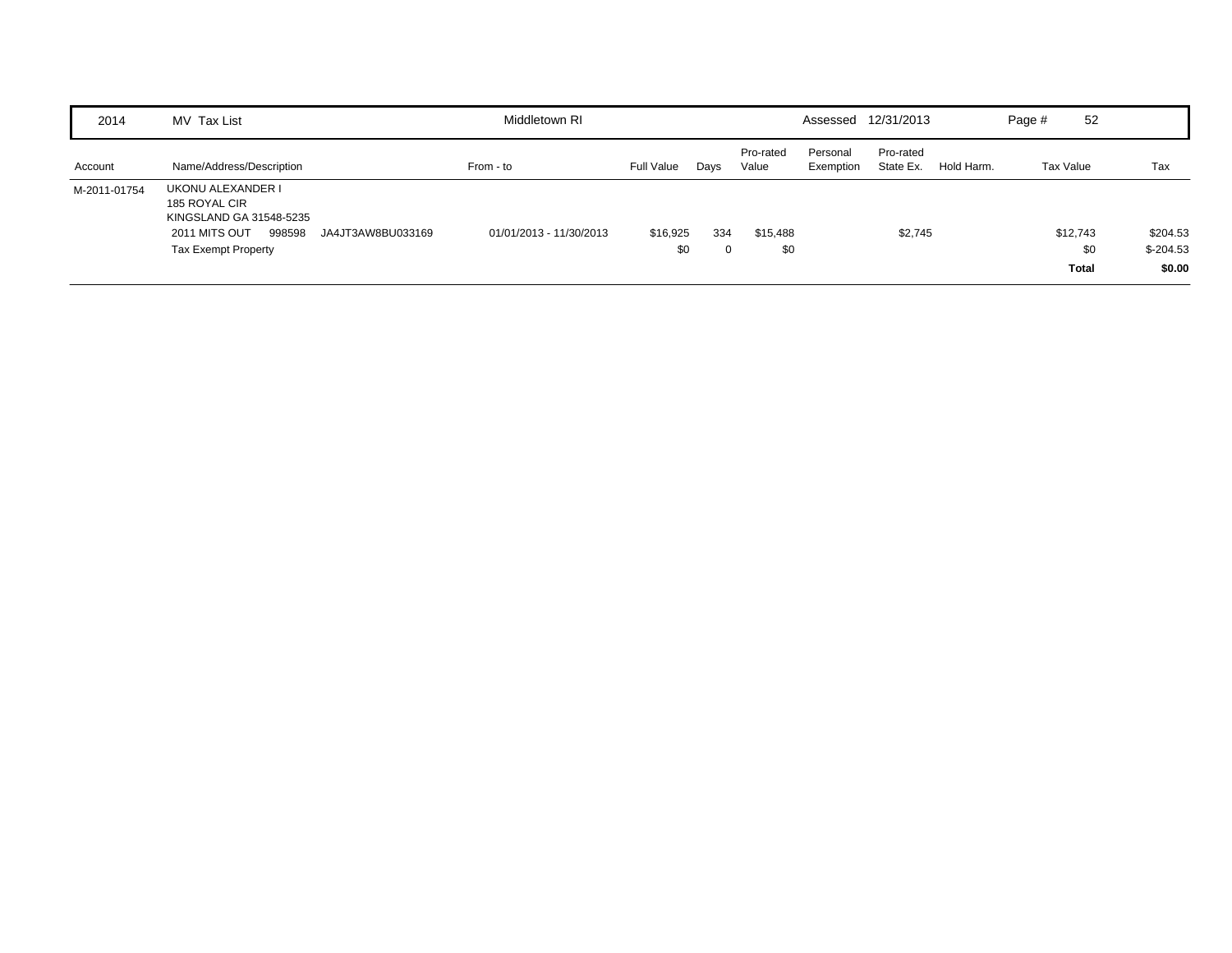| 2014         | MV Tax List                                                                                                                                    | Middletown RI           |                 |      |                    |                       | Assessed 12/31/2013    |            | Page #    | 53              |                        |
|--------------|------------------------------------------------------------------------------------------------------------------------------------------------|-------------------------|-----------------|------|--------------------|-----------------------|------------------------|------------|-----------|-----------------|------------------------|
| Account      | Name/Address/Description                                                                                                                       | From - to               | Full Value      | Days | Pro-rated<br>Value | Personal<br>Exemption | Pro-rated<br>State Ex. | Hold Harm. | Tax Value |                 | Tax                    |
| M-2013-00999 | VAN EYSINGA IDZERD F<br>24 BRIARWOOD AVE<br>MIDDLETOWN, RI 02842<br>2010 DODG JOU<br>401687<br>3D4PG5FV1AT105969<br><b>Tax Exempt Property</b> | 01/01/2013 - 11/30/2013 | \$14,750<br>\$0 | 334  | \$13,497<br>\$0    |                       | \$2,745                |            |           | \$10,752<br>\$0 | \$172.57<br>$$-172.57$ |
|              |                                                                                                                                                |                         |                 |      |                    |                       |                        |            |           | <b>Total</b>    | \$0.00                 |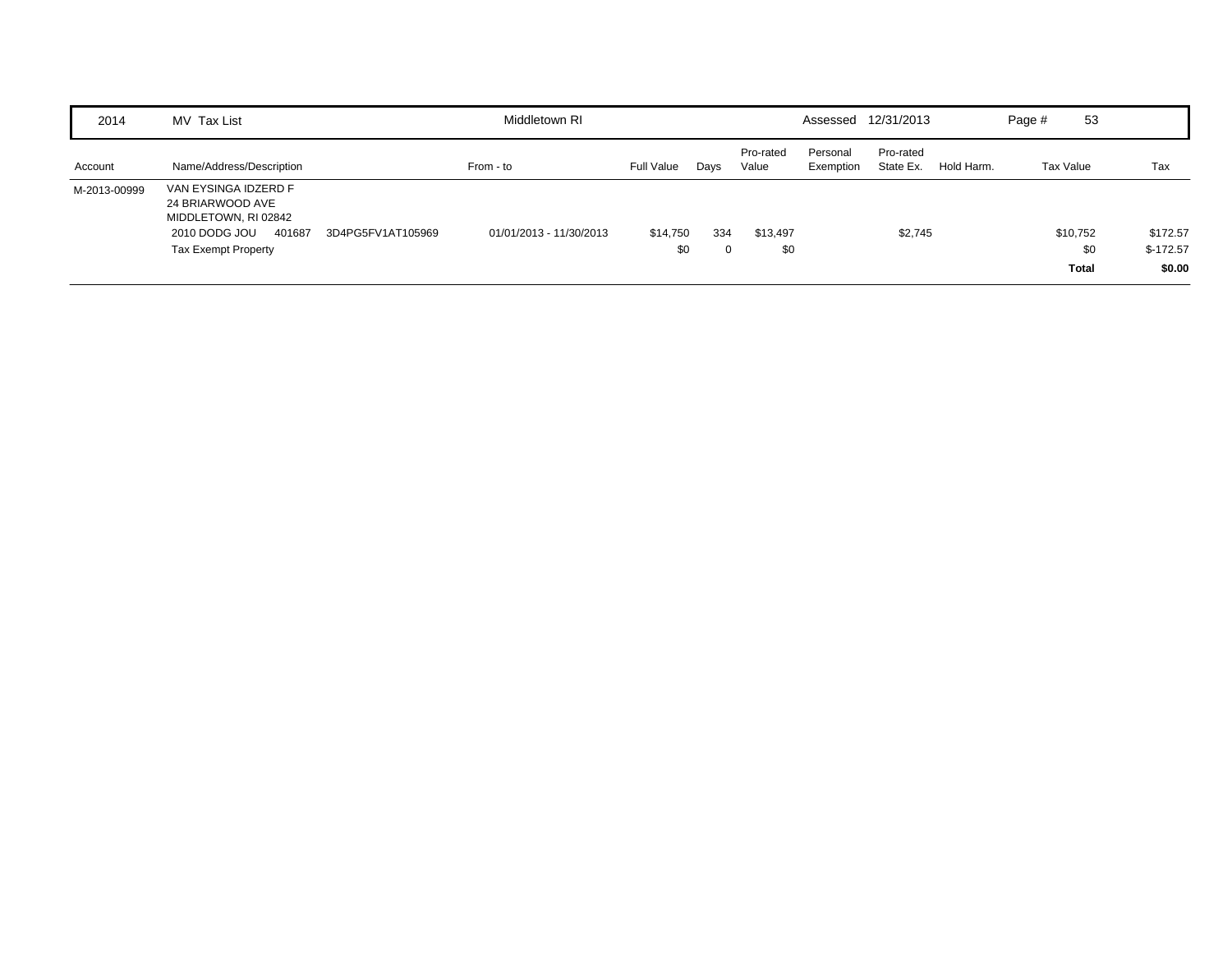| 2014         | MV Tax List                                                                                                                                                                                             | Middletown RI                                      |                             |                           |                             |                       | Assessed 12/31/2013    |            | Page # | 54                                          |                                              |
|--------------|---------------------------------------------------------------------------------------------------------------------------------------------------------------------------------------------------------|----------------------------------------------------|-----------------------------|---------------------------|-----------------------------|-----------------------|------------------------|------------|--------|---------------------------------------------|----------------------------------------------|
| Account      | Name/Address/Description                                                                                                                                                                                | From - to                                          | Full Value                  | Days                      | Pro-rated<br>Value          | Personal<br>Exemption | Pro-rated<br>State Ex. | Hold Harm. |        | Tax Value                                   | Tax                                          |
| M-2013-01020 | WAGGY CASEY L<br>63 PURITAN DR<br>MIDDLETOWN, RI 02842<br>2008 HYUN GST 596563<br>KMHDU46DX8U578209<br><b>Tax Exempt Property</b>                                                                       | 01/01/2013 - 12/31/2013                            | \$8,525<br>\$0              | 365<br>$\mathbf 0$        | \$8,525<br>\$0              |                       | \$3,000                |            |        | \$5,525<br>\$0<br><b>Total</b>              | \$88.68<br>$$-88.68$<br>\$0.00               |
| M-2013-01021 | WAGGY WILLIAM H II<br>63 PURITAN DR<br>MIDDLETOWN, RI 02842<br>2005 KIA KMS<br>596474<br>KNDJE723357040691<br><b>Tax Exempt Property</b>                                                                | 01/01/2013 - 12/31/2013                            | \$6,875<br>\$0              | 365<br>$\mathbf 0$        | \$6,875<br>\$0              |                       | \$3,000                |            |        | \$3,875<br>\$0<br><b>Total</b>              | \$62.19<br>$$-62.19$<br>\$0.00               |
| M-2013-01025 | <b>WALKER KRISTOPHER</b><br>5940 WILDCAT LN<br>HONOLULU, HI 96818-5087<br><b>2011 GMC YUK</b><br>1GKS2CE08BR330758<br>563085<br><b>Tax Exempt Property</b>                                              | 01/01/2013 - 10/03/2013                            | \$34,425<br>\$0             | 276<br>$\mathbf 0$        | \$26,031<br>\$0             |                       | \$2,268                |            |        | \$23,763<br>\$0<br><b>Total</b>             | \$381.40<br>$$-381.40$<br>\$0.00             |
| M-2014-00942 | WEAVER JOHN W<br>107 RENREW AVE<br>MIDDLETOWN, RI 02842<br>2013 NISS PAT 676000<br>5N1AR2MM5DC614013<br><b>Tax Exempt Property</b>                                                                      | 01/29/2013 - 10/24/2013                            | \$28,150<br>\$0             | 268<br>$\mathbf 0$        | \$20,669<br>\$0             |                       | \$2,203                |            |        | \$18,466<br>\$0<br><b>Total</b>             | \$296.38<br>$$-296.38$<br>\$0.00             |
| M-2012-00900 | <b>WILLIAMS TOMIQUE A</b><br>112 MAYFLOWER DR<br>MIDDLETOWN, RI 02842<br>2010 TOYO VEN 513763<br>4T3ZA3BB1AU033316<br><b>Tax Exempt Property</b>                                                        | 01/31/2013 - 12/31/2013                            | \$18,475<br>\$0             | 335<br>$\mathbf 0$        | \$16,957<br>\$0             |                       | \$2,753                |            |        | \$14,204<br>\$0<br><b>Total</b>             | \$227.97<br>$$-227.97$<br>\$0.00             |
| M-2012-00966 | <b>WILSON ADAM M</b><br>969 WEST MAIN RD APT 3601<br>MIDDLETOWN, RI 02842<br>2011 DODG CHA<br>2B3CL5CT9BH538753<br>575311<br>2011 NISS ROG<br>672265<br>JN8AS5MV1BW297060<br><b>Tax Exempt Property</b> | 01/01/2013 - 12/31/2013<br>01/01/2013 - 12/31/2013 | \$25,600<br>\$16,375<br>\$0 | 365<br>365<br>$\mathbf 0$ | \$25,600<br>\$16,375<br>\$0 |                       | \$3,000<br>\$3,000     |            |        | \$22,600<br>\$13,375<br>\$0<br><b>Total</b> | \$362.73<br>\$214.67<br>$$-577.40$<br>\$0.00 |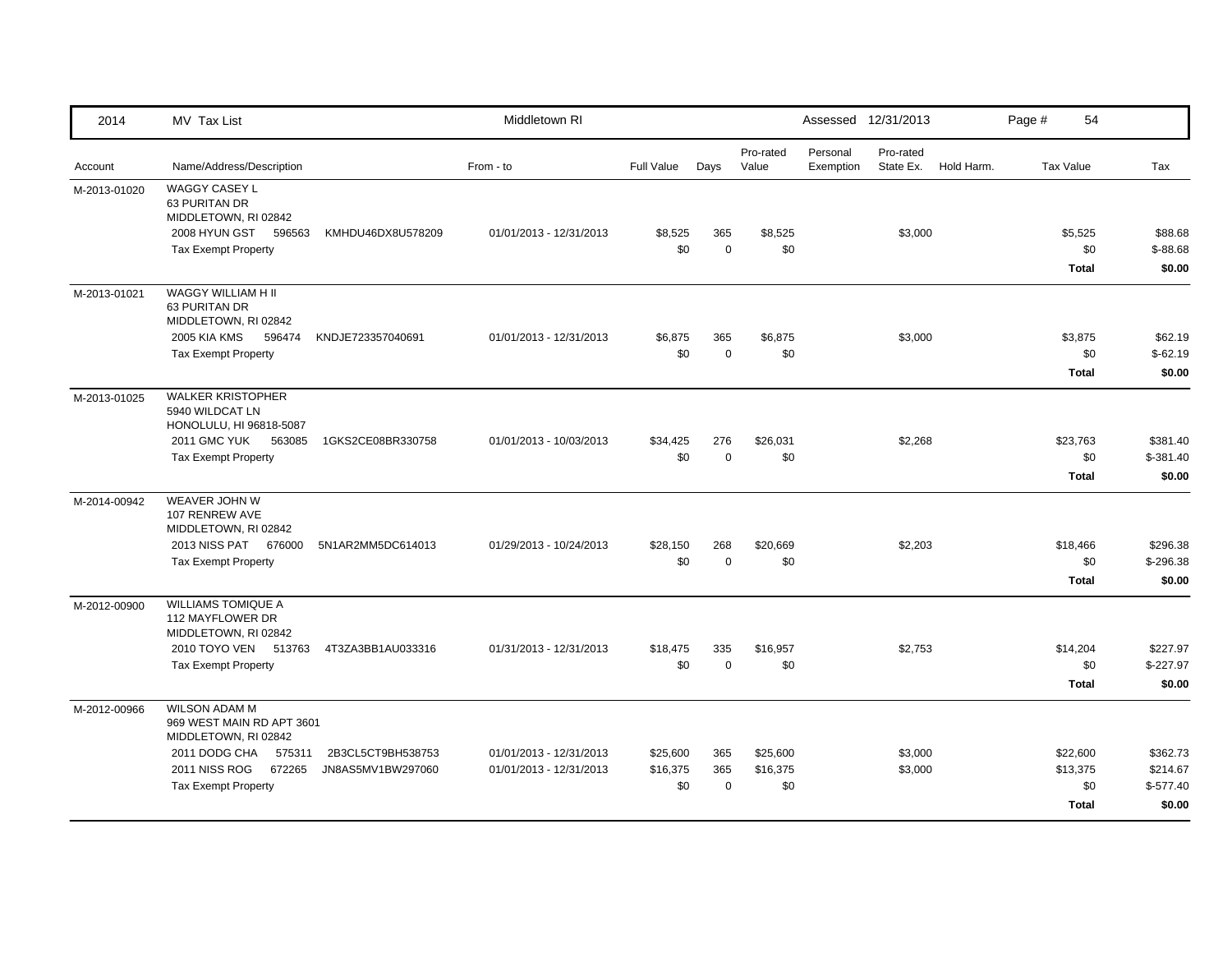| 2014         | MV Tax List                                                            |                   | Middletown RI           |                   |             |                    |                       | Assessed 12/31/2013    |            | Page # | 55        |            |
|--------------|------------------------------------------------------------------------|-------------------|-------------------------|-------------------|-------------|--------------------|-----------------------|------------------------|------------|--------|-----------|------------|
| Account      | Name/Address/Description                                               |                   | From - to               | <b>Full Value</b> | Days        | Pro-rated<br>Value | Personal<br>Exemption | Pro-rated<br>State Ex. | Hold Harm. |        | Tax Value | Tax        |
| M-2011-01873 | WINTERS II DENNIS R<br><b>46 PURITAN DR</b><br>MIDDLETOWN, RI 02842    |                   |                         |                   |             |                    |                       |                        |            |        |           |            |
|              | 2007 SAAB 93T<br><b>DS 551</b>                                         | YS3FD49Y471010218 | 01/01/2013 - 09/10/2013 | \$8,675           | 253         | \$6,013            |                       | \$2,079                |            |        | \$3,934   | \$63.14    |
|              | <b>Tax Exempt Property</b>                                             |                   |                         | \$0               | 0           | \$0                |                       |                        |            |        | \$0       | $$-63.14$  |
|              |                                                                        |                   |                         |                   |             |                    |                       |                        |            |        | Total     | \$0.00     |
| M-2012-00968 | WONG FAIC<br>794 LINCOLN AVE<br>WALNUT CA 91789                        |                   |                         |                   |             |                    |                       |                        |            |        |           |            |
|              | 2009 AUDI 4PP<br>513024                                                | WAUSF78K99N018225 | 01/01/2013 - 06/06/2013 | \$19,650          | 157         | \$8,452            |                       | \$1,290                |            |        | \$7,162   | \$114.95   |
|              | <b>Tax Exempt Property</b>                                             |                   |                         | \$0               | $\mathbf 0$ | \$0                |                       |                        |            |        | \$0       | $$-114.95$ |
|              |                                                                        |                   |                         |                   |             |                    |                       |                        |            |        | Total     | \$0.00     |
| M-2011-01881 | <b>WRAY DEON V</b><br><b>139 PURITAN DRIVE</b><br>MIDDLETOWN, RI 02842 |                   |                         |                   |             |                    |                       |                        |            |        |           |            |
|              | 2010 NISS PAT<br>636247                                                | 5N1AR1NB3AC623339 | 01/01/2013 - 12/30/2013 | \$21,000          | 364         | \$20,942           |                       | \$2,992                |            |        | \$17,950  | \$288.10   |
|              | <b>Tax Exempt Property</b>                                             |                   |                         | \$0               | $\mathbf 0$ | \$0                |                       |                        |            |        | \$0       | $$-288.10$ |
|              |                                                                        |                   |                         |                   |             |                    |                       |                        |            |        | Total     | \$0.00     |